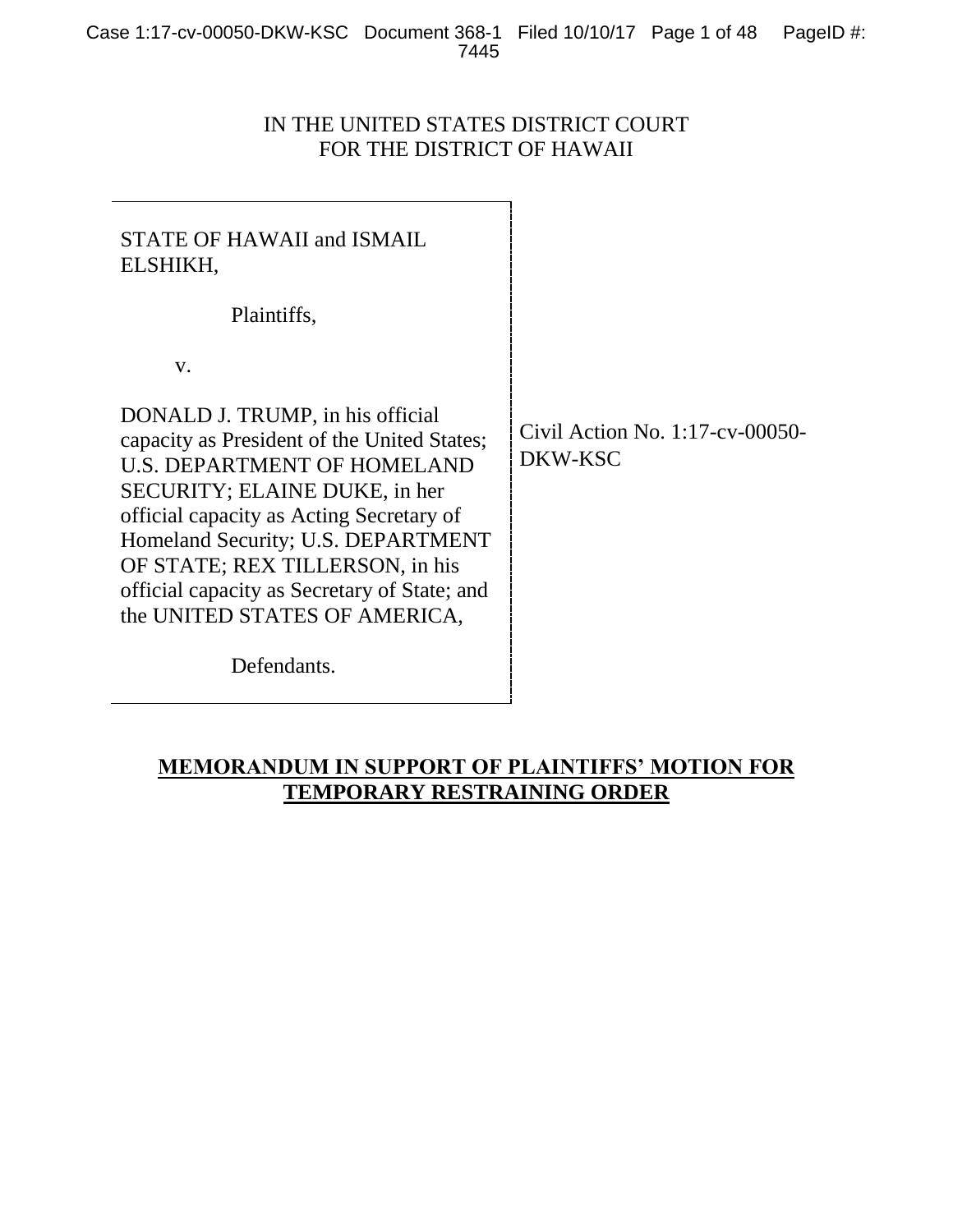# **TABLE OF CONTENTS**

|                 |                                                         |                  | Page                                                                       |  |
|-----------------|---------------------------------------------------------|------------------|----------------------------------------------------------------------------|--|
|                 |                                                         |                  |                                                                            |  |
|                 |                                                         |                  |                                                                            |  |
|                 |                                                         |                  |                                                                            |  |
| A.              |                                                         |                  |                                                                            |  |
| <b>B.</b>       |                                                         |                  |                                                                            |  |
| $\mathcal{C}$ . |                                                         |                  |                                                                            |  |
|                 | 1.                                                      |                  |                                                                            |  |
|                 | 2.                                                      |                  |                                                                            |  |
|                 | 3.                                                      |                  |                                                                            |  |
|                 |                                                         |                  |                                                                            |  |
| A.              | Plaintiffs Are Likely To Succeed On The Merits Of Their |                  |                                                                            |  |
|                 | 1.                                                      |                  |                                                                            |  |
|                 | 2.                                                      |                  |                                                                            |  |
|                 |                                                         | $\mathfrak{a}$ . | EO-3 Violates the INA's Prohibition on                                     |  |
|                 |                                                         | b.               |                                                                            |  |
|                 |                                                         | i.               | EO-3 does not adequately "find" that<br>entry "would be detrimental to the |  |
|                 |                                                         | ii.              | EO-3 exceeds the longstanding limits on                                    |  |
|                 | 3.                                                      |                  |                                                                            |  |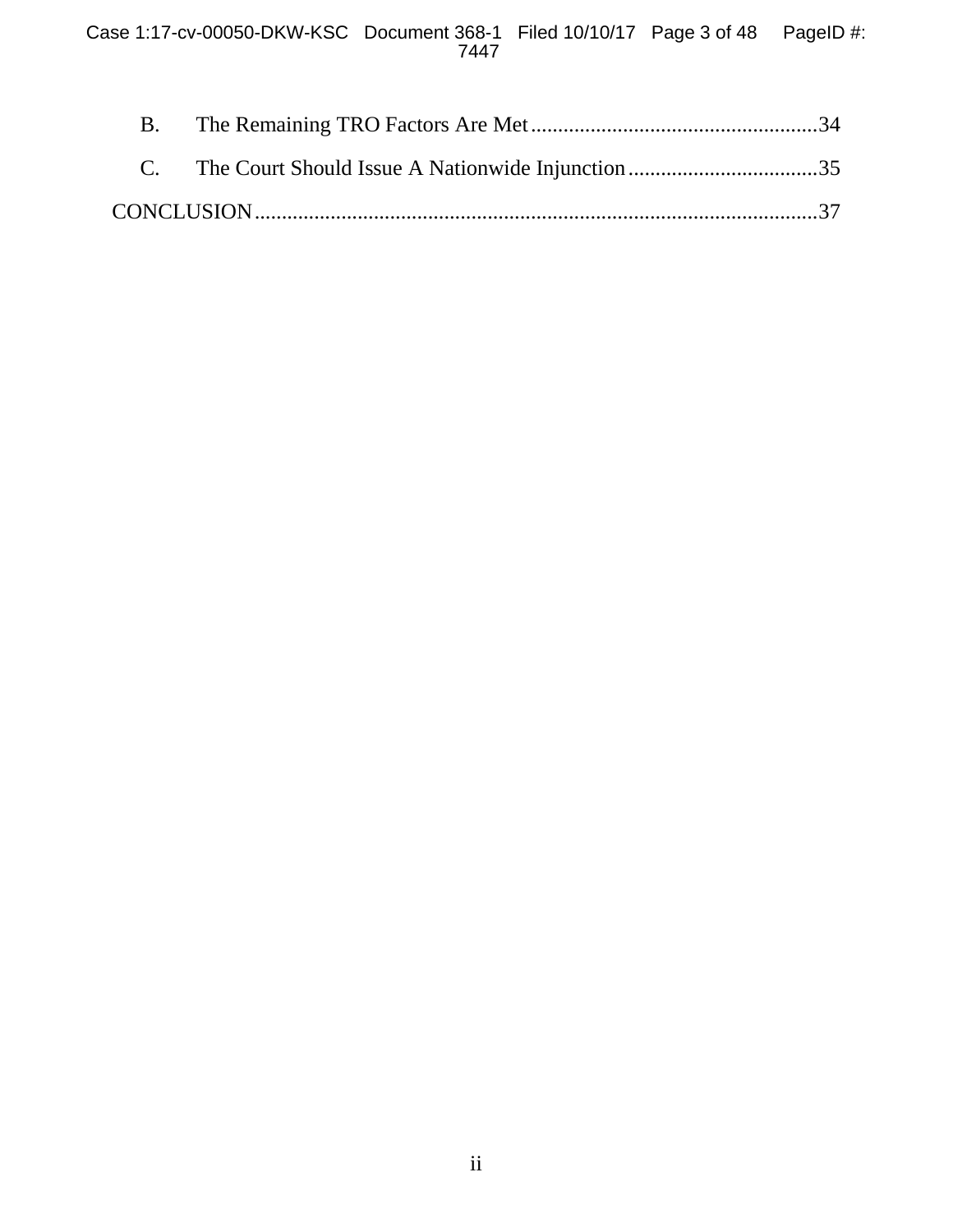# **TABLE OF AUTHORITIES**

|  | ı. |  |  |
|--|----|--|--|
|  |    |  |  |

# **CASES:**

| Am. Trucking Ass'ns, Inc. v. City of L.A.,                |
|-----------------------------------------------------------|
| Ariz. Christian Schs. Tuition Org. v. Winn,               |
| Arizona v. United States,                                 |
| Armstrong v. Exceptional Child Ctr., Inc.,                |
| Burlington Truck Lines, Inc. v. United States,            |
| Carlson v. Landon,                                        |
| Church of the Lukumi Babalu Aye, Inc. v. City of Hialeah, |
| Dada v. Mukasey,                                          |
| Dames & Moore v. Regan,                                   |
| Galvan v. Press,                                          |
| Hawaii v. Trump,                                          |
| Hawaii v. Trump,                                          |
| Hawaii v. Trump,                                          |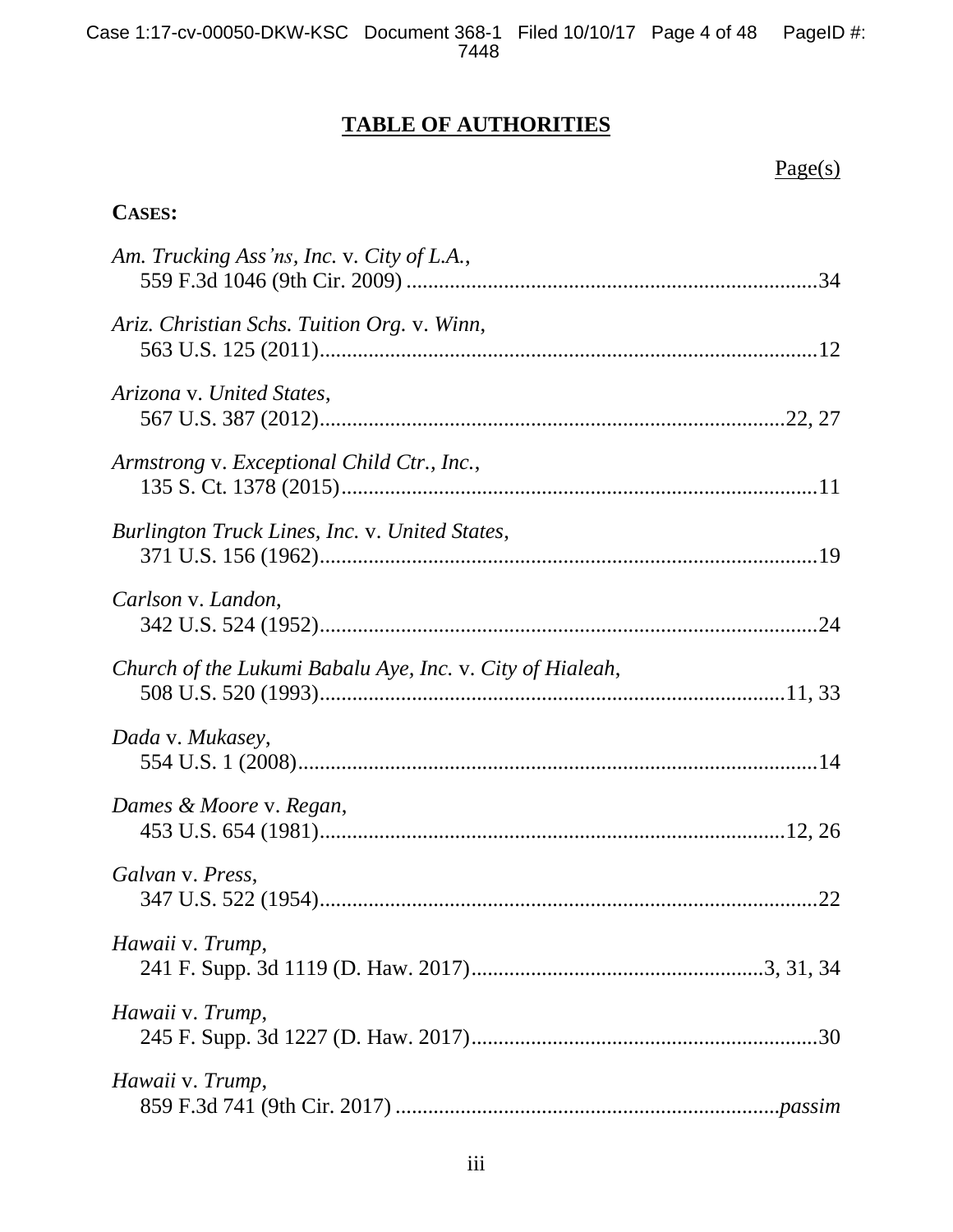| INS v. Nat'l Ctr. for Immigrants' Rights, Inc.,                   |
|-------------------------------------------------------------------|
| $INS$ v. $St.$ $Cyr$ ,                                            |
| Int'l Refugee Assistance Project v. Trump,                        |
| Int'l Refugee Assistance Project v. Trump,                        |
| Jama v. Immigration and Customs Enforcement,                      |
| Jean v. Nelson,                                                   |
| Kent v. Dulles,                                                   |
| Kerry v. Din,                                                     |
| Kim Ho Ma v. Ashcroft,                                            |
|                                                                   |
| Legal Assistance for Vietnamese Asylum Seekers ("LAVAS") v. Dep't |
| Loving v. Virginia,                                               |
| Mahler v. Eby,                                                    |
| McCreary Cty. v. ACLU,                                            |
| Melendres v. Arpaio,                                              |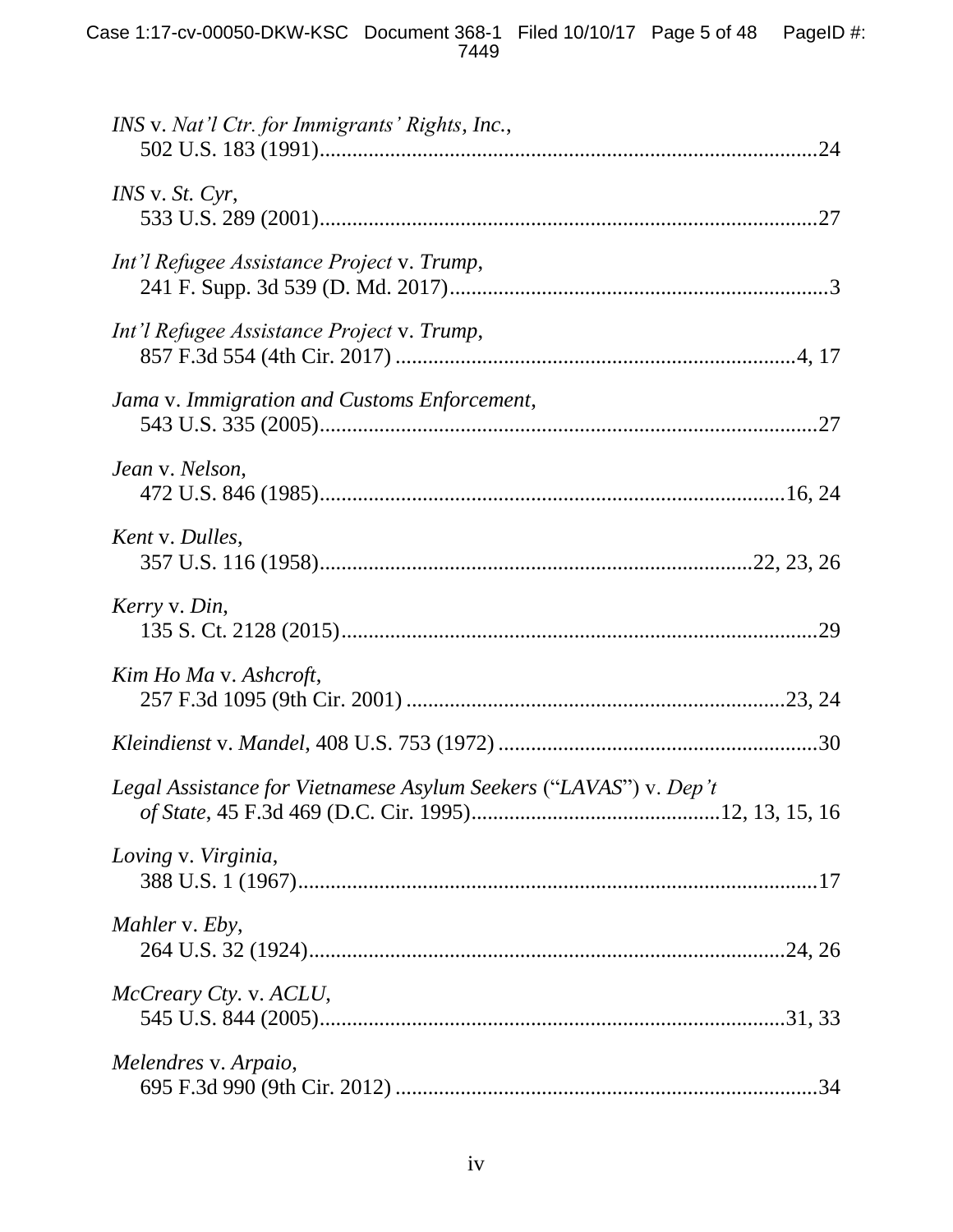| Nken v. Holder,                                |
|------------------------------------------------|
| Olsen v. Albright,                             |
| RadLAX Gateway Hotel, LLC v. Amalgamated Bank, |
| Romero v. INS,                                 |
| Sale v. Haitian Centers Council, Inc.,         |
| Santa Fe Indep. Sch. Dist. v. Doe,             |
| Sekhar v. United States,                       |
| Sierra Club v. Bosworth,                       |
| Trump v. Int'l Refugee Assistance Project,     |
| United Dominion Indus., Inc. v. United States, |
| United States v. Juvenile Male,                |
| United States v. Witkovich,                    |
| Util. Air Regulatory Grp. v. EPA,              |
| Washington v. Trump,                           |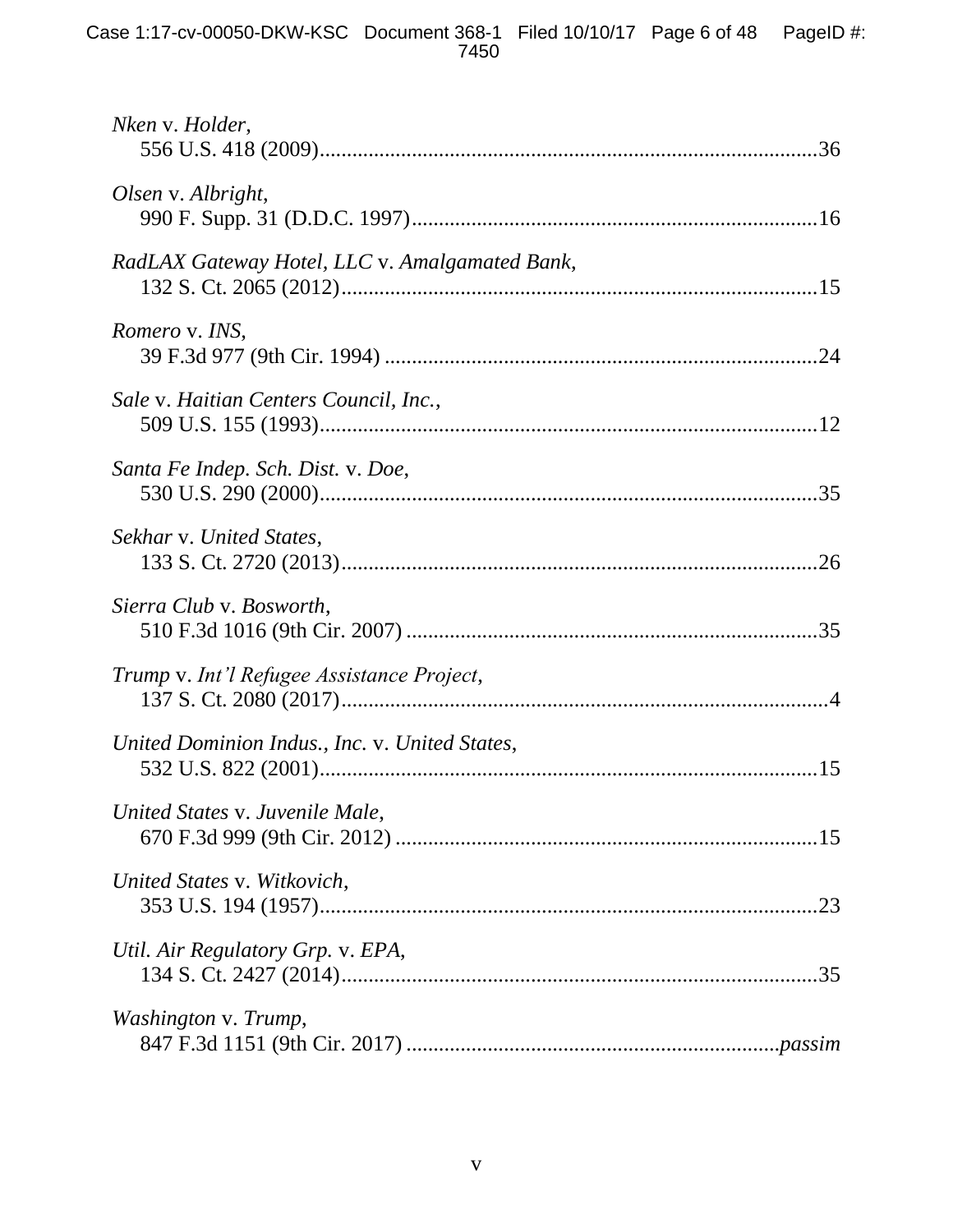| Winter v. Nat. Res. Def. Council, Inc., |  |
|-----------------------------------------|--|
| <i>Wong Wing Hang v. INS,</i>           |  |
|                                         |  |
|                                         |  |
| Zadvydas v. Davis,                      |  |
| Zemel v. Rusk,                          |  |
| <b>STATUTES:</b>                        |  |
|                                         |  |
|                                         |  |
|                                         |  |
|                                         |  |
|                                         |  |
|                                         |  |
|                                         |  |
|                                         |  |
| Foreign Relations Authorization Act,    |  |
|                                         |  |
|                                         |  |
|                                         |  |
|                                         |  |
|                                         |  |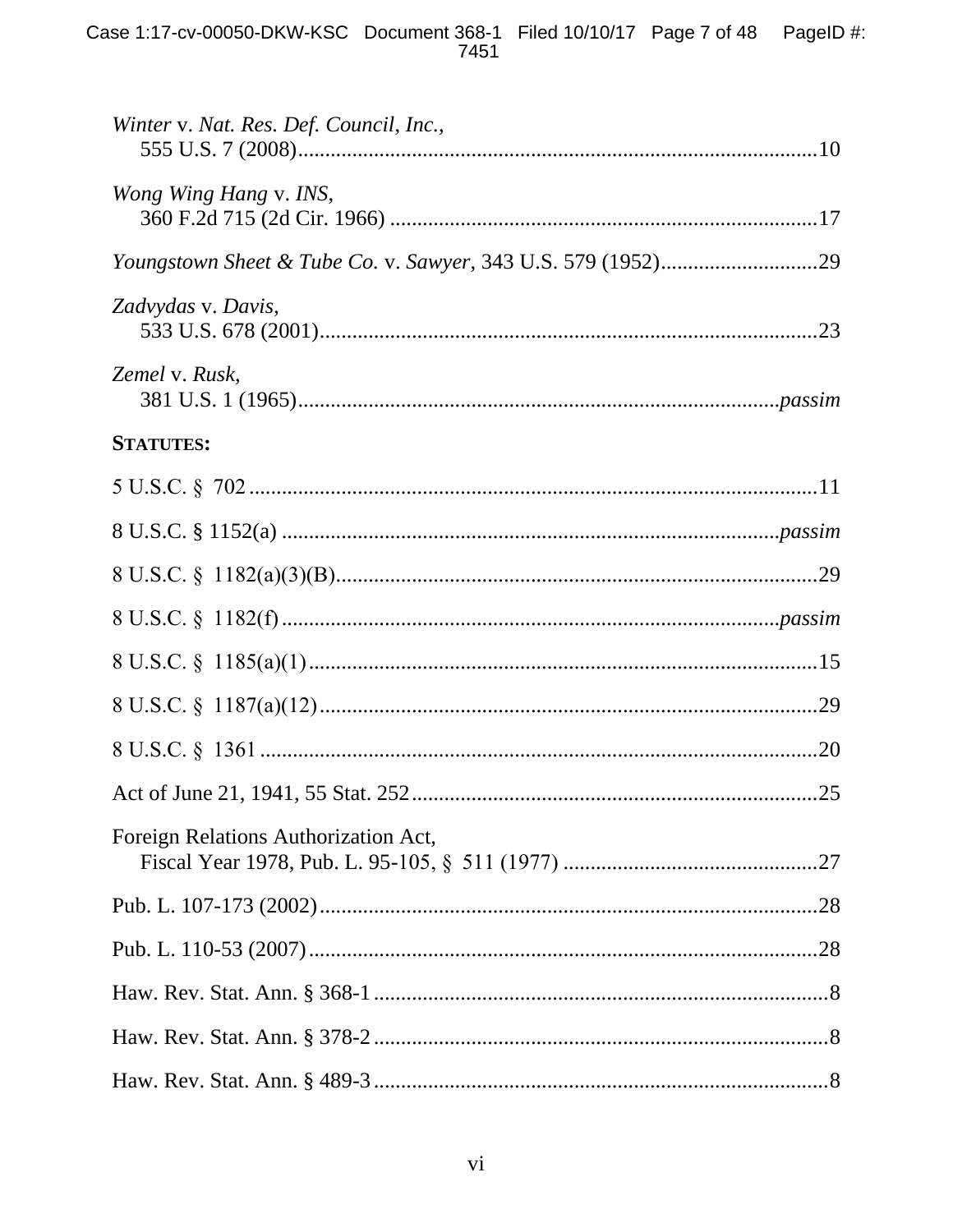Case 1:17-cv-00050-DKW-KSC Document 368-1 Filed 10/10/17 Page 8 of 48 PageID #:<br>7452

| Cong. Research Serv., <i>Executive Authority to Exclude Aliens</i> : |  |
|----------------------------------------------------------------------|--|
|                                                                      |  |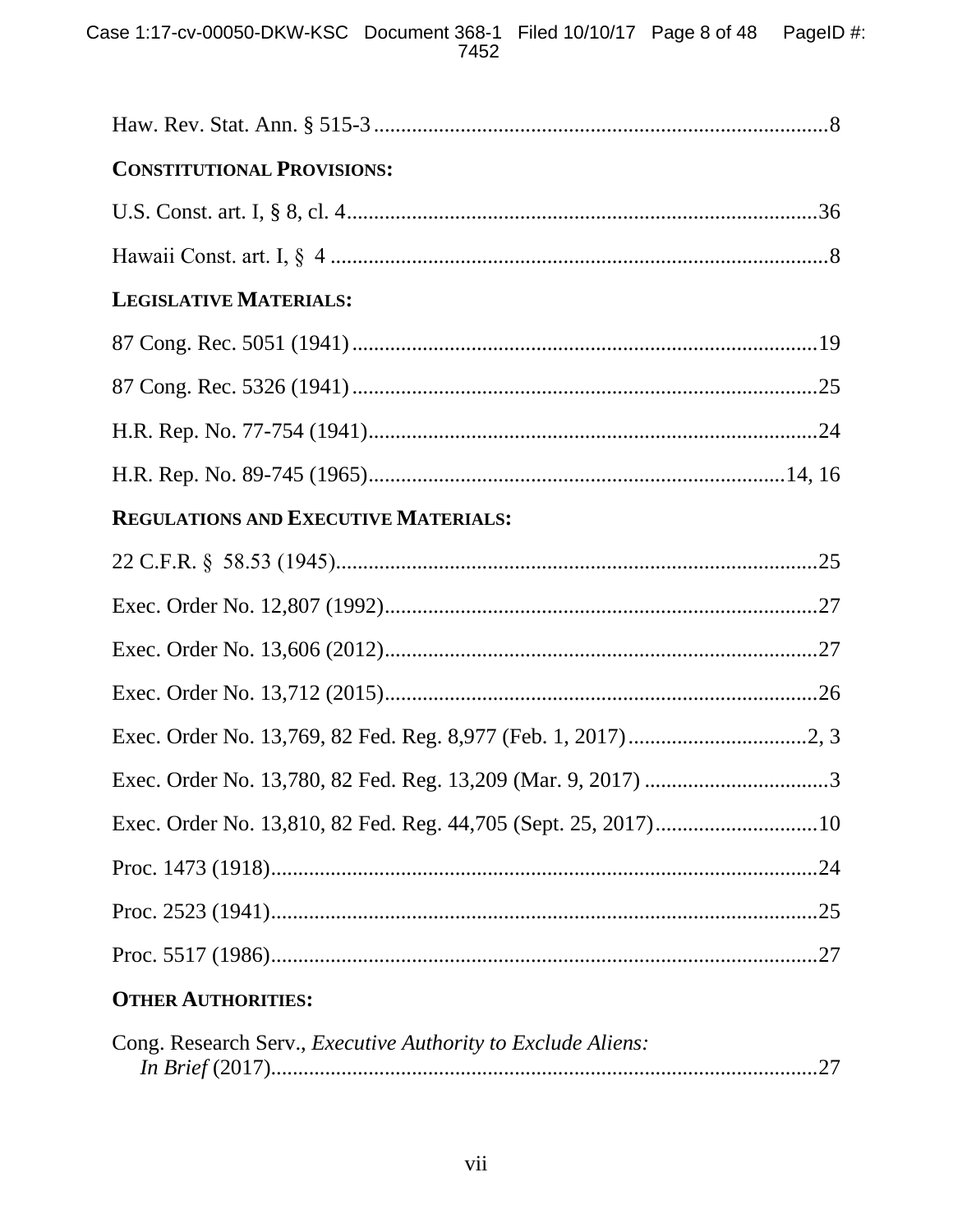| Letter from Noel J. Francisco, Solicitor Gen., United States Dep't of |  |
|-----------------------------------------------------------------------|--|
| Justice, to Scott S. Harris, Clerk, Supreme Court of the United       |  |
|                                                                       |  |
| U.S. Dep't of State, Directory of Visa Categories,                    |  |
|                                                                       |  |
|                                                                       |  |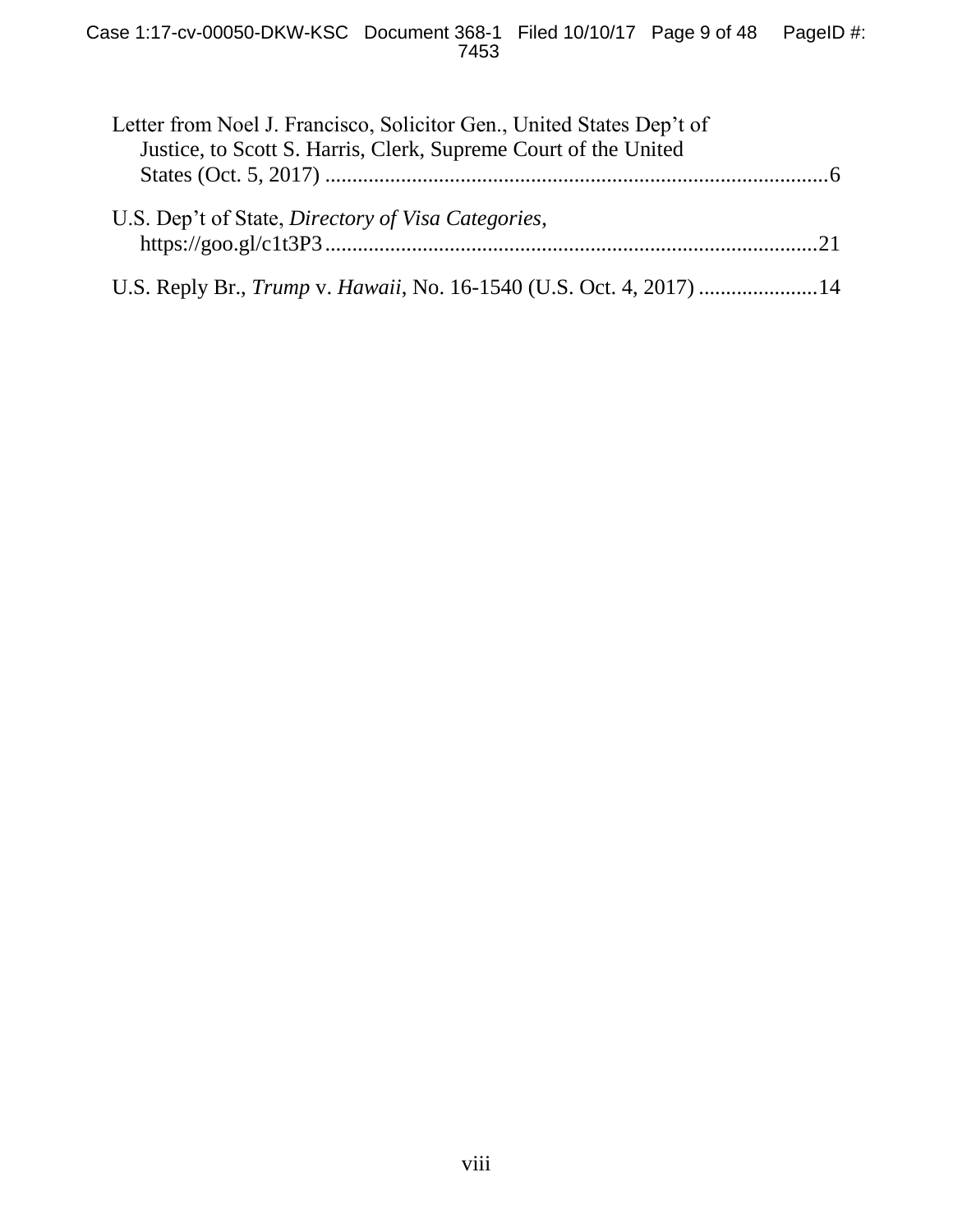# **INTRODUCTION**

On September 24, 2017, the President issued a proclamation that imposes an indefinite nationality-based ban on travel and targets an overwhelmingly Muslim population. The President has fulfilled his prior promises: He has issued a "larger, tougher, and more specific<sup>"1</sup> version of the travel ban that this Court and the Ninth Circuit found violative of the Nation's laws and most basic constitutional commitments.

It should come as little surprise, then, that the new order replicates all of the legal flaws evident in its precursors. It again openly "discriminate[s] \* \* \* in the issuance of an immigrant visa because of \* \* \* nationality." 8 U.S.C. § 1152(a)(1)(A). It still fails, despite its elaborate rationalizations, to make any "find[ing]" remotely adequate to support its sweeping ban of millions of foreign nationals. *Id.* § 1182(f). It exceeds the limits on the President's exclusion authority that have been recognized for nearly a century, by supplanting Congress's immigration policies with the President's own unilateral and indefinite ban. And it continues to effectuate the President's unrepudiated promise to exclude Muslims from the United States.

<sup>&</sup>lt;sup>1</sup> See [Proposed] Third Amended Complaint ("Compl.") ¶ 87 (quoting statements President Trump made on Twitter nine days before the new order was released).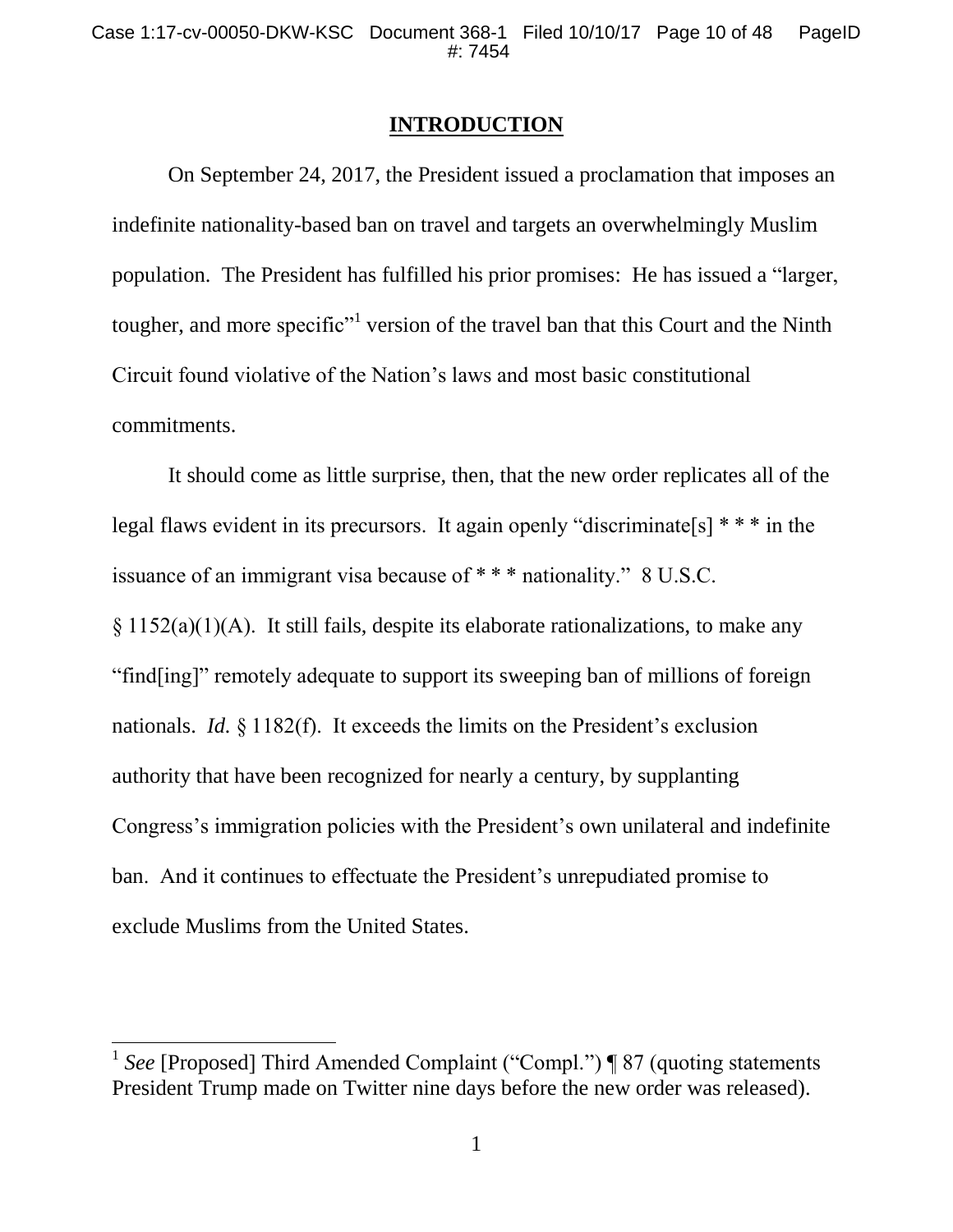These same defects led this Court and the Ninth Circuit to enjoin the old travel ban, thereby preserving the fundamental boundaries of our immigration laws and our constitutional scheme, and vindicating the Judiciary's role as guardian of our Nation's liberties and the rule of law. Plaintiffs the State of Hawaii and Dr. Ismail Elshikh, as well as prospective Plaintiffs John Does 1 and 2 and the Muslim Association of Hawaii (the "Association"), respectfully ask this Court to do so again.<sup>2</sup> They request that the Court restore the rights that the laws and Constitution afford them, protect their institutions and their dignity, and enjoin this illegal and unconstitutional order.

## **FACTUAL BACKGROUND**

## **A. The First and Second Executive Orders**

By now, this Court is well familiar with the background of this case. For over a year, then-candidate Donald J. Trump campaigned on a promise to enact a "total and complete shutdown on all Muslims entering the United States." Compl. ¶¶ 52-64. Just one week after taking office, he made good on that promise, signing an executive order entitled "Protecting the Nation From Foreign Terrorist Entry Into the United States" ("EO-1"). *Id.* ¶¶ 65-66; *see* Exec. Order No. 13,769, 82

 $2^2$  The State of Hawaii and Dr. Elshikh are already Plaintiffs in this suit. John Does 1 and 2 and the Muslim Association of Hawaii are named parties to the Third Amended Complaint that is the subject of a concurrently filed motion for leave to file a Third Amended Complaint.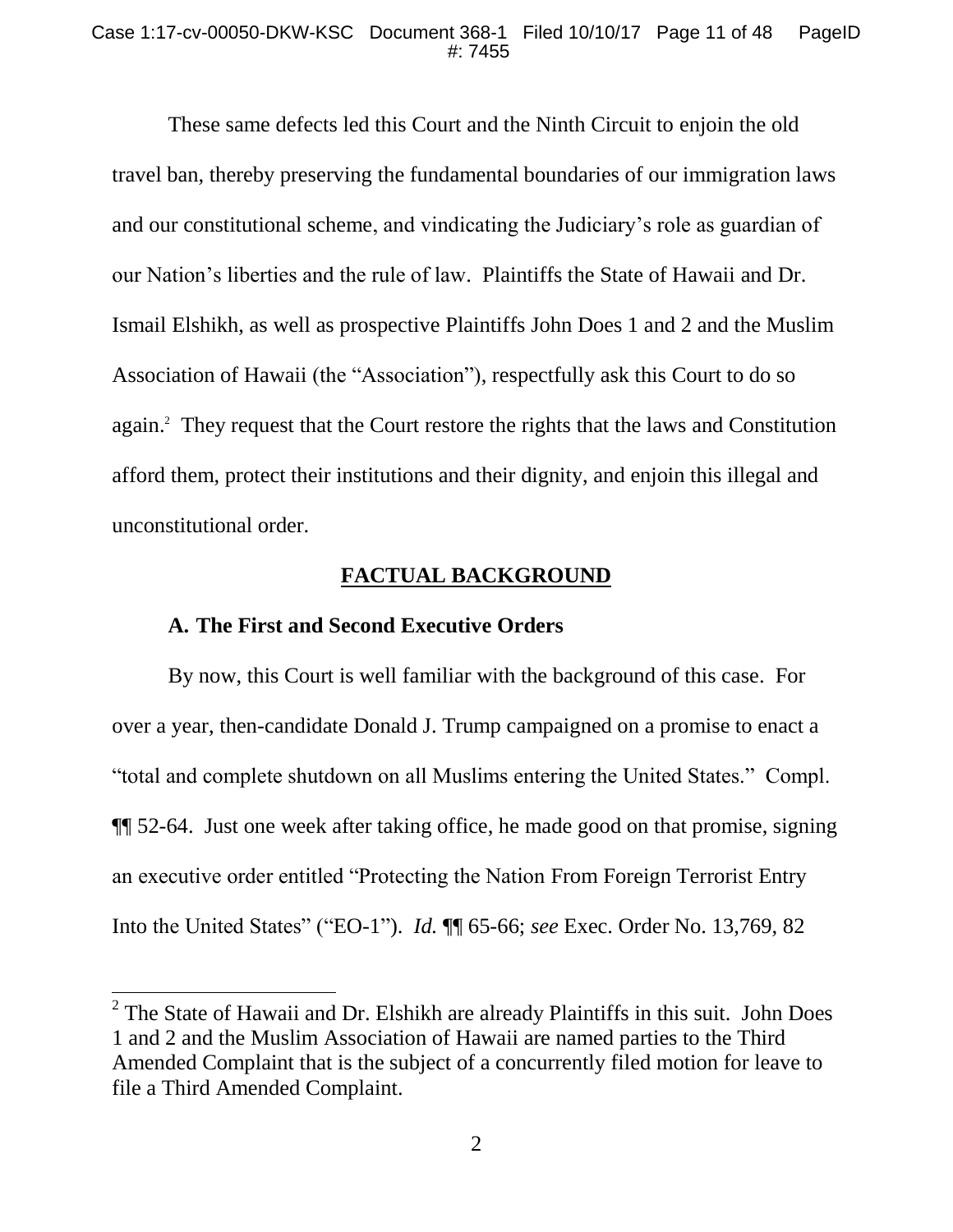Fed. Reg. 8,977 (Feb. 1, 2017). The order was almost immediately enjoined by multiple courts, including the U.S. District Court for the Western District of Washington in an injunction that was upheld by the Ninth Circuit. *See Washington*  v. *Trump*, 847 F.3d 1151, 1169 (9th Cir. 2017) (per curiam).

Rather than continue defending EO-1, the Government decided to repackage the order's restrictions in a new guise. On March 6, 2017, the President issued a second executive order ("EO-2") with the same title as the first one, and virtually identical travel and refugee bans. Compl. ¶¶ 75-80; *see* Exec. Order No. 13,780, 82 Fed. Reg. 13,209 (Mar. 9, 2017). In the words of Senior Advisor to the President Stephen Miller, EO-2 achieved the "same basic policy outcome" as EO-1. Compl. ¶ 76. Unsurprisingly, EO-2 met the same basic fate in the courts. Before it could take effect, it was enjoined by this Court and the U.S. District Court for the District of Maryland. *See Hawaii* v. *Trump*, 241 F. Supp. 3d 1119, 1140 (D. Haw. 2017); *Int'l Refugee Assistance Project* v. *Trump*, 241 F. Supp. 3d 539, 566 (D. Md. 2017).

Both orders were affirmed. The Ninth Circuit concluded that Plaintiffs were likely to succeed on their claims for two principal reasons. First, the court found that the President failed to comply with the "essential precondition" for invoking Section 1182(f), by failing to make "findings" that "support[ed] the conclusion" that a blanket ban on 180 million aliens was necessary to protect national security.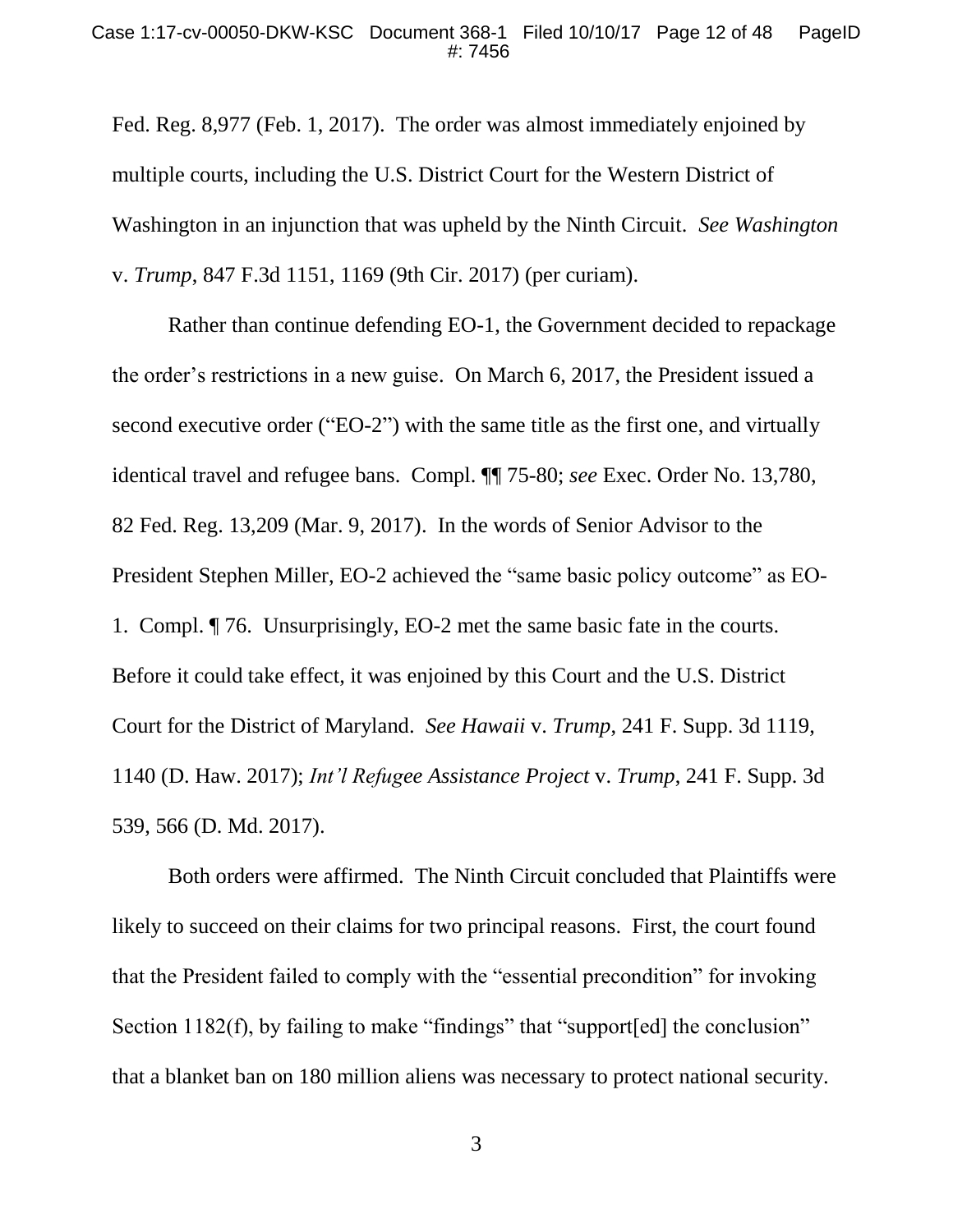*Hawaii* v. *Trump*, 859 F.3d 741, 755, 770-773 (9th Cir. 2017) (per curiam). Second, the court held that the President had plainly violated 8 U.S.C. § 1152(a)(1)(A) by discriminating on the basis of nationality in the issuance of immigrant visas. *Id.* at 779. Meanwhile, the Fourth Circuit, sitting en banc, held that EO-2 likely violated the Establishment Clause. *Int'l Refugee Assistance Project* v. *Trump* ("*IRAP*"), 857 F.3d 554, 601 (4th Cir. 2017) (en banc).

The Supreme Court granted certiorari in both cases. Pending its review, it rejected the Government's request to overturn the injunctions. Instead, it left both injunctions intact except as to persons who lacked "a credible claim of a bona fide relationship with a person or entity in the United States." *Trump* v. *Int'l Refugee Assistance Project*, 137 S. Ct. 2080, 2088 (2017). The Government did not seek expedited review, and the Court set oral argument for October 10, 2017. *See id.* at 2086.

#### **B. The Third Executive Order**

On September 24, 2017, just two weeks before the scheduled date for oral argument, the President issued a proclamation entitled "Enhancing Vetting Capabilities and Processes for Detecting Attempted Entry Into the United States by Terrorists or Other Public-Safety Threats" ("EO-3"). Compl. ¶ 89; *see also*  Compl. Ex. 1 (text of EO-3). Despite the change in nomenclature, EO-3 is a direct descendant of EO-1 and EO-2. The very first line of the Proclamation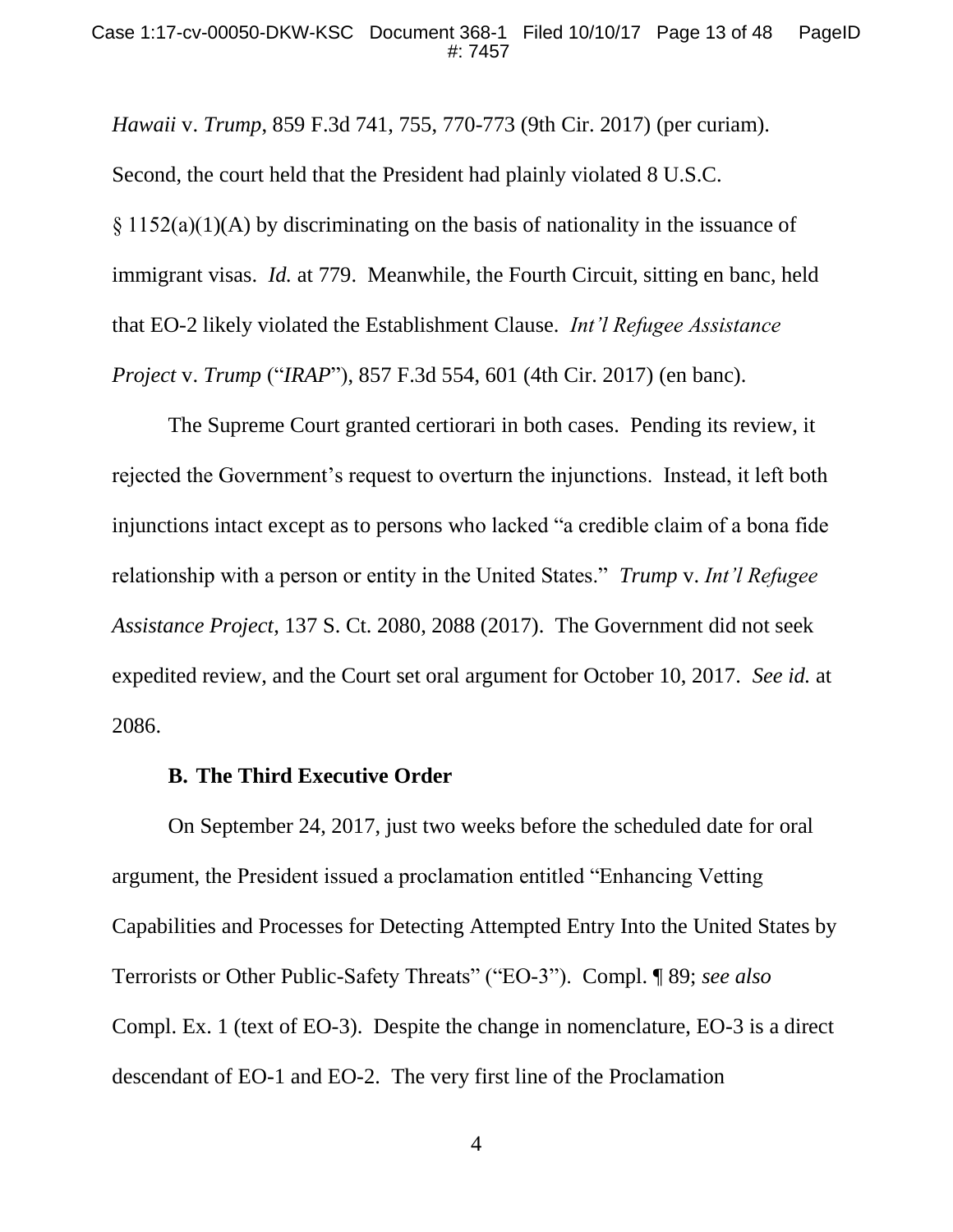acknowledges that it is the outgrowth of a process initiated and governed by EO-2. EO-3 pmbl. And the order continues, and makes indefinite, substantially the same travel ban that has been at the core of all three executive orders. *See* EO-3 § 2.

In particular, EO-3 continues to ban all immigration from five of the six overwhelmingly Muslim countries covered by EO-2: Iran, Libya, Syria, Yemen, and Somalia. And EO-3 swaps out the sixth Muslim-majority country, Sudan, for another Muslim-majority country, Chad. In addition, the order prohibits all nonimmigrant visas for nationals of Syria, bars all non-immigrant visas except student and exchange visas for nationals of Iran, and prohibits business and tourist visas for nationals of Libya, Yemen, and Chad.

EO-3 also adds two non-Muslim countries. But both additions are almost entirely symbolic. The order prohibits a small set of Venezuelan government officials from traveling to the United States on business and tourist visas. EO-3 § 2(f). And it bans all entry from North Korea—a country that sent fewer than 100 nationals (many of them diplomats) to the United States last year and that was already subject to extensive bans on entry pursuant to previously-issued sanctions. *See* Compl. ¶ 93 nn.57-59.<sup>3</sup>

 $3$  EO-3 replaces only the country-based entry restrictions imposed by Section 2(c) of EO-2. It does not disturb the limits on refugee admissions imposed by Sections 6(a) and 6(b) of EO-2, which remain partially enjoined pursuant to this Court's order. The Government has informed the Supreme Court, however, that it intends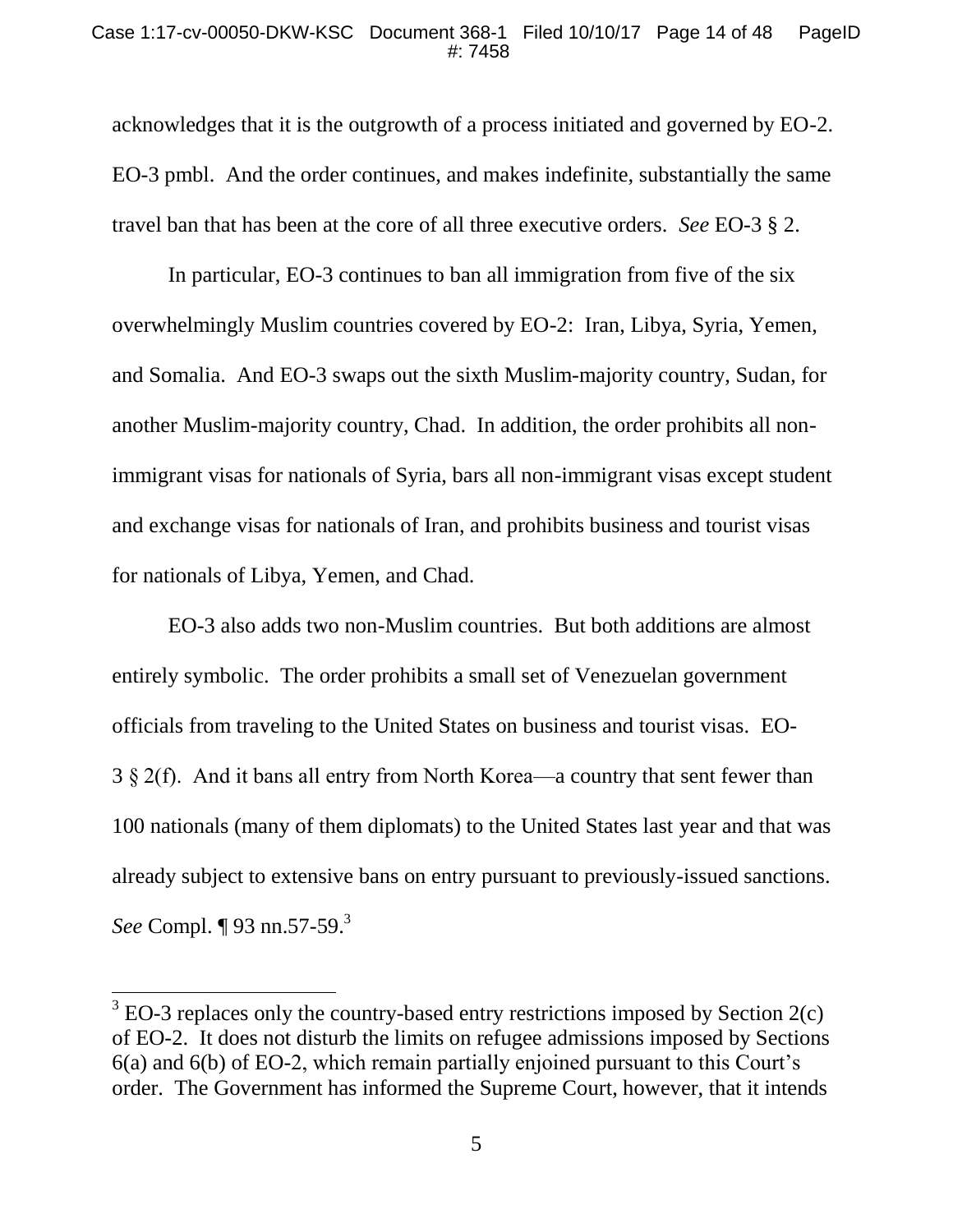One day after EO-3 was issued, the Supreme Court removed the case challenging EO-2 from its oral argument calendar and ordered briefing on whether that controversy is now moot. A decision on that question remains pending.

## **C. The Effects of EO-3 on Plaintiffs**

In addition to replicating the content of EO-1 and EO-2, EO-3 mimics its predecessors by inflicting the same profound harms on Plaintiffs.

## **1. The State of Hawaii**

As a result of EO-3, the State of Hawaii will suffer numerous severe injuries to its educational institutions, its tourism industry, and its sovereign rights.

*First*, EO-3 will hinder the University of Hawaii from recruiting and retaining a world-class faculty and student body. Compl. ¶¶ 97-98; Straney Decl. ¶¶ 8-15 (Ex. F). The University has 20 students from the eight designated countries, and has already received 5 new graduate applications from students in those countries for the Spring 2018 Term. Straney Decl. ¶ 13. It also has multiple faculty members and scholars from the designated countries. Compl. ¶¶ 99-100; Straney Decl. ¶¶ 7-8.

to "undertake \* \* \* new actions regarding refugees by October 24." Letter from Noel J. Francisco, Solicitor Gen., United States Dep't of Justice, to Scott S. Harris, Clerk, Supreme Court of the United States 6 (Oct. 5, 2017). Plaintiffs reserve the right to seek leave to amend their complaint to challenge any such future actions, as appropriate.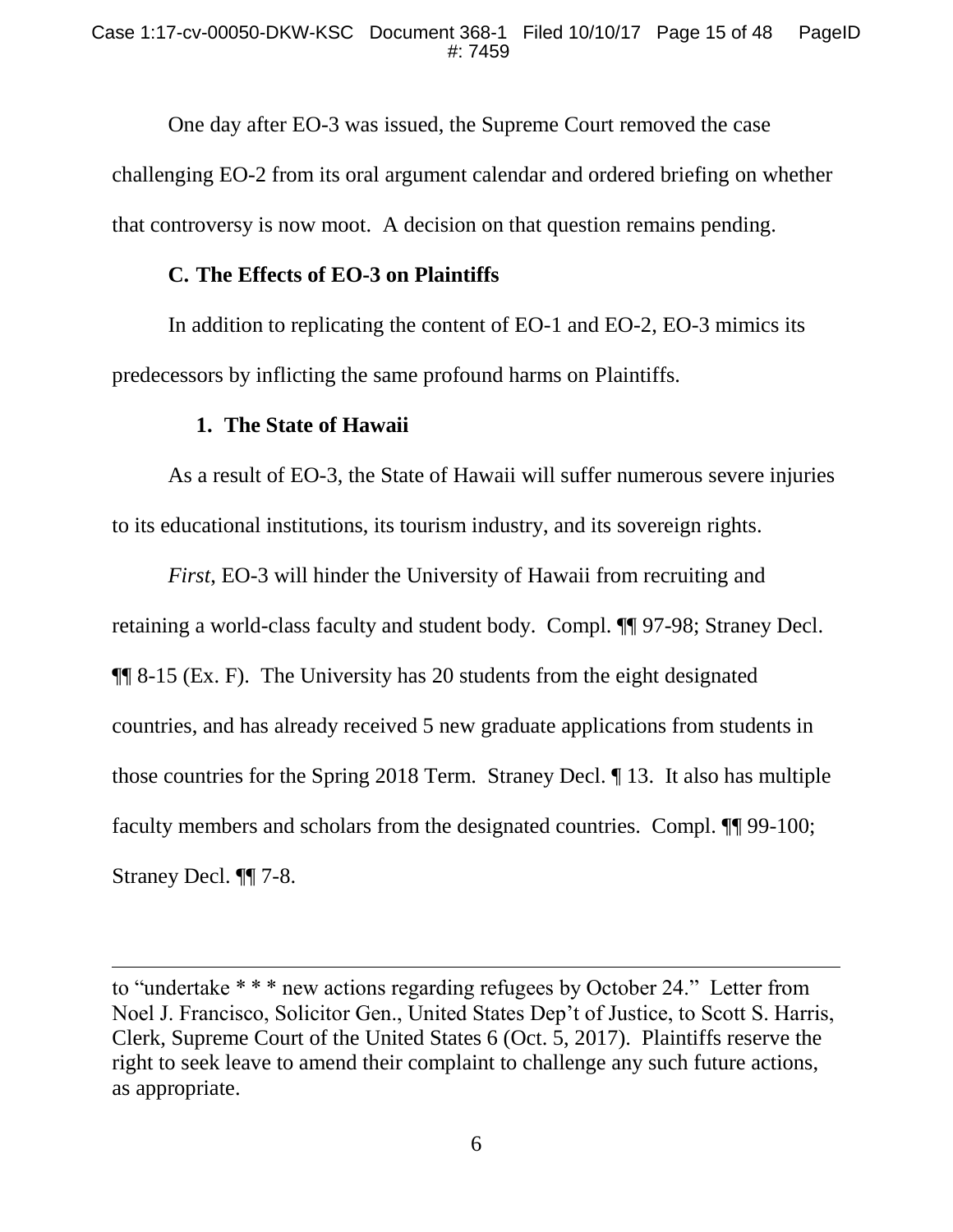#### Case 1:17-cv-00050-DKW-KSC Document 368-1 Filed 10/10/17 Page 16 of 48 PageID #: 7460

EO-3 will impede the University's ability to recruit similar candidates in the future and to retain those that they have. Some individuals will themselves be covered by the ban on entry; others will be unwilling to accept offers or remain in the country because the ban prevents their family members from immigrating with them or even making brief visits. Compl. ¶¶ 97-101; Straney Decl. ¶¶ 9-14; Doe 3 Decl. ¶ 15 (Ex. C); Doe 4 Decl. ¶ 15 (Ex. D); Doe 5 Decl. ¶ 7 (Ex. E). Already, at least two current professors have stated that they may leave the United States if EO-3 takes effect. Doe 2 Decl. ¶¶ 8-9 (Ex. B); Doe 5 Decl. ¶¶ 9-10; *see* Doe 3 Decl. ¶ 14; Doe 4 Decl. ¶ 12.

EO-3 will also prevent the University from conducting events that involve individuals from the targeted nations. For example, if EO-3 is implemented, the University will be forced to cancel several upcoming speaking engagements by individuals including a Syrian expert on his country's civil war, Sharma Decl. ¶ 9 (Ex. H); a Chadian film director, *id.* ¶¶ 10-11; and three award-winning artists from Syria and Iran, Chan Decl. ¶¶ 6-10 (Ex. G); *see also* Compl. ¶ 99.

*Second*, EO-3's entry ban will strike at the backbone of Hawaii's economy: its tourism industry. Data from 2017 show that since EO-1 was adopted, the number of visitors from the targeted regions has fallen every month as compared to 2016, in keeping with national trends reflecting a 44% drop in travel from the banned countries. Compl. ¶¶ 103-106 & n.62; Szigeti Decl. ¶¶ 10-14 (Ex. J).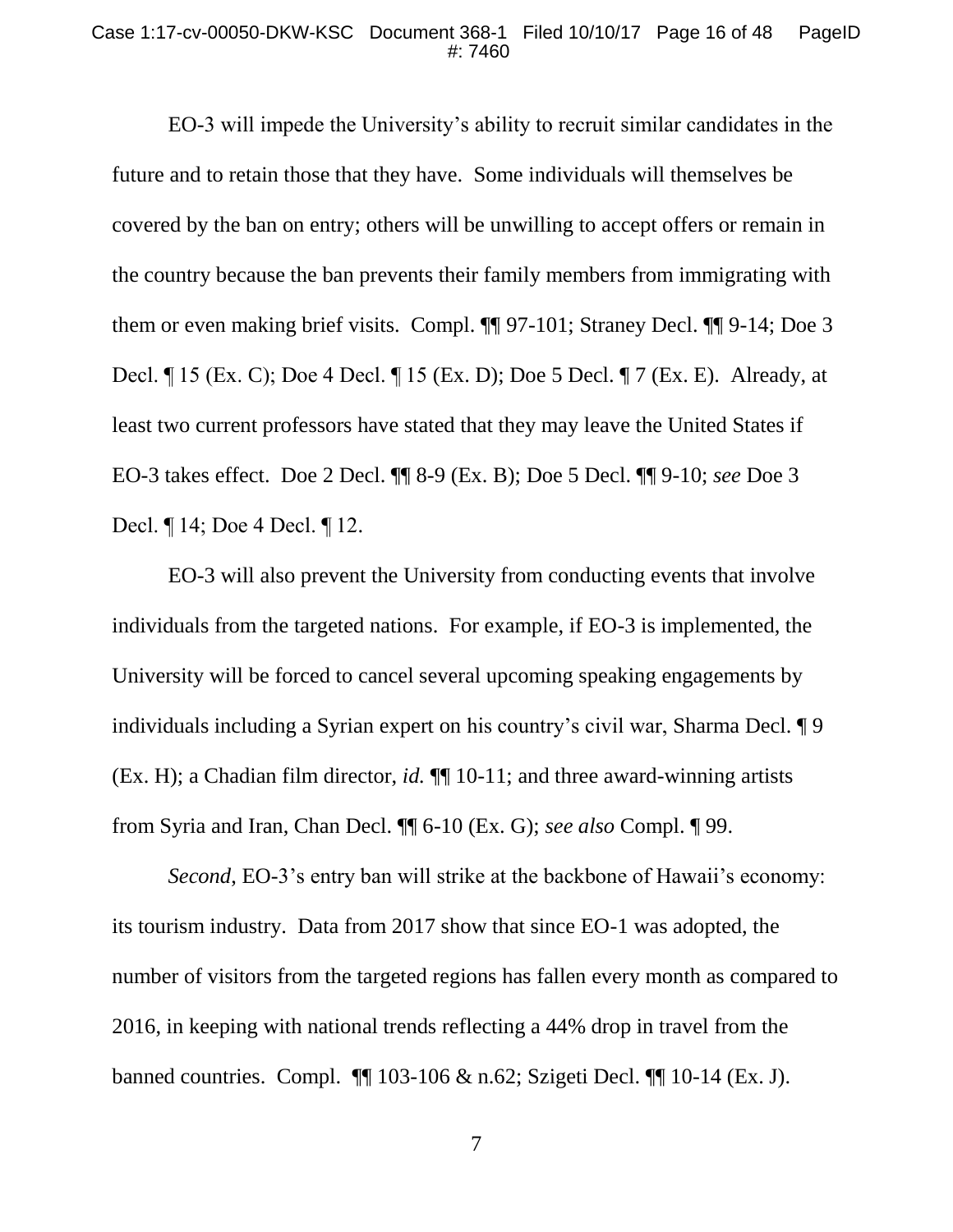#### Case 1:17-cv-00050-DKW-KSC Document 368-1 Filed 10/10/17 Page 17 of 48 PageID #: 7461

*Third*, because of EO-3, Hawaii will lose its sovereign right to fully implement its policies prohibiting discrimination based on religion or nationality. Compl.  $\P$  108-109. Article I,  $\frac{1}{2}$  of the Hawaii Constitution provides that "[n]o law shall be enacted respecting an establishment of religion, or prohibiting the free exercise thereof." The State's laws also declare "that the practice of discrimination because of race, color, religion, age, sex, including gender identity or expression, sexual orientation, marital status, national origin, ancestry, or disability \* \* \* is against public policy." Haw. Rev. Stat. § 368-1; *accord id.* §§ 378-2, 489-3, 515- 3.

# **2. The Individual Plaintiffs**

The three individual Plaintiffs are residents of the United States who have family members in the targeted countries. Dr. Ismail Elshikh is an American citizen of Egyptian descent who has lived in Hawaii for over a decade. Elshikh Decl. ¶ 1 (Ex. I). He is also the Imam of the Muslim Association of Hawaii. *Id.* ¶ 2. John Doe 1 is an American citizen of Yemeni descent who has lived in Hawaii for nearly 30 years and is a member of Dr. Elshikh's mosque. Doe 1 Decl. ¶¶ 1, 3 (Ex. A). John Doe 2 is a legal permanent resident of the United States who is a professor at the University of Hawaii. Doe 2 Decl. ¶¶ 1-3.

All three have family members who have concrete plans to immigrate to or visit the United States, but who will not be able to do so as a direct result of EO-3.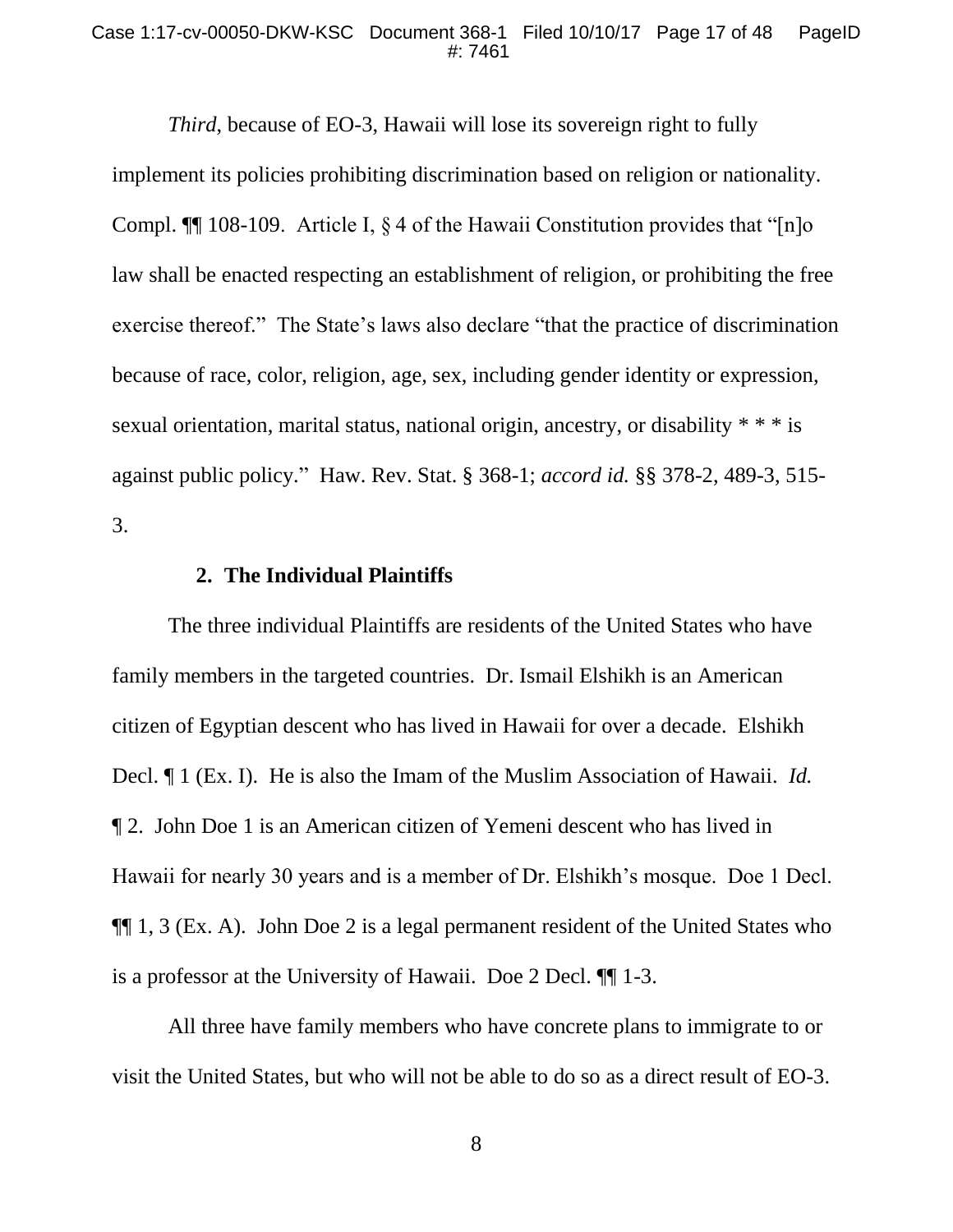Dr. Elshikh's brothers-in-law, who are Syrian, are in the process of applying for visas to travel to Hawaii for their nephews' upcoming birthday party in March 2018. Compl. ¶ 129; Elshikh Decl. ¶ 6. One of them has already submitted his application. Elshikh Decl. ¶ 6. Doe 1's daughter has filed a visa petition for her husband (Doe 1's son-in-law), a Yemeni national, to immigrate to the United States and reunite the family. Compl. ¶ 116; Doe 1 Decl. ¶¶ 7-9. Doe 2's mother, an Iranian national, has applied for a tourist visa to visit her son, as have other close relations living in Iran. Compl. ¶¶ 119-120; Doe 2 Decl. ¶ 4. EO-3 will bar all of these relatives from coming to the United States, depriving Plaintiffs of their company and companionship. Compl. ¶¶ 130, 135, 139.

In addition, EO-3, like its predecessors, denigrates Dr. Elshikh and Doe 1 as Muslims. It conveys to them that they are outsiders in their own country, and subjects them to distinct burdens because of their faith.

#### **3. The Muslim Association of Hawaii**

The Association is a mosque with members from Syria, Somalia, Iran, Yemen, and Libya. EO-3 will hamper the mosque's ability to welcome new members and visitors from the affected countries, and will cause current members to leave the country. Ouansafi Decl. ¶¶ 11-15, 18 (Ex. L). Since the mosque "relies on contributions from its members and from visitors" to support it, "EO-3 will harm [its] finances." *Id*. 19. EO-3 will also interfere with the mosque's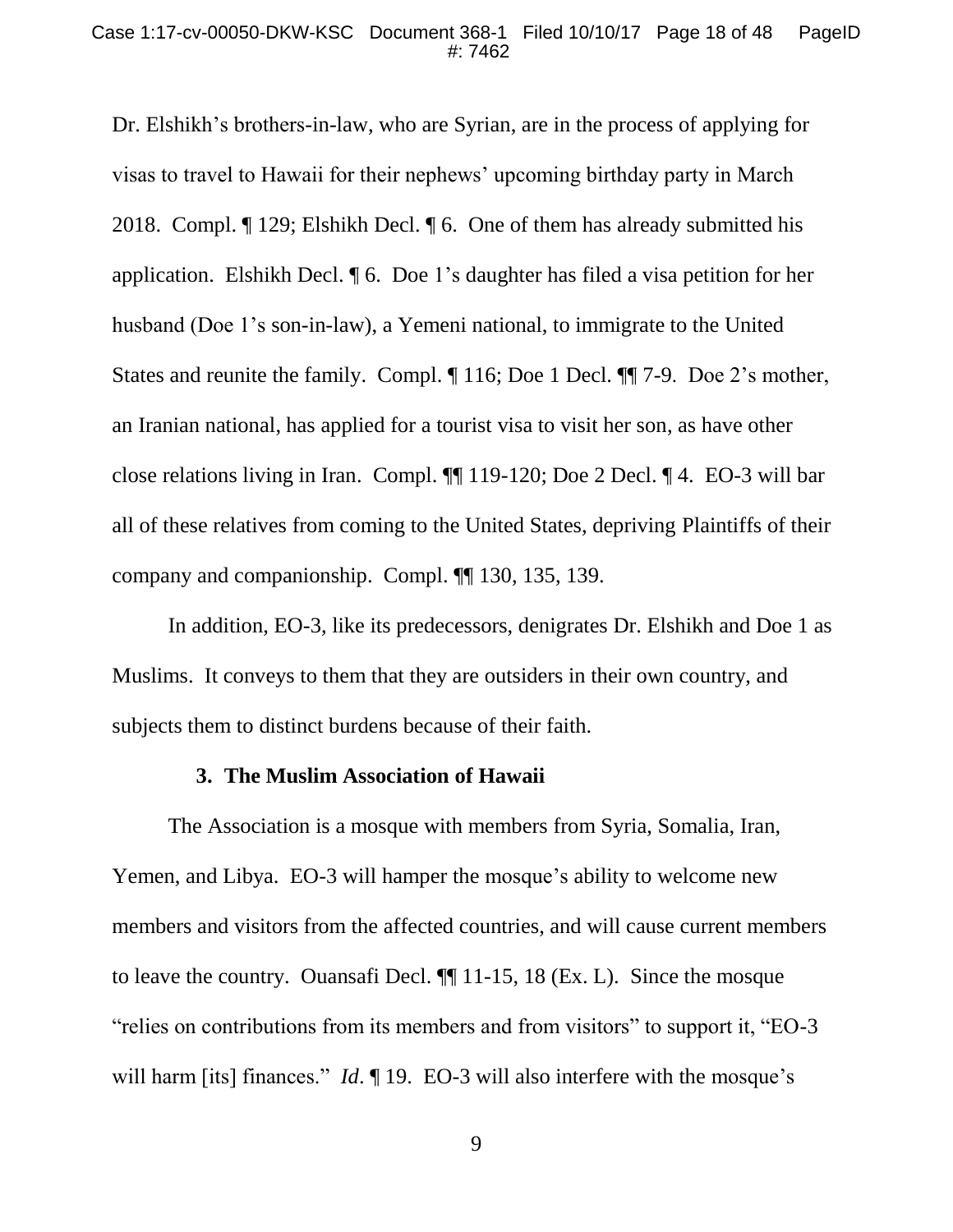"religious practice" of welcoming visitors from abroad. *Id*. ¶ 10. Moreover, the mosque, like the individual Plaintiffs, believes that EO-3 denigrates the Muslim faith and those who practice it. *Id.* ¶ 20.

Unless EO-3 is enjoined, it will go into effect at 6:01 PM HST on October 17, 2017. These harms to the State of Hawaii, the individual Plaintiffs, the Association, and the Nation as a whole will immediately ensue.

# **ARGUMENT**

To obtain a temporary restraining order ("TRO") or a preliminary injunction, a plaintiff must demonstrate that (1) it "is likely to succeed on the merits;" (2) it "is likely to suffer irreparable harm in the absence of preliminary relief;" (3) "the balance of equities tips in [its] favor; and" (4) "an injunction is in the public interest." *Winter* v. *Nat. Res. Def. Council*, *Inc.*, 555 U.S. 7, 20 (2008). As with the prior orders, Plaintiffs readily meet this standard.<sup>4</sup>

 $\overline{a}$ 

<sup>&</sup>lt;sup>4</sup> Plaintiffs do not seek to enjoin the travel ban as to North Korea and Venezuela. The President's September 20, 2017 order imposing additional sanctions on North Korea already excludes "North Korean person[s]" under Section 1182(f). *See* Exec. Order No. 13,810 §§ 1(a)(iv), 5, 82 Fed. Reg. 44,705, 44,705, 44,707 (Sept. 25, 2017). That separate sanctions order is not part of the present challenge. Moreover, the current state of relations between the United States and North Korea presents the sort of exigent circumstance that has been found to justify executive action of this sort. *See infra* pp. 14-15, 28. As for Venezuela, the President's decision to apply the ban only to certain Venezuelan officials distinguishes the treatment of that country from the other nations affected by the ban. The Court therefore need not address the lawfulness of EO-3 with respect to those two countries.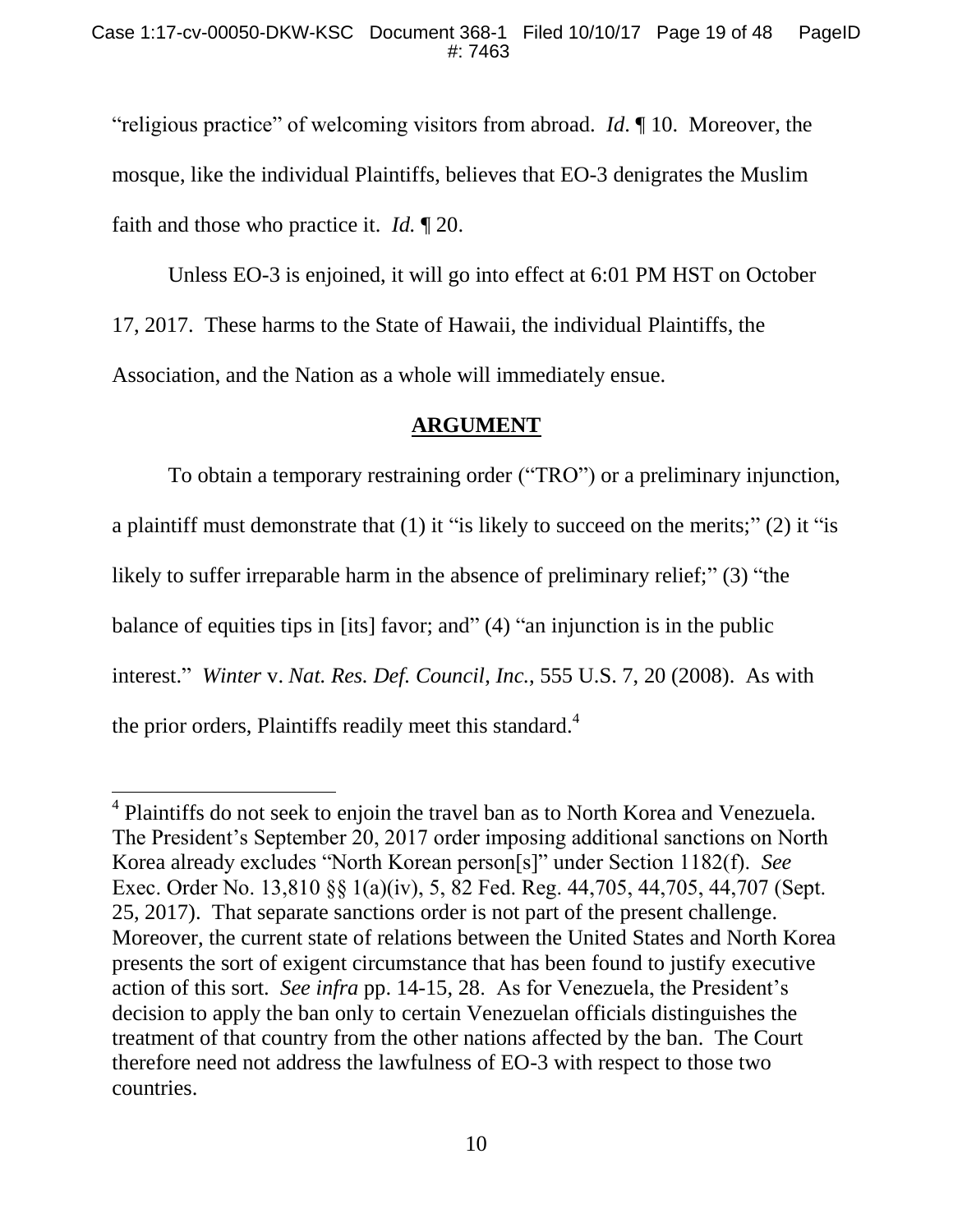## **A. Plaintiffs Are Likely To Succeed On The Merits Of Their Claims.**

#### **1. The Order Is Reviewable.**

Plaintiffs plainly satisfy the primary requirement for judicial review: Article III standing. Like EO-1 and EO-2, EO-3 will prevent the individual Plaintiffs from reuniting with their family members and denigrate their faith. It will diminish the State of Hawaii's universities, harm its tourism industry, and override its sovereign interests. The Ninth Circuit held these injuries sufficient to establish standing with respect to the prior orders, and the result should be the same here. *Hawaii*, 859 F.3d at 762-765; *Washington,* 847 F.3d at 1158-61. Nor is there any question that the Muslim Association of Hawaii has standing: EO-3 reduces the Association's membership, diminishes the financial contributions it receives from its members, damages its community, and impairs its religious practice of welcoming visitors from abroad. Ouansafi Decl. ¶¶ 11-20; *see Church of the Lukumi Babalu Aye, Inc.* v. *City of Hialeah*, 508 U.S. 520, 528 (1993) (allowing religious organization to challenge ordinance that interfered with religious practice).

Plaintiffs also satisfy the other requirements for review. *See Hawaii*, 859 F.3d at 768-769; *Washington*, 847 F.3d at 1161-64. Individuals aggrieved by a statutory violation have a cause of action to enjoin "violations of federal law by federal officials." *Armstrong* v. *Exceptional Child Ctr., Inc.*, 135 S. Ct. 1378, 1384 (2015); *see* 5 U.S.C. § 702. In adjudicating such claims, the Judiciary may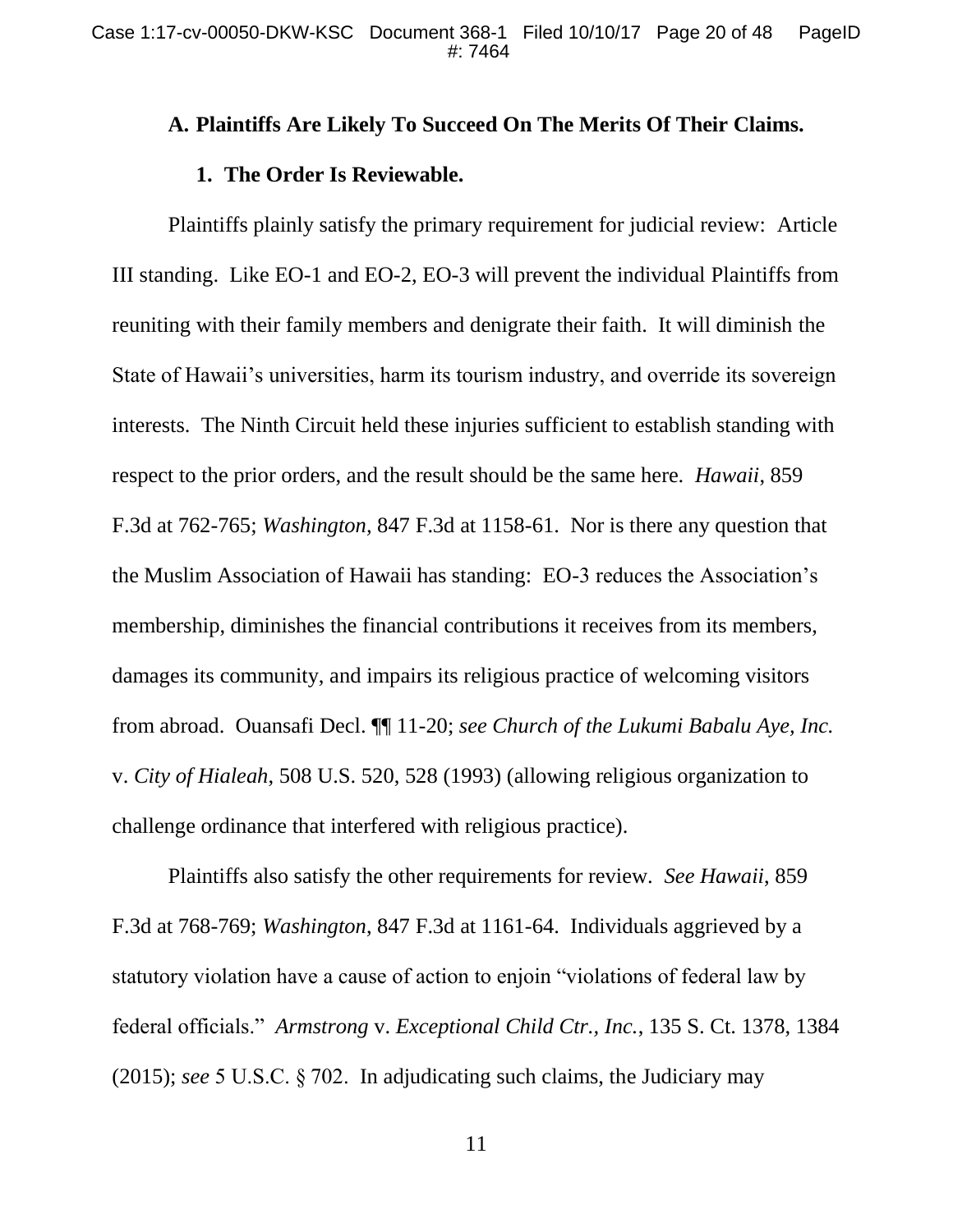determine whether "the President [has] act[ed] in contravention of the will of Congress." *Dames & Moore* v. *Regan*, 453 U.S. 654, 669 (1981). That is no less true when the President is exercising powers related to immigration. In *Sale* v. *Haitian Centers Council, Inc.*, 509 U.S. 155 (1993), for instance, the Supreme Court evaluated whether "[t]he President \* \* \* violate[d]" various provisions of the INA by invoking his authority under 8 U.S.C. § 1182(f) to "suspend[] the entry of undocumented aliens from the high seas." 509 U.S. at 158, 160. Further, as the Ninth Circuit found, Plaintiffs are within the "zone of interests" protected by the relevant statutes. *See Hawaii*, 859 F.3d at 766-767; *Legal Assistance for Vietnamese Asylum Seekers* ("*LAVAS*") v. *Dep't of State*, 45 F.3d 469, 471-472 (D.C. Cir. 1995).

It is equally clear that the Court may review Plaintiffs' constitutional claims: "If an establishment of religion is alleged to cause real injury to particular individuals, the federal courts may adjudicate the matter." *Ariz. Christian Sch. Tuition Org.* v. *Winn*, 563 U.S. 125, 145 (2011). And the Ninth Circuit has repeatedly rejected the Government's contention that the President's actions are immune from statutory or constitutional review because of inapposite doctrines that restrict the review of an *individualized* decision to exclude an alien, not "*sweeping*" Executive branch policies. *Washington*, 847 F.3d at 1162-63 (emphasis added); *see also Hawaii*, 859 F.3d at 768-769.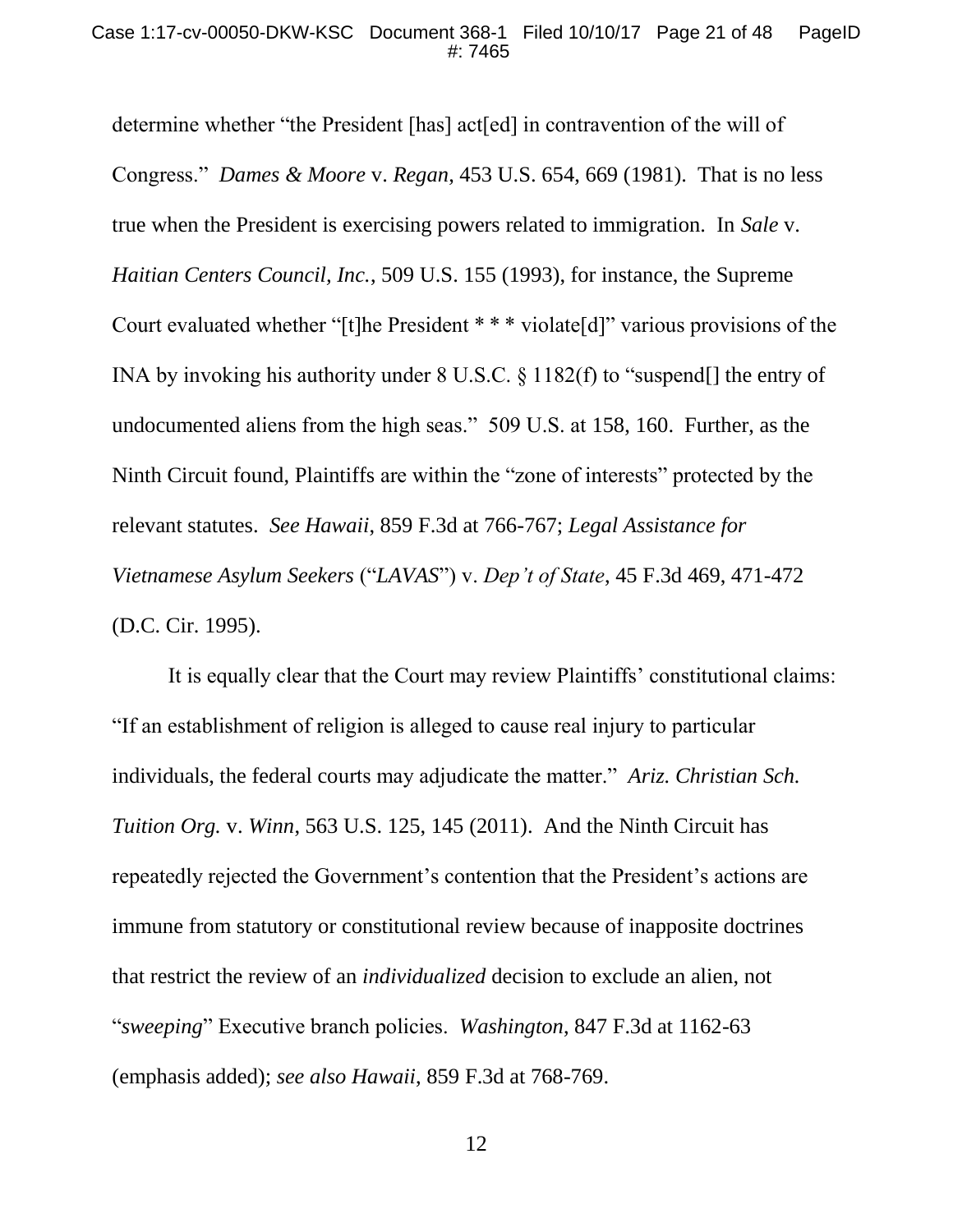# **2. EO-3 Violates the Immigration and Nationality Act.**

EO-3 violates both the INA and the Establishment Clause. As the Ninth Circuit has explained, principles of constitutional avoidance make it "appropriate to turn first to the INA claim." *Hawaii*, 859 F.3d at 761. Plaintiffs therefore begin with the President's statutory violations.

# *a. EO-3 Violates the INA's Prohibition on Nationality-Based Discrimination.*

Section 1152(a)(1)(A) provides that "no person shall receive any preference or priority or be discriminated against in the issuance of an immigrant visa because of \*\*\* nationality." 8 U.S.C.  $\S 1152(a)(1)(A)$ . "Congress could hardly have chosen more explicit language" in "unambiguously direct[ing] that no nationalitybased discrimination shall occur." *LAVAS*, 45 F.3d at 473. The Ninth Circuit thus had little difficulty concluding that, by "suspending the issuance of immigrant visas and denying entry based on nationality," Section 2(c) of EO-2 "exceed[ed] the restriction of  $\S 1152(a)(1)(A)$  and the overall statutory scheme intended by Congress." *Hawaii*, 859 F.3d at 779.

Instead of following the Ninth Circuit's ruling, EO-3 reenacts and makes indefinite precisely the same policy of nationality-based discrimination that the Ninth Circuit deemed unlawful. EO-3 once again bans immigrant visas and denies entry based on nationality to nationals of six countries. EO-3 § 2. In doing so, EO-3 recreates the pernicious "national origins system" that Congress sought to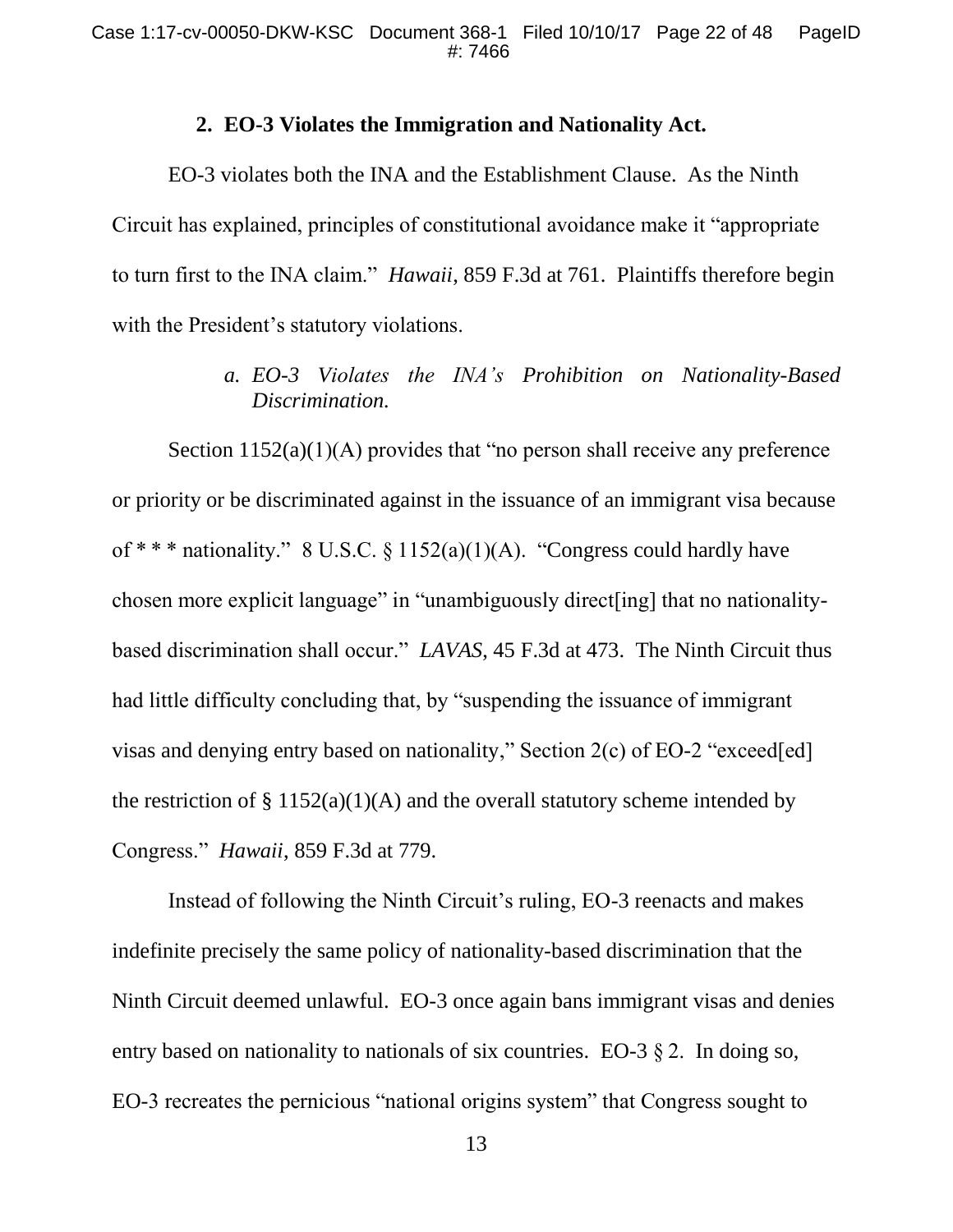abolish in 1965 when it enacted Section 1152(a) as part of a landmark series of civil rights laws. *See* H.R. Rep. No. 89-745, at 8 (1965).

The Government has previously attempted to circumvent Section  $1152(a)(1)(A)$ 's plain statutory bar by asserting that the President's travel bans discriminate with respect to "entry," not visa issuance. The Ninth Circuit rejected that distinction, and it is meritless for two reasons. First, EO-3 specifies that a national of one of the targeted countries—unlike any other would-be immigrants must obtain a waiver in order to secure the "issuance of a visa." EO-3 § 3(c)(iii). It is hard to imagine a more straightforward example of nationality discrimination in the "issuance of an immigrant visa." 8 U.S.C. §1152(a)(1)(A). Second, the Government's distinction between visa issuance and entry would impermissibly render Section 1152(a)(1)(A) a "nullity." *Dada* v. *Mukasey*, 554 U.S. 1, 16 (2008). It would allow the President to circumvent the statute's limits whenever he wished by issuing visas and then refusing to honor them at the border based on the visaholder's nationality. *Hawaii*, 859 F.3d at 777.

The Government has also argued that Section 1152(a) cannot bar nationality-based distinctions like the ones in EO-3 because that would leave the President unable to—for example—"temporarily bar the entry of all Iranian nationals" if he knew "that an unidentified Iranian national was seeking to enter the country with a dirty bomb." U.S. Reply Br. 25-26, *Trump* v. *Hawaii*, No. 16-1540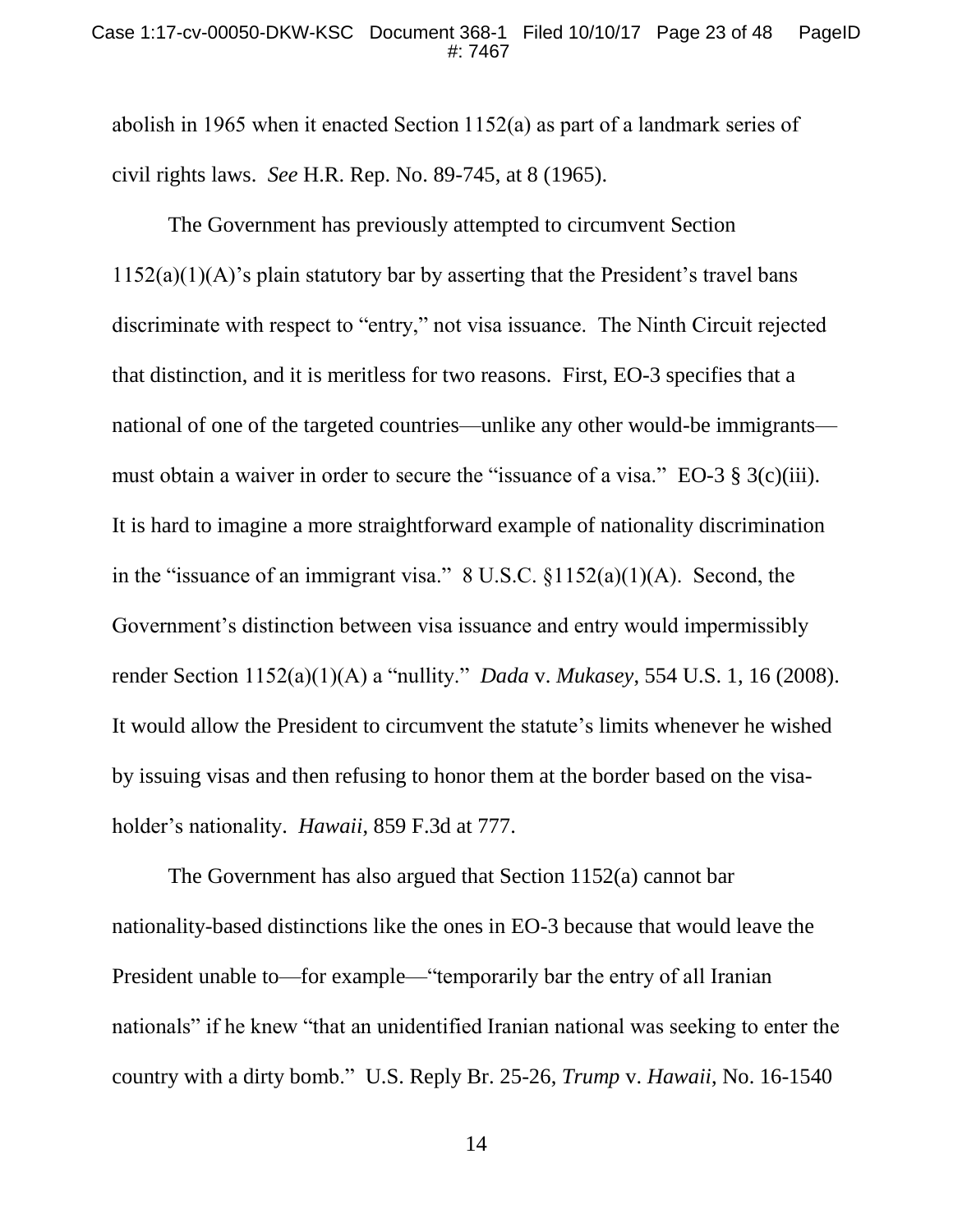(U.S. Oct. 4, 2017). That is plainly false. Section 1152(a) bars "discrimination," a well-established term in the law that typically does not extend to restrictions narrowly tailored to a compelling interest. *LAVAS*, 45 F.3d at 473. The need to prevent an imminent terrorist attack would undoubtedly qualify. But as Judge Sentelle has explained, the fact that Section 1152(a) may permit the Government to draw nationality-based distinctions in the face of the "most compelling" need does not mean that the President may make such distinctions in the ordinary course. *Id*.

Equally unavailing is the Government's claim that 8 U.S.C. §§ 1182(f) and 1185(a)(1) authorize the President to override Section 1152(a)'s ban on nationality discrimination. That contention is squarely foreclosed by every available canon of statutory interpretation. *See Hawaii*, 859 F.3d at 778. Section 1152(a)(1)(A) is more "specific" than Sections 1182(f) and 1185(a)(1). *See RadLAX Gateway Hotel, LLC* v. *Amalgamated Bank*, 132 S. Ct. 2065, 2071 (2012). It was enacted more than a decade later. *See United States* v. *Juvenile Male*, 670 F.3d 999, 1008 (9th Cir. 2012). And it contains several express exceptions—some of them of surpassing obscurity—that do not include Sections 1182(f) and 1185(a)(1). *See* 8 U.S.C. § 1152(a)(1)(A)-(B); *see also United Dominion Indus., Inc.* v. *United States*, 532 U.S. 822, 836 (2001). Moreover, as the Ninth Circuit observed, no "prior executive order[] [or] proclamation[]" has "suspend[ed] classes of aliens on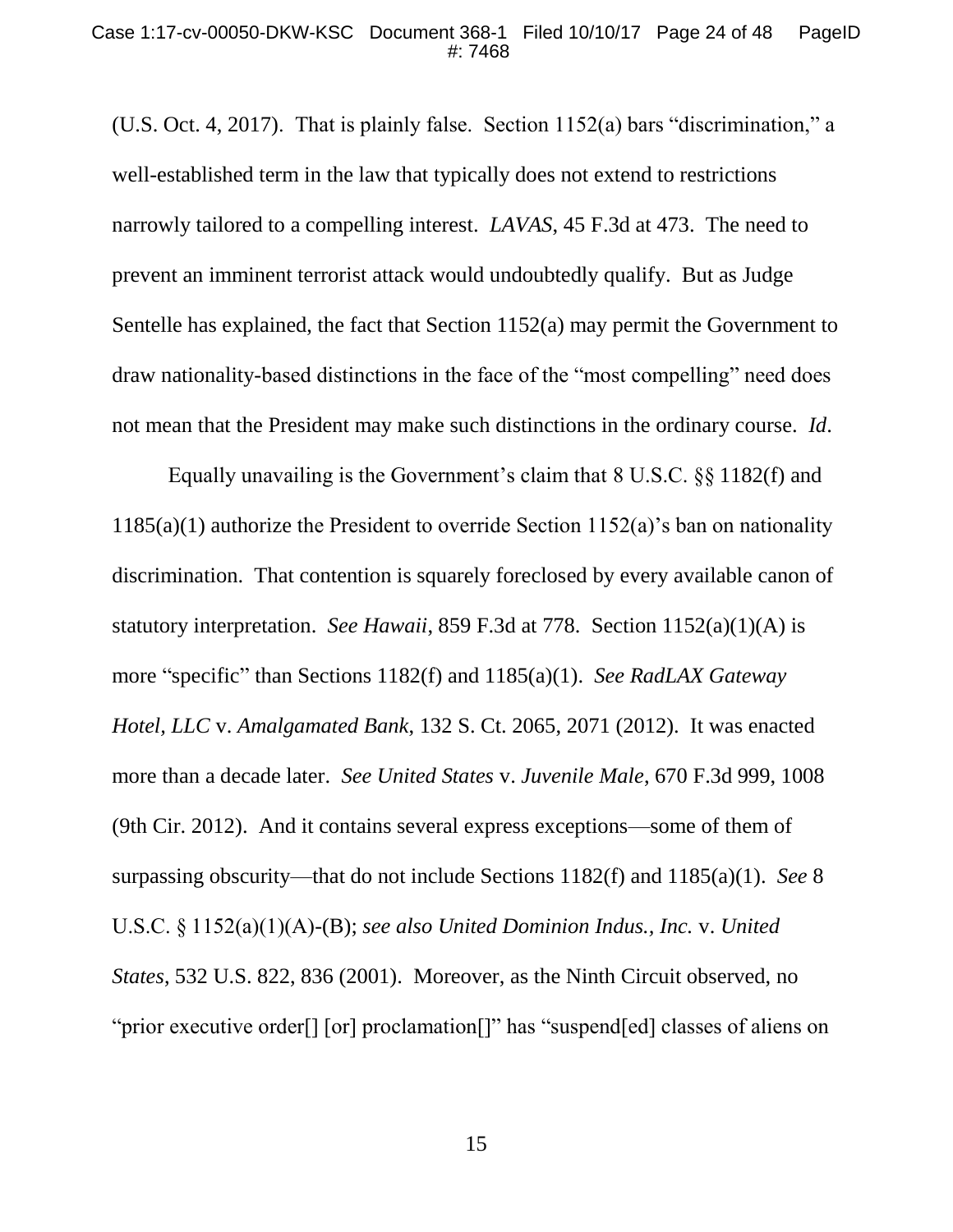the basis of national origin"; every example the Government has attempted to muster is easily distinguishable. *Hawaii*, 859 F.3d at 778-779.

Thus, Section 1152(a) plainly prohibits national-origin discrimination as to aliens seeking immigrant visas, and EO-3 must be enjoined to that extent. But Section 1152(a) also indicates robust congressional opposition to *any* nationalitybased discrimination in the issuance of visas. Congress enacted this statute to abolish the "national origins system" for selecting entrants to this country. *Hawaii*, 859 F.3d at 776 (quoting H.R. Rep. No. 89-745, at 8). Accordingly, since the statute's enactment, courts have held that the Executive is barred, except in exceptional circumstances or where expressly authorized by Congress, from drawing nationality-based distinctions for immigrants and nonimmigrants alike.

In *Jean* v. *Nelson*, 472 U.S. 846 (1985), for example, the Supreme Court held that immigration officers generally must implement grants of "broad statutory discretion \* \* \* without regard to race or national origin." *Id.* at 857. And in *Olsen*  v. *Albright*, 990 F. Supp. 31 (D.D.C. 1997), the district court concluded, and the Government did not dispute, that the Government may not discriminate against aliens on the basis of nationality with respect to "nonimmigrant visa[s]." *Id.* at 38- 39. In *LAVAS*, the D.C. Circuit flatly declared that "Congress has unambiguously directed that no nationality-based discrimination shall occur." 45 F.3d at 473; *see Hawaii*, 859 F.3d at 778 (stating that Congress "in effect prohibited nationality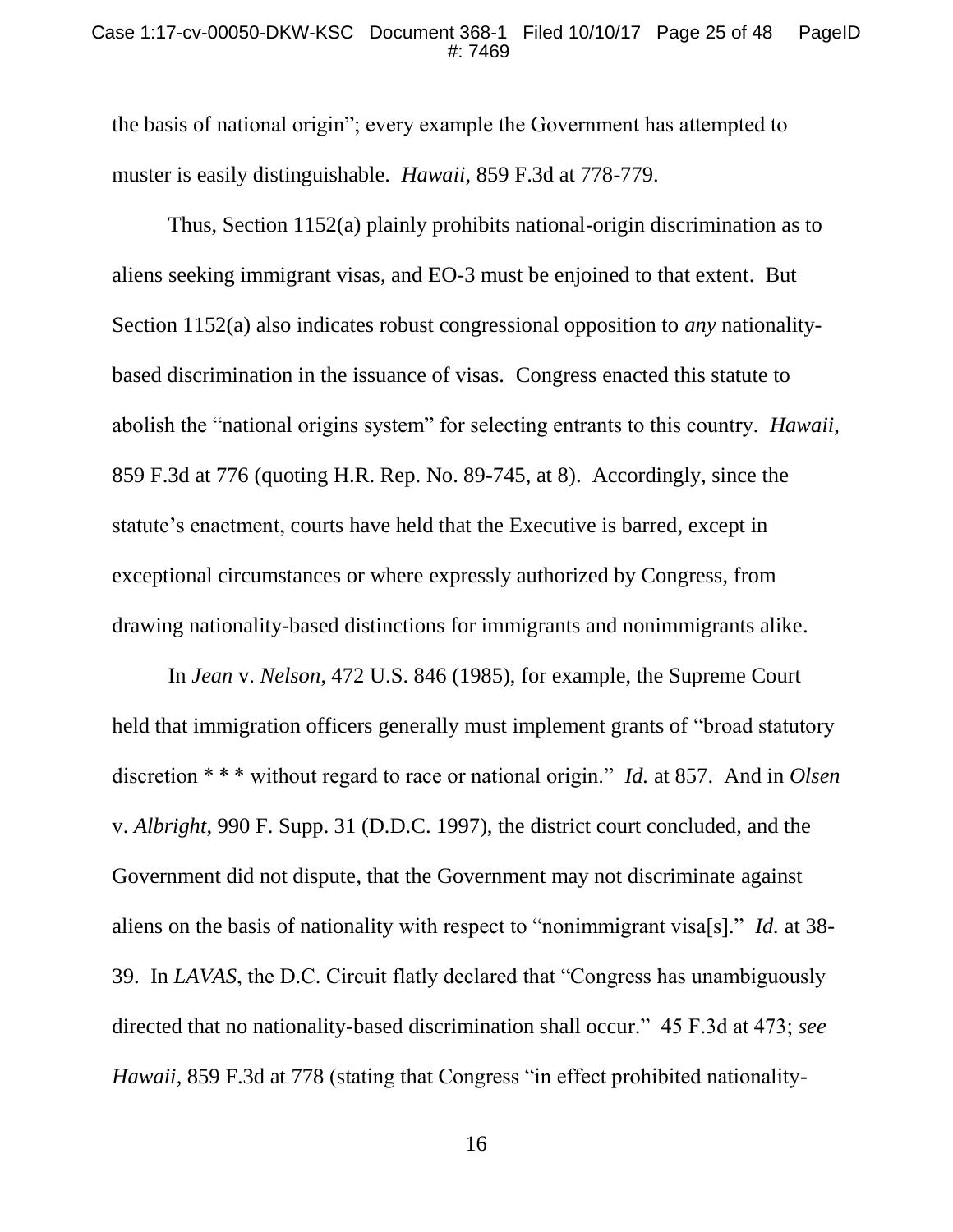based discrimination in the admission of aliens"). As Judge Friendly explained in 1966, one year after Section 1152(a)'s enactment, "discrimination against a particular race or group" is an "impermissible basis" for exclusion, and the Executive may not use its immigration authority to draw distinctions on that basis. *Wong Wing Hang* v. *INS*, 360 F.2d 715, 719 (2d Cir. 1966).

This conclusion is reinforced by the backdrop norms of our constitutional system. For decades, the Supreme Court has held that discrimination on the basis of an inherent characteristic such as nationality is highly "suspect," and subject to the most serious scrutiny. *IRAP*, 857 F.3d at 614 (Wynn, J., concurring); *see Loving* v. *Virginia*, 388 U.S. 1, 11 (1967).Absent a clear statement from Congress, the immigration laws should not be construed to authorize such disfavored and "invidious discrimination." *IRAP*, 857 F.3d at 617-618 (Wynn, J., concurring).

No law relied on by the President in issuing EO-3 contains a clear statement authorizing him to depart from this fundamental norm. And, indeed, Section 1152(a)(1)(A) expressly bars such discrimination. The order's nationality-based restrictions therefore should be enjoined in their entirety.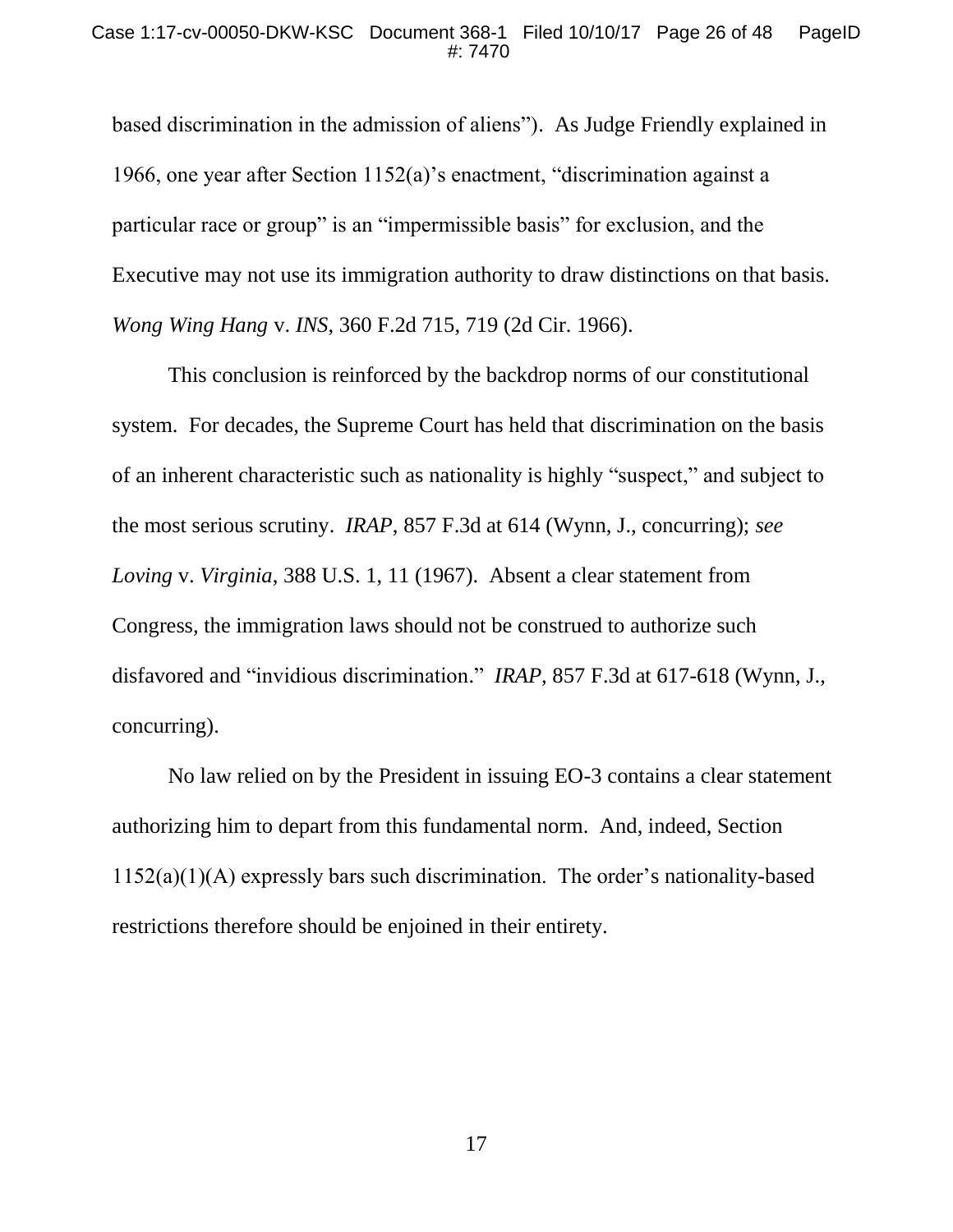# *b. EO-3 Violates Section 1182(f).*

EO-3 also exceeds the limits of the President's authority under 8 U.S.C. § 1182(f).<sup>5</sup> It fails to make "find[ings]" that support the sweeping bans it imposes, and it excludes aliens on a ground that this provision's text—when read in light of its history and long-settled meaning—does not allow.

# i. EO-3 does not adequately "find" that entry "would be detrimental to the interests of the United States."

Section 1182(f) permits the President to exclude aliens only if he "finds" that their entry "would be detrimental to the interests of the United States." As the Ninth Circuit made clear, although this language is "broad," it "is not unlimited." *Hawaii*, 859 F.3d at 770. The President cannot satisfy this "essential precondition" for invoking his Section 1182(f) power merely through a "talismanic incantation" of national security harm. *Id.* at 755, 774 (internal quotation marks omitted). Rather, the President must make "findings" that actually "support the conclusion" that the order's restrictions are warranted. *Id.* at 770; *see id.* at 771, 774, 775 (same).

 $5$  Although the order cites Section 1185(a) as well, the Government has never identified any respect in which that statute "provides an independent basis for the suspension of entry." *Hawaii*, 859 F.3d at 770 n.10. Accordingly, this Court, like the Ninth Circuit, should conduct its analysis on the "understanding that" the President's use of Section 1185(a) must, "at a minimum, align with the President's authority under Section 1182(f)." *Id.*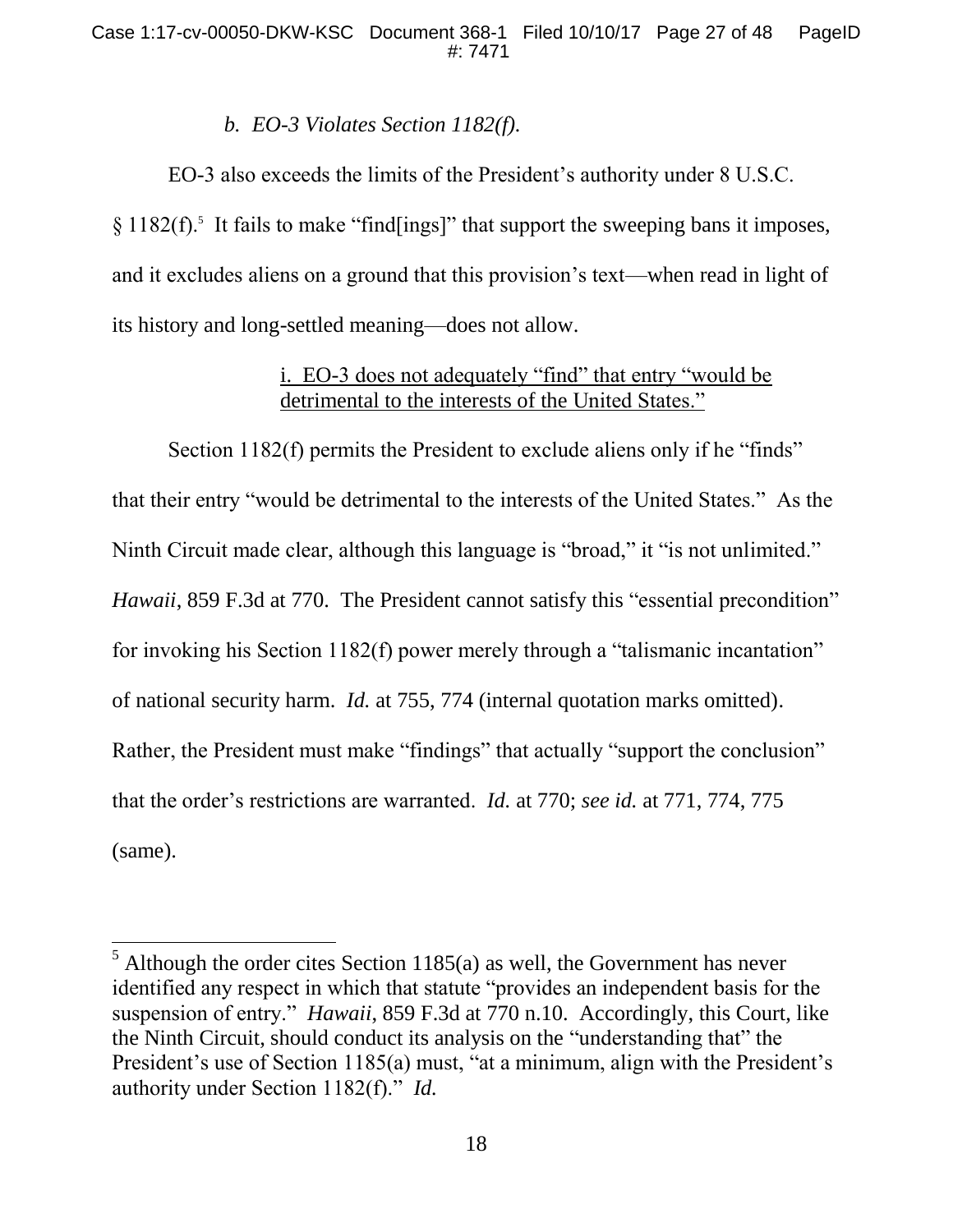This interpretation accords with both longstanding precedent and common sense. When a statute requires that an officer make "findings," courts invariably have authority to inquire whether there is some "rational connection between the facts found and the choice made." *Burlington Truck Lines, Inc.* v. *United States*, 371 U.S. 156, 168 (1962)*.* Otherwise, the President could justify an exclusion for an irrational reason or no reason at all—by "finding," for example, that Somali nationals must be excluded because their visas are printed in a color the President dislikes. In addition, the statute's history makes clear that Congress drafted this statute and its predecessors to use the word "find," rather than "deem," precisely so that the President would need to "base his [decision] on some fact," and could not rely on mere "opinion" or "guesses." 87 Cong. Rec. 5051 (1941) (statements of Rep. Jonkman and Rep. Jenkins).

The President fails to satisfy that requirement here. The principal reason the order gives for banning every national of six countries is that those countries do not follow adequate "identity-management and information-sharing protocols and practices" to provide the United States "sufficient information to assess the risks" that their nationals pose. EO-3  $\S$  1(h)(i). That finding is wholly inadequate for three reasons.<sup>6</sup>

<sup>&</sup>lt;sup>6</sup> The President did not find that Somalia's information sharing and identitymanagement protocols failed to satisfy the "baseline" standards set by the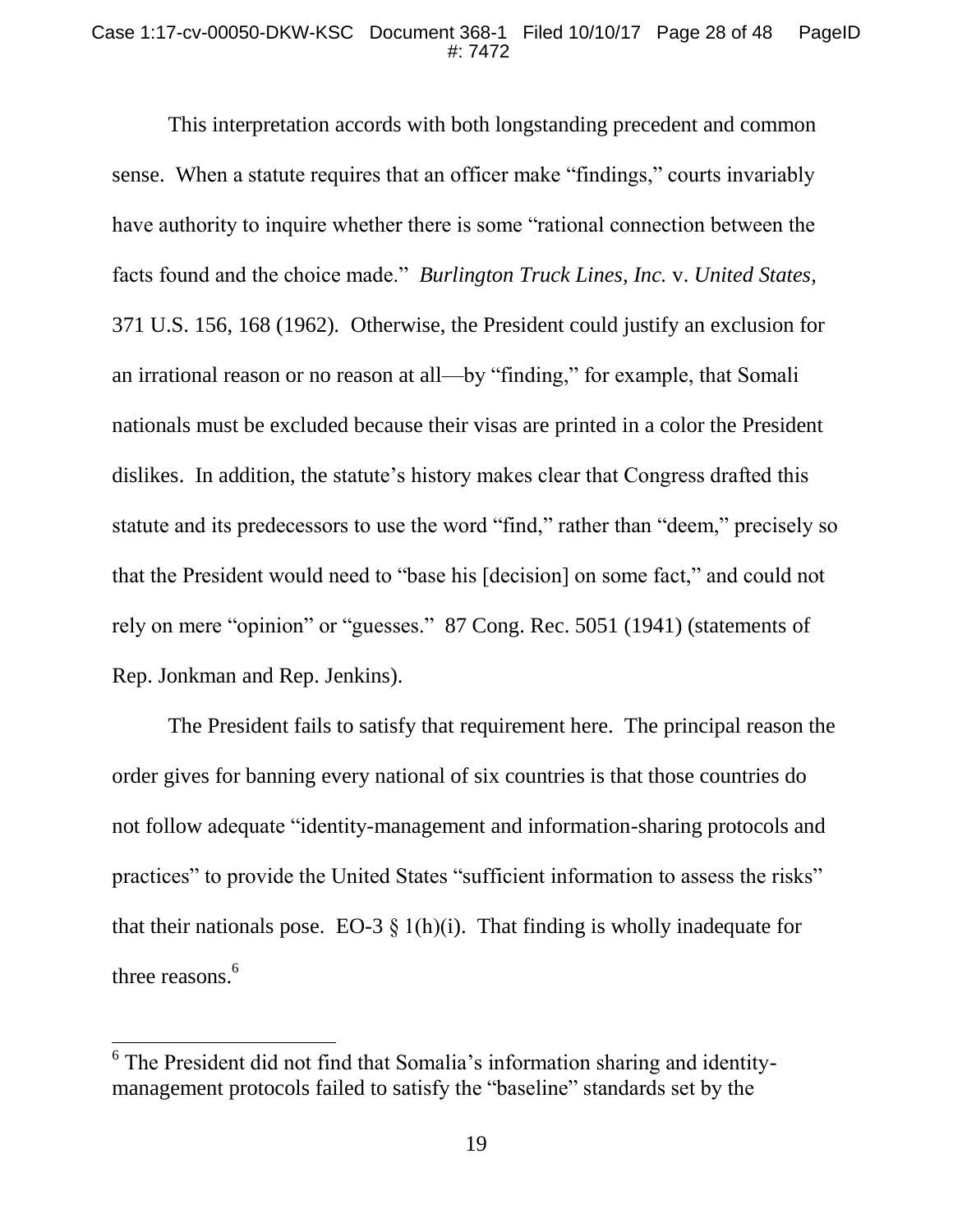*First*, the law already addresses the problem the President identifies. As the Ninth Circuit previously explained, "[a]s the law stands, a visa applicant bears the burden of showing that the applicant is eligible to receive a visa," and "[t]he Government already can exclude individuals who do not meet that burden." *Hawaii*, 859 F.3d at 773 (citing 8 U.S.C. § 1361). EO-3, like EO-2, offers no "reason explaining how this individualized adjudication process is flawed." *Id.* If a foreign government does not provide information necessary to determine whether a national of that country is a terrorist, immigration officers can deny entry to that individual. There is no logical reason why an additional, blanket ban is warranted to exclude such individuals.

*Second*, EO-3 contradicts its stated rationale. If the Government in fact "lack[ed] sufficient information to assess the risks," EO-3  $\S$  1(h)(i), that nationals of the banned countries purportedly pose, then surely those nationals would need to be barred from obtaining *any* visas. But EO-3 permits nationals from nearly every banned country to enter on a wide variety of nonimmigrant visas—documents for which applicants receive *less* vetting than immigrant visas. *See* EO-3 § 2(a)-(c), (g)-(h). Just as EO-2 failed to explain why the 50,000th refugee would serve the

Secretary of Homeland Security. *See* EO-3 § 1(g), (i). Rather, the ban on Somalia rests almost exclusively on the finding that a substantial "terrorist threat \*\*\* emanates from its territory." *Id.* § 1(i), 2(h). The Ninth Circuit has already held that this concern about "country conditions" cannot justify a ban based on nationality. *Hawaii*, 859 F.3d at 773.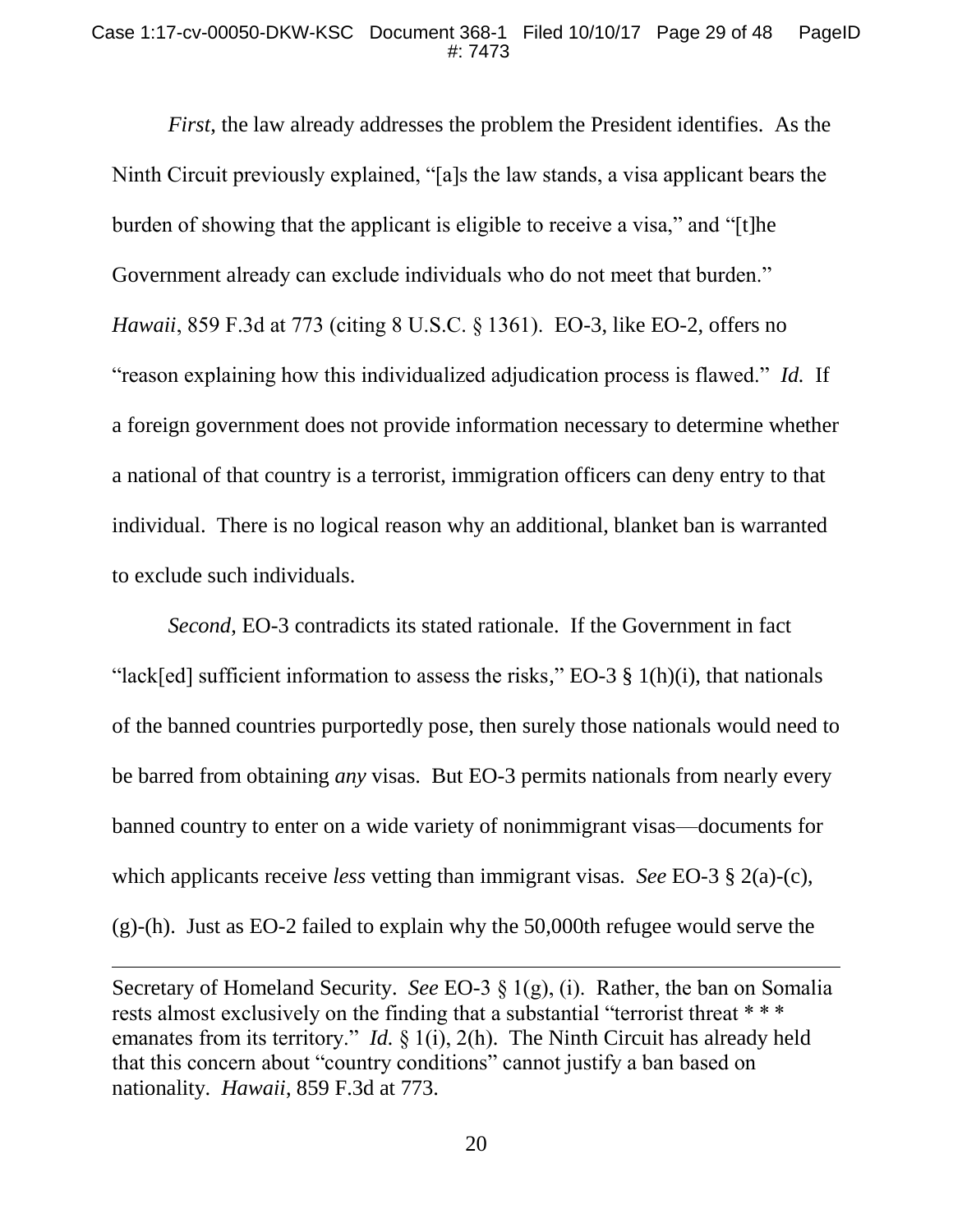national interest but the "50,001st to the 110,000th" would not, *Hawaii*, 859 F.3d at 776, EO-3 fails to explain why it would be detrimental to the national interest to admit aliens as business travelers or tourists but not as crewmembers, exchange visitors, or agricultural workers. *See generally* U.S. Dep't of State, *Directory of Visa Categories*, https://goo.gl/c1t3P3.

*Third*, EO-3 is substantially overbroad with respect to its asserted rationale. The United States does not need information from a foreign government in order to confirm that a child under the age of 5 or an alien fleeing persecution from that very government is not a terrorist. Nor is it plausible that the banned countries have meaningful information about aliens "who left as children" or "whose nationality is based on parentage alone." *Hawaii*, 859 F.3d at 773. Like EO-2, EO-3 makes no finding sufficient to show that "nationality alone renders" the banned individuals "a heightened security risk." *Id.* at 772.<sup>7</sup>

Perhaps recognizing these problems, the President also offered an alternative justification for the travel ban: EO-3 states that the bans will serve as a bargaining chip to help "elicit" greater cooperation from the affected governments. EO-3 § 1(h)(i), (iii). That reason is legally insufficient. *Every* restriction on entry

 $<sup>7</sup>$  The order's waiver provision does not solve this problem: It continues to subject</sup> all individuals from the targeted countries to heightened restrictions, and it bars their entry unless they can show that denying admission would cause "undue hardship" and that "entry would be in the national interest." EO-3  $\S$  3(c)(i).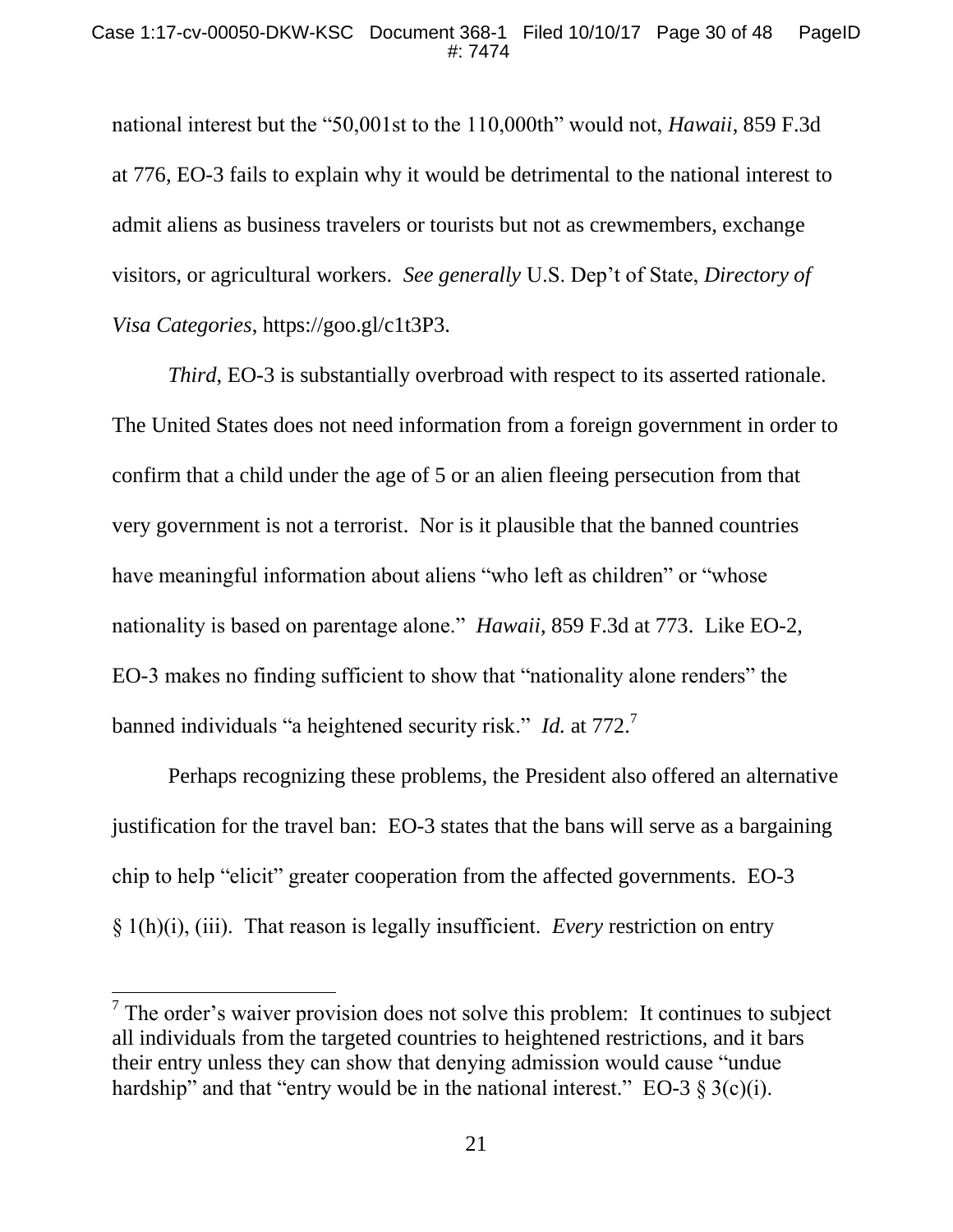imposes diplomatic pressure on the target government, just as every such restriction helps "preserv[e] \* \* \* government resources." *Hawaii*, 859 F.3d at 771. The Ninth Circuit made plain that such generic interests do not provide a valid basis for a ban on entry. *See id.* Rather, the President must find that "absent" the bans "there likely will be *harm* to our national interests." *Id.* The order contains no such finding.

# ii. EO-3 exceeds the longstanding limits on the President's § 1182(f) power.

Even if the Government's findings were somehow deemed sufficient, EO-3 would still violate Section 1182(f) because the Order goes far beyond the substantive authority that Congress delegated to the Executive through that provision.

a. The Supreme Court and the Ninth Circuit have made clear that courts should not construe "broad" immigration statutes as grants of "unbridled discretion." *Kent* v. *Dulles*, 357 U.S. 116, 127-128 (1958). The Constitution entrusts immigration policy "exclusively to Congress." *Arizona* v. *United States*, 567 U.S. 387, 409 (2012) (quoting *Galvan* v. *Press*, 347 U.S. 522, 531 (1954)). While Congress often "paint[s] with a brush broader than it customarily wields" when writing immigration laws, that "does not mean \*\*\* it can grant the Executive totally unrestricted freedom of choice." *Zemel* v. *Rusk*, 381 U.S. 1, 17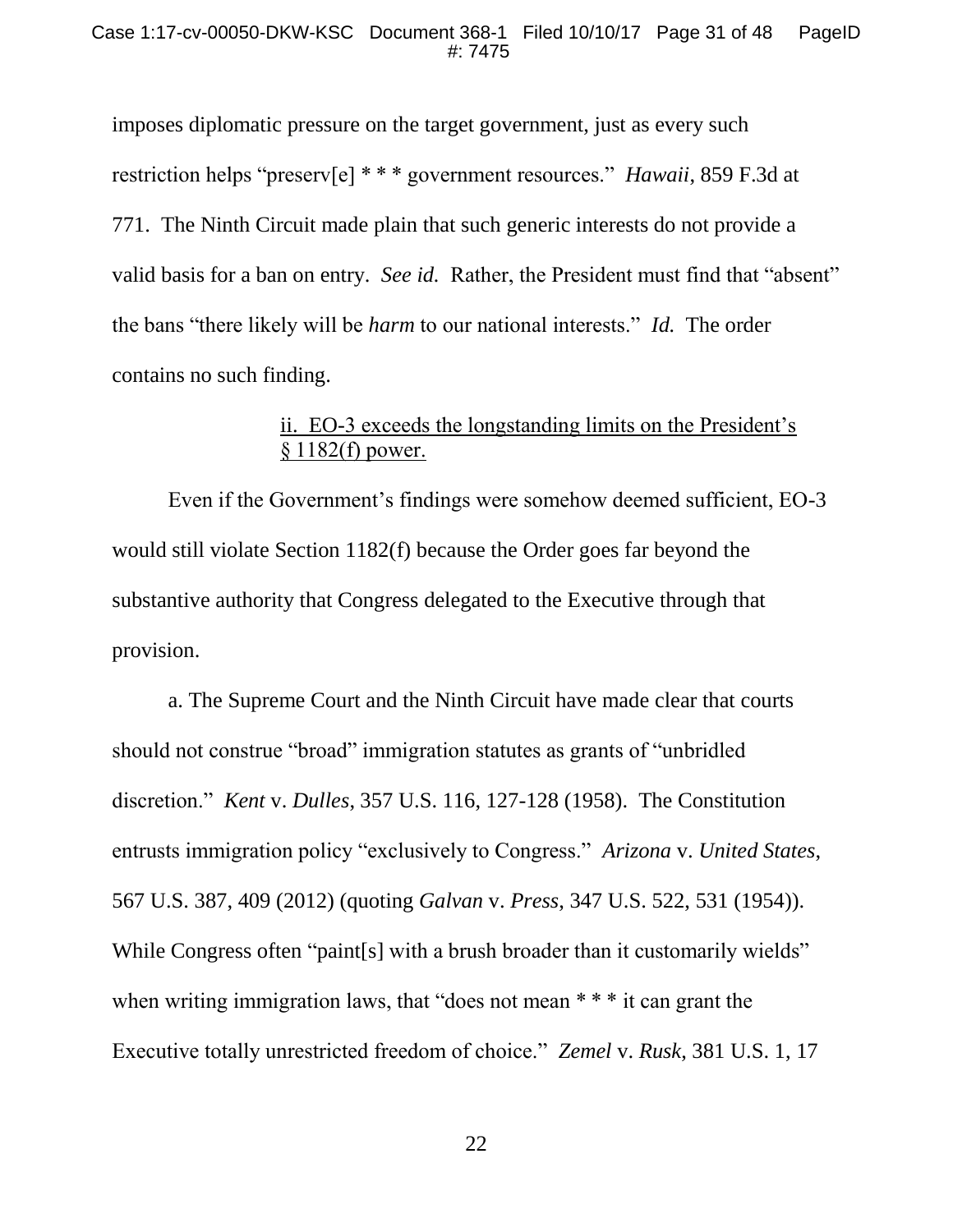(1965). "[E]ven for the President," "immigration \* \* \* is not"—and, under our Constitution, cannot be—"a one-person show." *Hawaii*, 859 F.3d at 755.

Accordingly, "[i]n the immigration context, courts have often read significant limitations into statutes that appeared to confer broad power on immigration officials." *Kim Ho Ma* v. *Ashcroft*, 257 F.3d 1095, 1106 (9th Cir. 2001); *see Zadvydas* v. *Davis*, 533 U.S. 678, 689 (2001) (similar). In *Kent*, for instance, the Court held that the President's seemingly unqualified authority to "designate and prescribe [passport rules] for and on behalf of the United States" permitted the President to refuse passports "only" on "those two [grounds] \* \* \* which it could fairly be argued were adopted by Congress in light of prior administrative practice." 357 U.S. at 123, 128.<sup>8</sup> Similarly, in *United States* v. *Witkovich*, 353 U.S. 194 (1957), the Court held that the President's "seemingly limitless power" to request information of aliens acquired a far more "restrictive

<sup>&</sup>lt;sup>8</sup> *Kent* also relied on concerns that the President's interpretation would violate the First Amendment. But seven years later, in *Zemel*, the Court made clear its interpretation of the statute did not rest on that premise: Construing the same statute, the Court rejected the plaintiff's contention that the statute raised First Amendment concerns, but nonetheless "reaffirm[ed]" that it "must take its content from history" so that it "does not constitute an invalid delegation." 381 U.S. at 17- 18.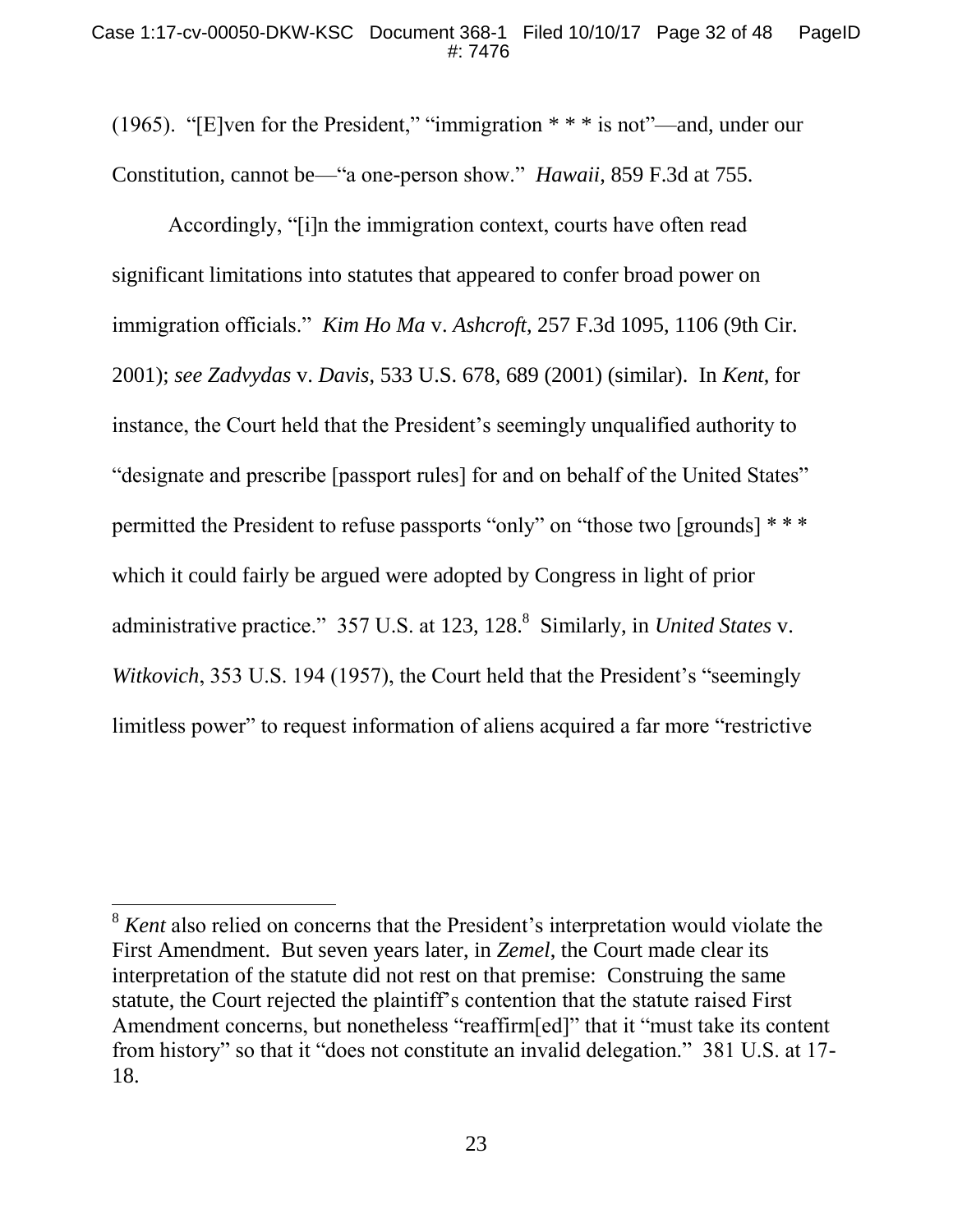meaning" in light of the "Act as a whole" and the relevant "history" and constitutional backdrop. *Id.* at 199-200. Other similar cases abound.<sup>9</sup>

b. Read in light of these principles, it is plain that Section 1182(f) does not give the President the "unlimited" authority to implement sweeping and indefinite policies like EO-3. *Hawaii*, 859 F.3d at 770. Rather, the settled meaning of Section 1182(f)'s text—confirmed by nearly a century of practice—is that the President may invoke 1182(f) to exclude (1) aliens akin to subversives, war criminals, and the statutorily inadmissible, and (2) aliens who would undermine congressional policy during an exigency in which it is impracticable for Congress to act.

To start, this was the well-understood meaning of the statute's words when Congress enacted Section 1182(f) in 1952. Since 1918, Presidents had issued proclamations during wartime that excluded spies, saboteurs, and other similar aliens they deemed "prejudicial to the interests of the United States." Proc. 1473, § 2 (1918). In 1941, President Roosevelt asked Congress to codify that authority by enacting a provision that allowed the President to exclude aliens he found harmful to "the interests of the United States." H.R. Rep. No. 77-754, at 1 (1941).

<sup>9</sup> *See, e.g. INS* v. *Nat'l Ctr. for Immigrants' Rights, Inc.*, 502 U.S. 183, 191-194 (1991); *Jean*, 472 U.S. at 855-856; *Carlson* v. *Landon*, 342 U.S. 524, 543-544 (1952); *Mahler* v. *Eby*, 264 U.S. 32, 40 (1924); *Kim Ho Ma*, 257 F.3d at 1106-11; *Romero* v. *INS*, 39 F.3d 977, 980-981 (9th Cir. 1994).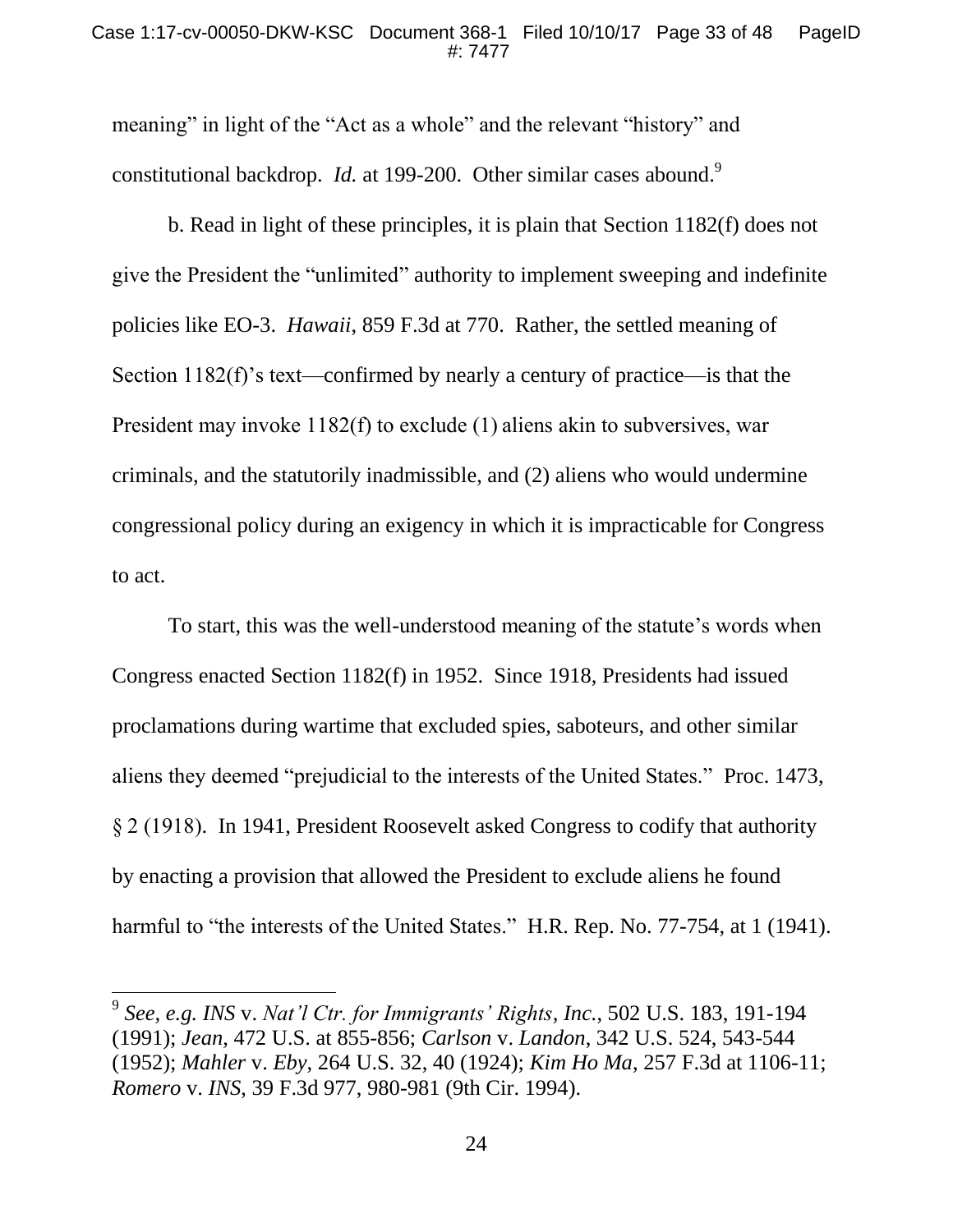Several members of Congress objected on the ground that this language appeared to "give the President unlimited power, under any circumstances, to make the law of the United States." 87 Cong. Rec. 5326 (1941) (statement of Sen. Taft); *see also id.* at 5050 (statement of Rep. Jonkman). But the bill's sponsors and the Roosevelt Administration both "assur[ed]" them that the words "interests of the United States" merely codified the authority that had been exercised since 1918, and that the statute "would not be used except for the objective" of "suppress[ing] subversive activities." *Id.* at 5386 (statement of Sen. Van Nuys); *see id.* at 5048 (statement of Ruth Shipley, Director, Passport Division, Dep't of State). Congress enacted the proposed language without change. Act of June 21, 1941, 55 Stat. 252.

From 1941 to 1952, Presidents fulfilled the Executive's assurance. In 1941 and 1945, the President promulgated regulations excluding several "[c]lasses of aliens" they deemed "prejudicial to the interests of the United States." 22 C.F.R. § 58.53 (1945); *see* Proc. 2523, § 3 (1941). Those classes consisted, much as they had since 1918, of (a) spies, saboteurs, and other subversives, (b) war criminals and other serious violators of international law, and (c) aliens who were statutorily inadmissible. 22 C.F.R.  $\frac{58.53(a)}{h}$ , (i) (1945). In addition, the regulations gave the President a residual authority to exclude " $[a]$ ny alien $[s]$  \* \* \* in whose case circumstances of a similar character may be found to exist, which render the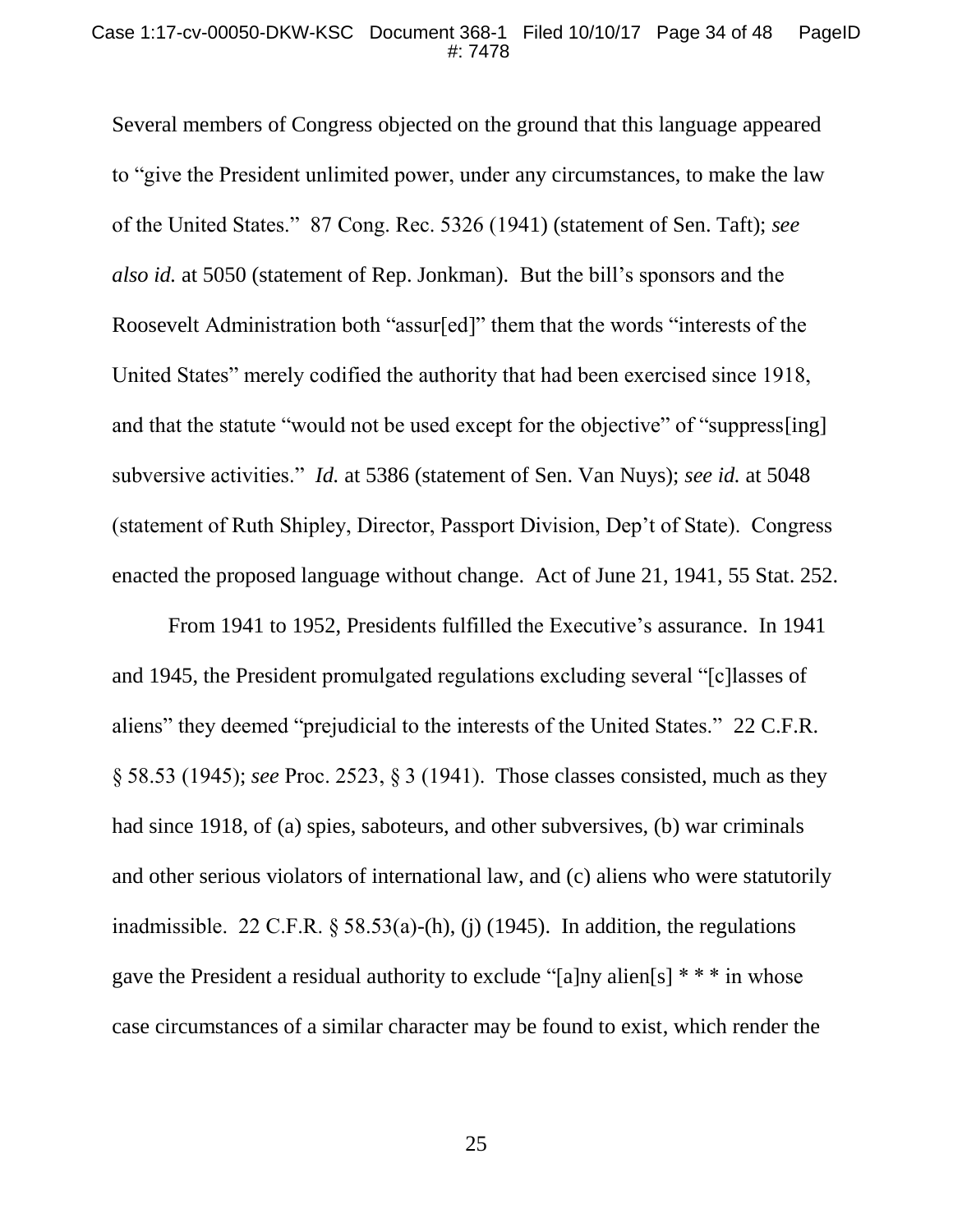alien's admission prejudicial to the interests of the United States, which it was the purpose of the act of June 21, 1941 \* \* \* to safeguard." *Id.* § 58.53(k).

When Congress enacted Section 1182(f) in 1952, it copied the language of these regulations, proclamations, and statutes almost verbatim. Under ordinary principles of construction, the words "detrimental to the interests of the United States" thus brought "the old soil with" them—that is, they continued to convey the same meaning they had carried for decades. *Sekhar* v. *United States*, 133 S. Ct. 2720, 2724 (2013). That inference is particularly strong in light of *Kent* and *Zemel*. There, too, the power at issue dated back to 1918, was reenacted in 1941, and then was made permanent in 1952. *Kent*, 357 U.S. at 128. Just like here, the President engaged in consistent "administrative practice" during the intervening period. *Id.* Because that statute "must take its content from history," *Zemel*, 381 U.S. at 17, Section 1182(f) must, too. *See also Mahler*, 264 U.S. at 40 (interpreting phrase "undesirable residents of the United States" in light of "previous legislation of a similar character").

Moreover, since 1952, every President—without exception—has applied Section 1182(f) this way. *See Dames & Moore*, 453 U.S. at 686 (relying on "systematic, unbroken, executive practice"). The overwhelming majority of Section 1182(f) orders have excluded aliens who sought to subvert the United States or its allies or support its adversaries, *e.g.*, Exec. Order No. 13,712 (2015);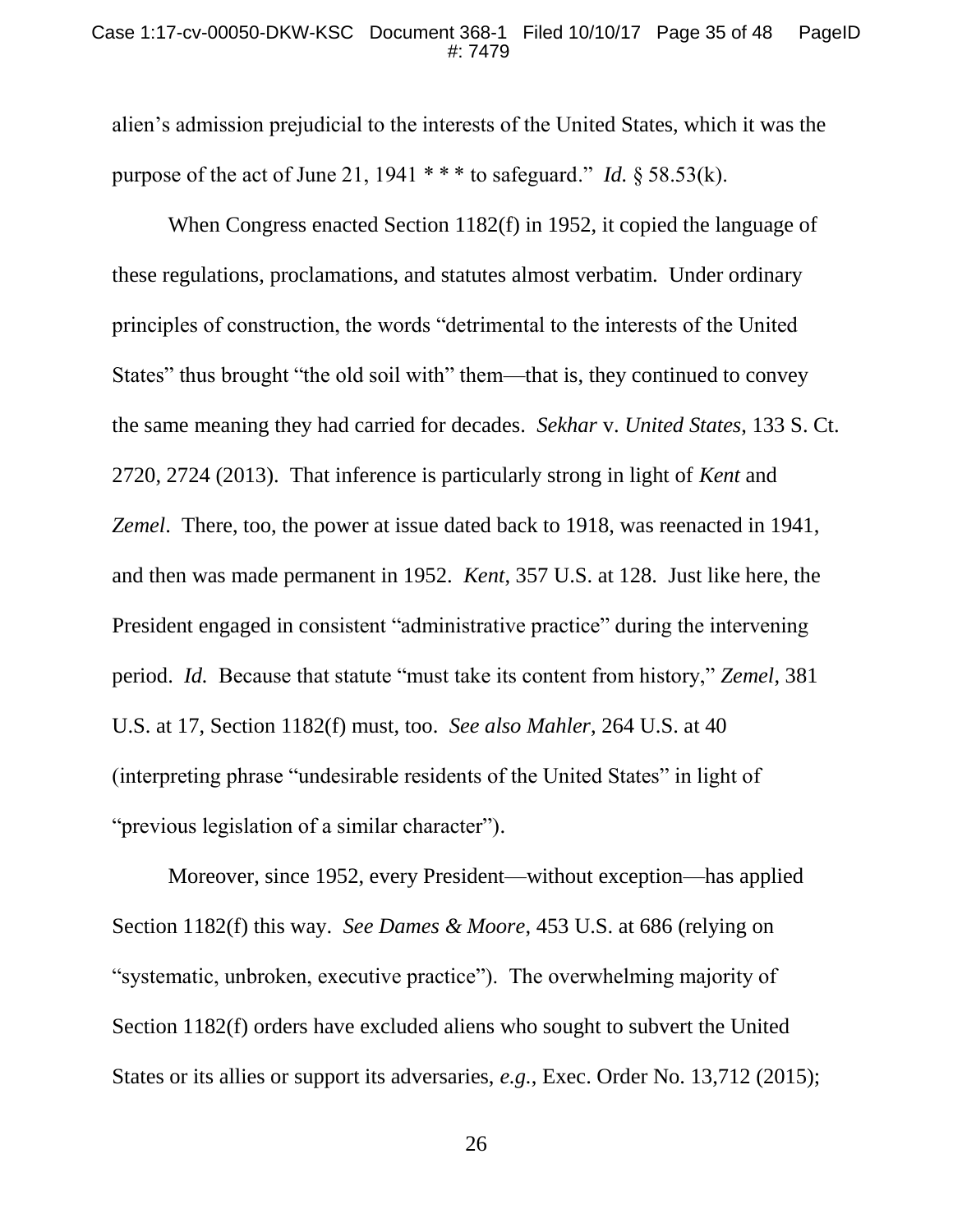aliens who had committed serious violations of international law, *e.g.*, Exec. Order No. 13,606 (2012); and aliens who were statutorily inadmissible, *e.g.*, Exec. Order No. 12,807 (1992). *See generally* Cong. Research Serv., *Executive Authority to Exclude Aliens: In Brief* 6-10 (2017), https://goo.gl/2KwIfV*.* The sole exception is an order that President Reagan issued in 1986, which excluded certain Cuban nationals because of Cuba's ongoing breach of an immigration treaty. Proc. 5517 (1986). But that order fell within the second half of the President's power: It addressed a dynamic diplomatic crisis to which Congress could not easily respond, *see Hawaii*, 859 F.3d at 772 n.13, 779, and it sought to further a congressional policy in favor of normalizing relations with Cuba "on a reciprocal basis," Foreign Relations Authorization Act, Fiscal Year 1978, Pub. L. 95-105, § 511 (1977).

This understanding of Section 1182(f) accords with the longstanding balance of authority in the immigration sphere. *See INS* v. *St. Cyr*, 533 U.S. 289, 305 (2001) (rejecting construction that would "depart[] from historical practice in immigration law"). It ensures that Congress retains "exclusive[]" authority to set immigration policy. *Arizona*, 567 U.S. at 409. Yet it still allows the President to act in "changeable and explosive" circumstances to which Congress cannot "swiftly" respond, *Zemel*, 381 U.S. at 17—the context in which it is "customary" for the President to have the greatest discretion. *Jama* v. *Immigration and Customs Enforcement*, 543 U.S. 335, 348 (2005).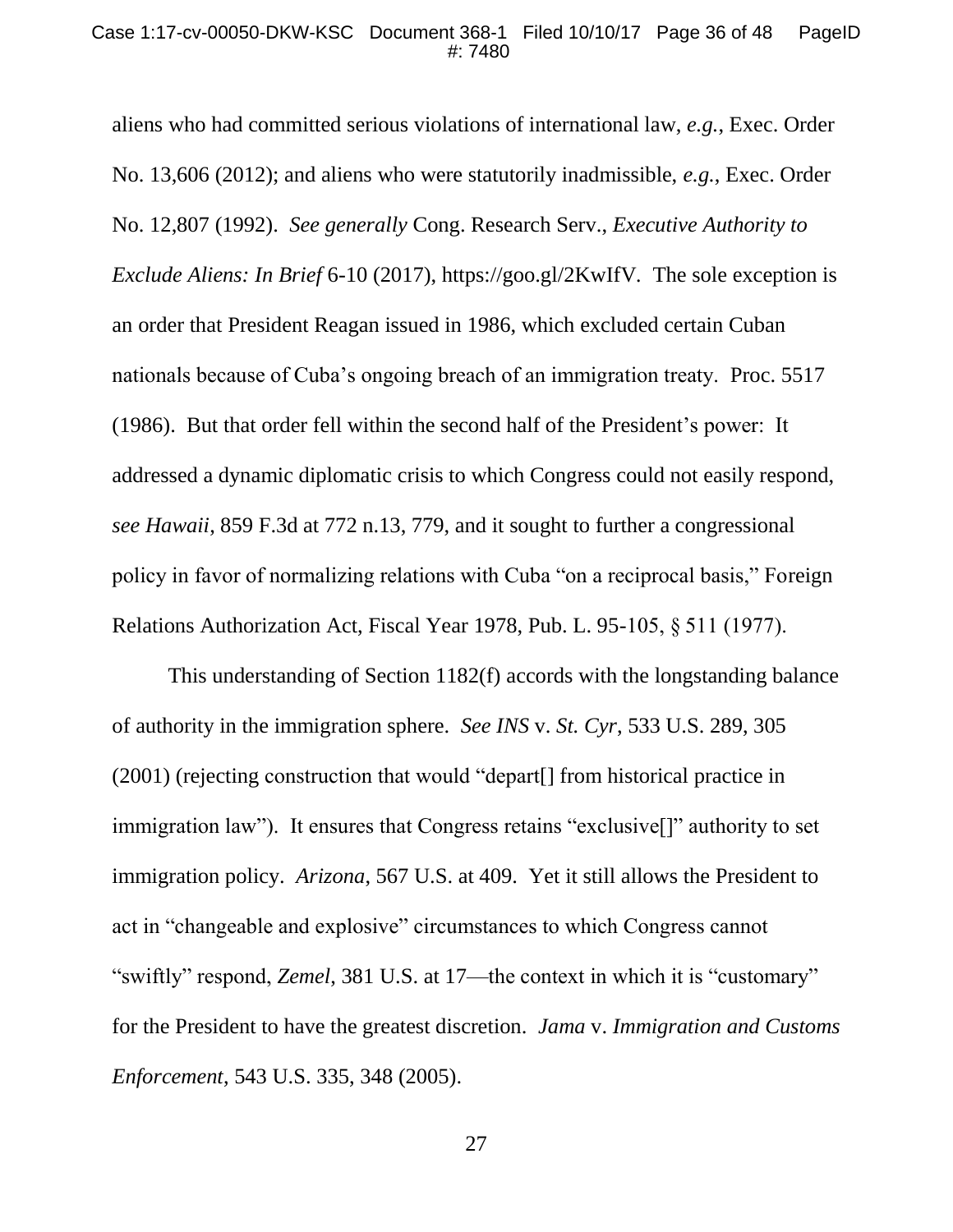c. EO-3 exceeds the longstanding limits on the President's Section 1182(f) authority. As an initial matter, EO-3 does not exclude aliens akin to subversives, war criminals or the statutorily inadmissible—the heartland of the President's exclusion power for the last 99 years. Indeed, the Government has long disclaimed any contention that all 180 million aliens the President is excluding are terrorists or otherwise harmful. EO-3 is thus dissimilar to virtually every exclusion order for the last century.

Nor does EO-3 fall within the President's residual authority to further congressional policy during an exigency. *First*, the order does not respond to an exigency of any kind. Rather, it identifies problems in screening and vetting that have existed for years if not decades—ones that Congress has repeatedly enacted legislation to address. *See, e.g.*, Pub. L. 110-53, §§ 701-731 (2007); Pub. L. 107- 173 (2002). Unlike President Reagan's Cuba order or the wartime proclamations issued in 1918 and 1941, EO-3 does not respond to a fast-breaking diplomatic crisis, a war, a national emergency, or any other "changeable and explosive" circumstance to which Congress cannot "swiftly" respond. *Zemel*, 381 U.S. at 17. It seeks instead to make immigration policy that will endure indefinitely. Section 1182(f) does not confer that authority.

*Second*, EO-3 does not follow but instead subverts congressional policy. Congress has established an intricate scheme for identifying and vetting terrorists.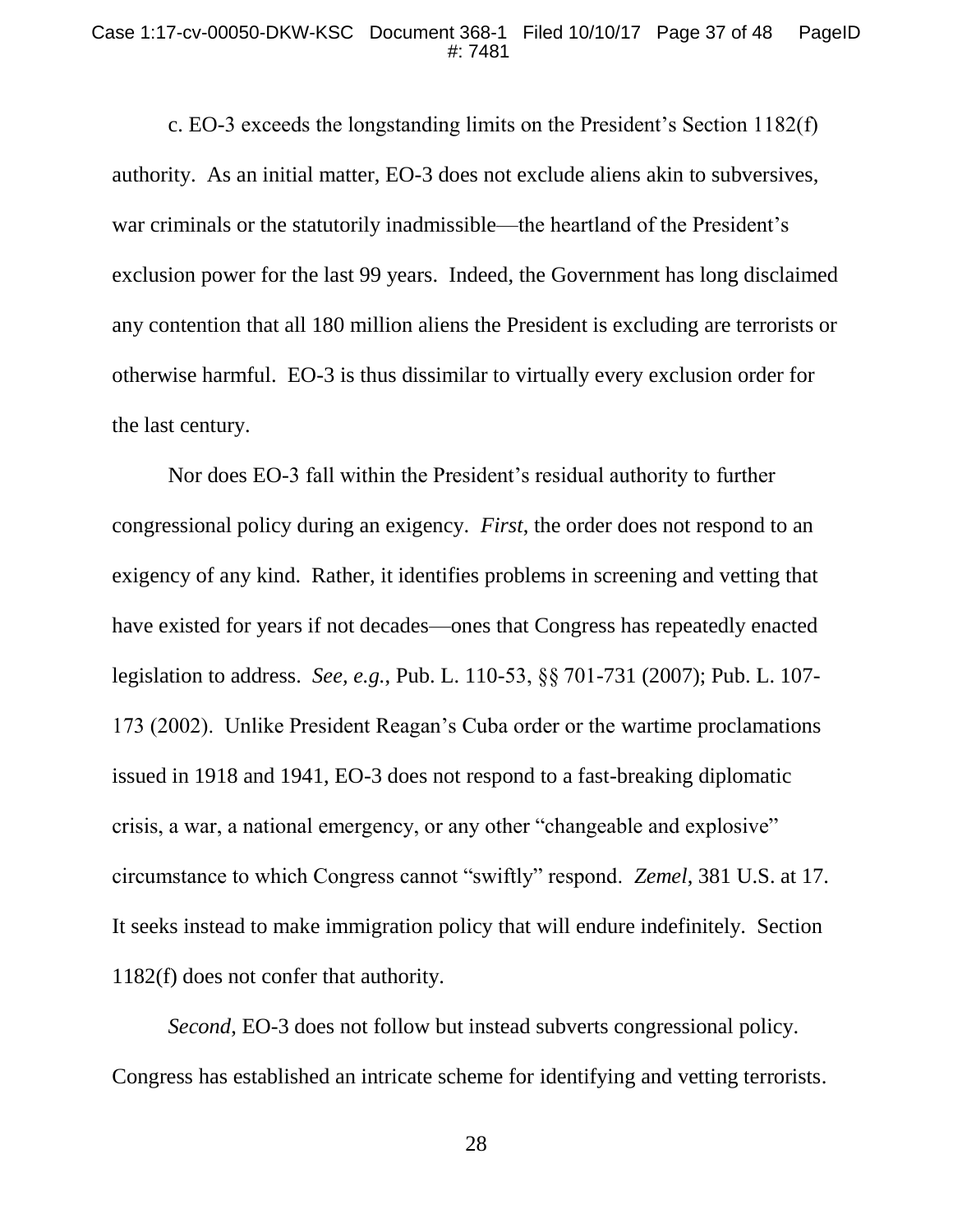That system includes "specific criteria for determining terrorism-related inadmissibility," *Kerry* v. *Din*, 135 S. Ct. 2128, 2140 (2015) (citing 8 U.S.C. § 1182(a)(3)(B)), finely reticulated vetting procedures, and exclusions from the Visa Waiver Program for aliens from countries deemed to present a heightened terrorist threat, 8 U.S.C. § 1187(a)(12). As the Ninth Circuit made clear, "executive action" under Section 1182(f) "should not render superfluous" these "specific grounds for terrorism-related admissibility." *Hawaii*, 859 F.3d at 781- 782

Yet the President has effectively supplanted Congress's scheme and replaced it with his own. EO-3 excludes aliens who do not satisfy any of the criteria set in the statutory terrorism bar. It sidesteps entirely the vetting scheme Congress established. And whereas Congress determined—in the face of "similar security concerns"—that aliens from five of the targeted countries could be admitted if they underwent "vetting through visa procedures," the Order deems such vetting categorically inadequate and instead imposes a "blanket ban." *Hawaii*, 859 F.3d at 774.

Just as in EO-2, then, the President has taken "measures that [a]re incompatible with the expressed will of Congress, placing his power 'at its lowest ebb.'" *Id.* at 782 (quoting *Youngstown Sheet & Tube Co.* v. *Sawyer*, 343 U.S. 579, 637 (1952) (Jackson, J., concurring)). When Congress enacted Section 1182(f) in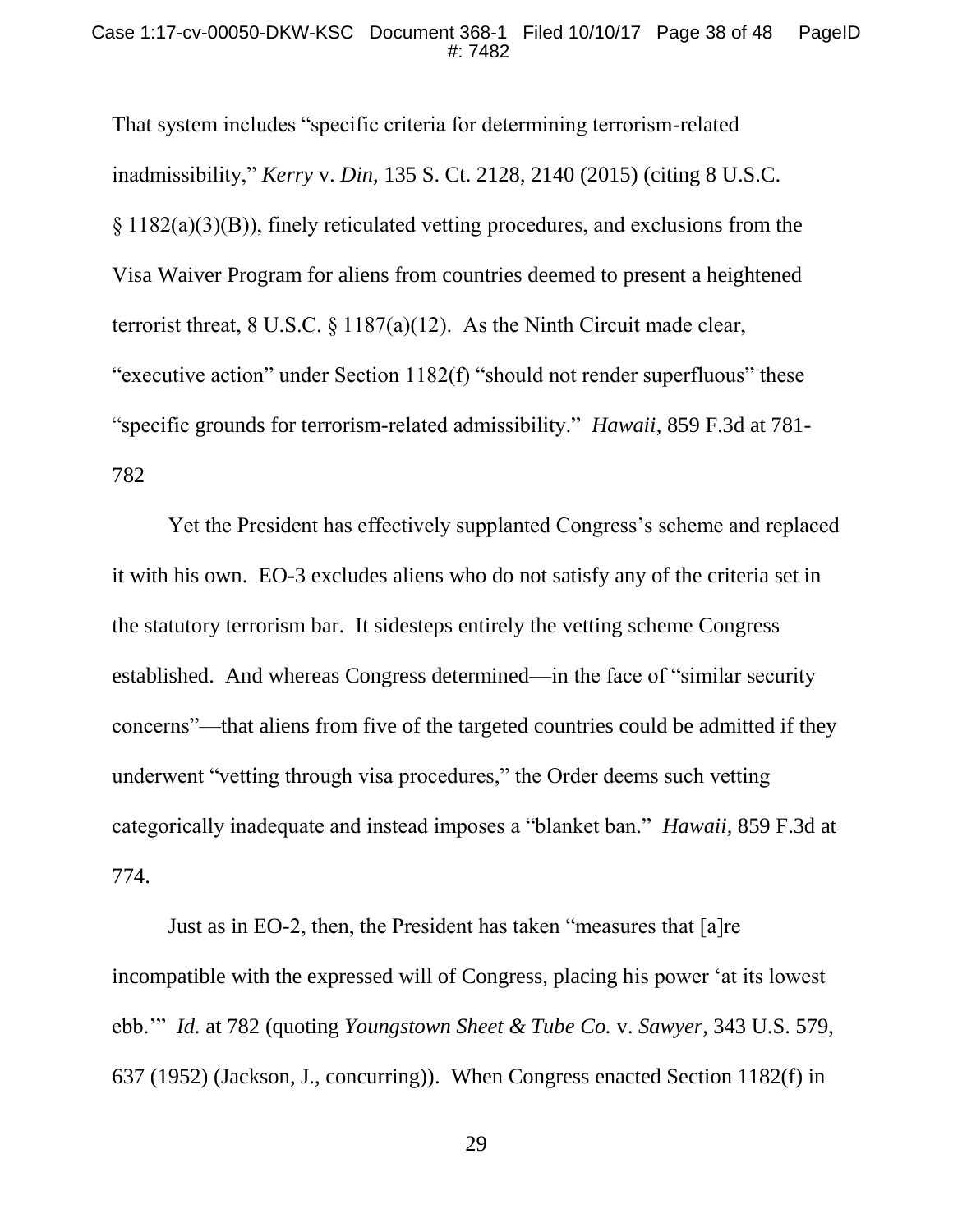1952, it assuredly did not give the President authority to cast aside its laws in this manner. The order must be enjoined on that basis, as well.

## **3. EO-3 Violates the Establishment Clause.**

As the Ninth Circuit held in evaluating EO-1, "[a] law that has a religious, not secular, purpose violates [the Establishment Clause], as does one that officially prefers one religious denomination over another." *Washington*, 847 F.3d at 1167 (internal quotation marks, alterations, and citations omitted). A policy implemented for the purpose of preventing Muslim immigration falls afoul of both strictures. This Court has already held that EO-2 was enacted for just such an unconstitutional purpose. EO-3, which on its face and in substance continues the unlawful policies of EO-2, suffers from the same defect.<sup>10</sup>

The constitutional analysis in this instance is particularly straightforward. The Establishment Clause inquiry involves examining "evidence of purpose beyond the face of the challenged law," including "the historical background of the decision and statements by decisionmakers." *Washington*, 847 F.3d at 1167-68.

<sup>&</sup>lt;sup>10</sup> In the past, the Government's primary defense has been to ask the Court to look away, relying on *Kleindienst* v. *Mandel*, 408 U.S. 753 (1972). But the Ninth Circuit has already rejected *Mandel*'s application to "sweeping proclamations" like EO-3, *Washington*, 847 F.3d at 1166. Thus, just as with EO-2, this Court is not required to "pull the shutters closed" when confronted with an obvious constitutional violation. *Hawaii* v. *Trump*, 245 F. Supp. 3d 1227, 1236 (D. Haw. 2017).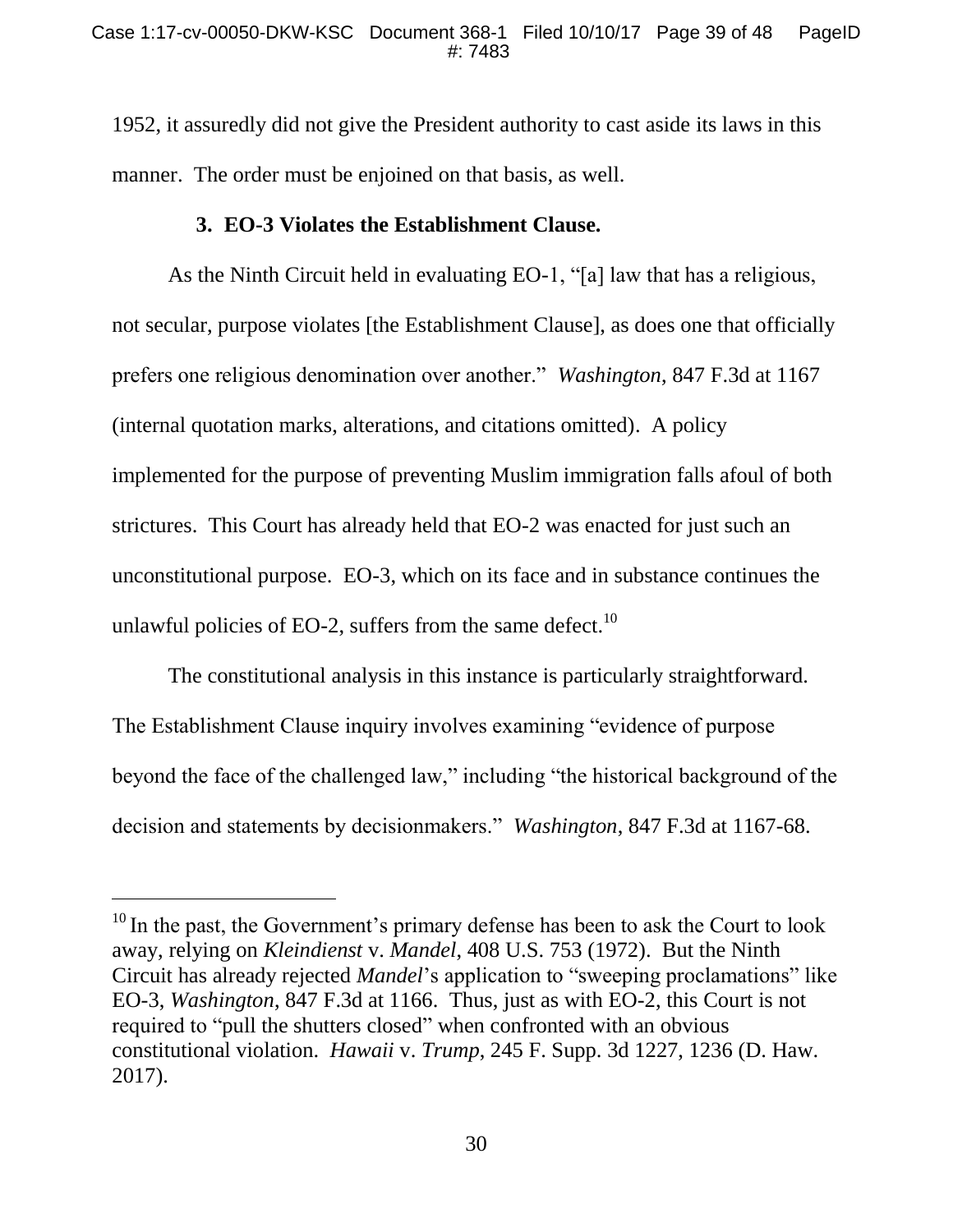When this Court examined that evidence with respect to EO-2, it held that "[a]ny reasonable, objective observer would conclude \* \* \* that the stated secular purpose of the Executive Order is, at the very least, 'secondary to a religious objective' of temporarily suspending the entry of Muslims." *Hawaii*, 241 F. Supp. 3d at 1137 (quoting *McCreary Cty.* v. *ACLU*, 545 U.S. 844, 864 (2005)). EO-3 expressly acknowledges that it emerged as a result of EO-2, and it indefinitely continues the bulk of EO-2's entry suspensions. Thus, the historical record that prompted the Court's conclusion with respect to EO-2 applies equally to EO-3.

Moreover, since the Court concluded that EO-2 likely violated the Establishment Clause, the record has only gotten worse. *See* Compl. ¶¶ 84-88. For example, on June 5, 2017, days after the Government asked the Supreme Court to stay the injunction of EO-2, President Trump issued a series of Twitter posts championing the "original Travel Ban," decrying the fact that the "Justice Dep[artment]" submitted a "watered down, politically correct version  $***$  to S.C," and calling for "[a] much tougher version" of the ban. Compl. ¶ 86. Nine days before EO-3 was released, he again used Twitter to demand a "larger, tougher and more specific" ban, reminding the public that he remains committed to a "travel ban" even if it is not "politically correct." Compl. ¶ 87. And on the day EO-3 was released, he made clear that the Proclamation was the harsher version of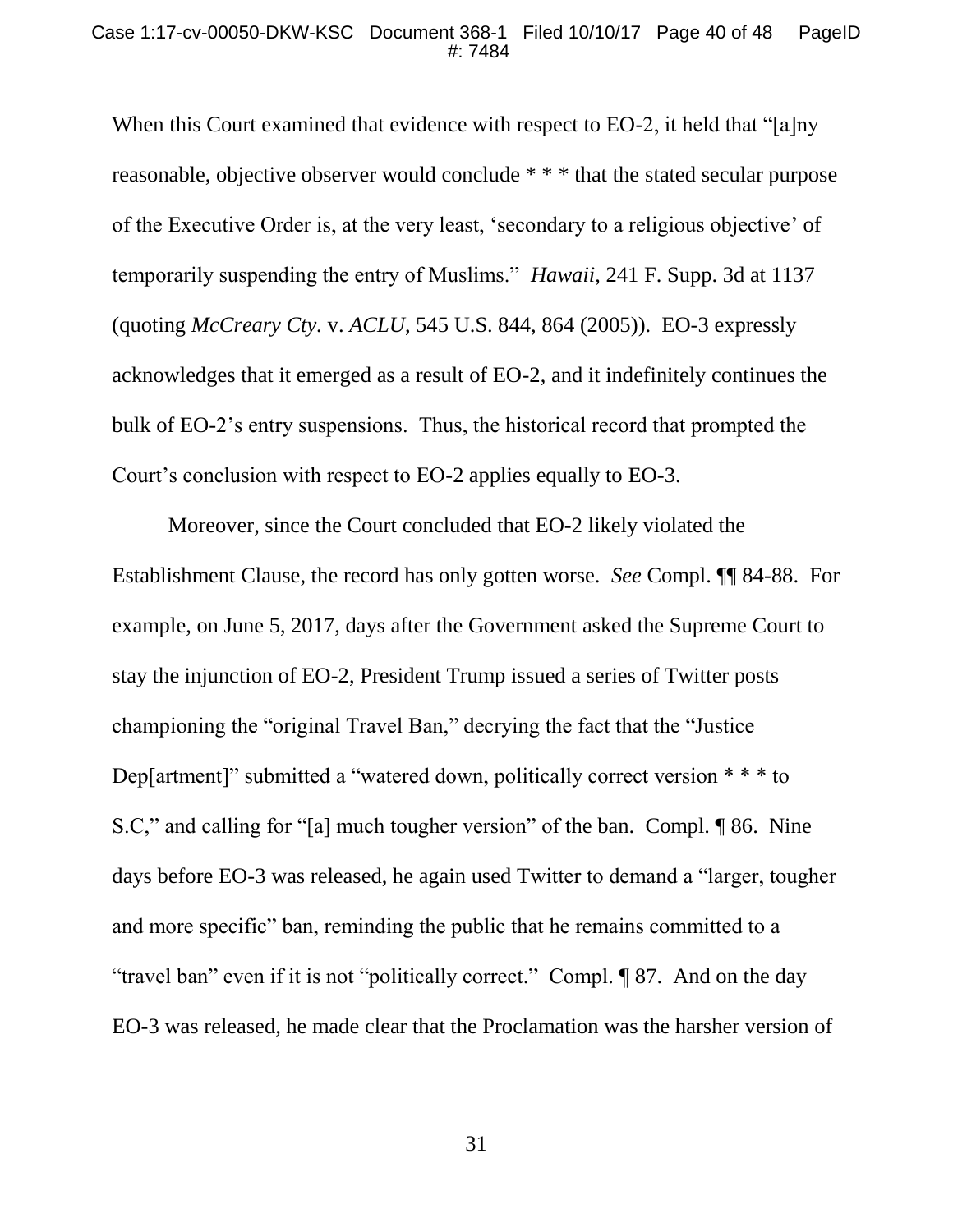the travel ban he had repeatedly championed, telling reporters "The travel ban: the tougher, the better." Compl. ¶ 94.

Even more to the point, though, is what the President has not said and what he has not done. In the seven months since this Court ruled, the President has *never* renounced his campaign promise to ban Muslim immigration, which remained on his frequently updated campaign website until *minutes* before the Fourth Circuit arguments on EO-2. And the President has *never* retreated from his attempt to impose a ban that will overwhelmingly exclude Muslims. Indeed, while EO-3 purports to be the result of a neutral process involving a study of vetting procedures, it reimposes virtually the same travel restrictions as its predecessors and makes them indefinite. Nor is that result surprising given that the "neutral" process was itself dictated by EO-2, and given that the President has made clear that the primary purpose of EO-3 is to impose a "tougher" version of his travel ban.

To be sure, the new Order adds two non-Muslim majority countries to its ban. But the addition has little practical significance: EO-3 bans immigration from North Korea, whose nationals almost never apply for admission to the United States and whose entry is restricted by a prior sanctions order. Compl. ¶ 93 & nn.57-59. And while EO-3 also targets Venezuela, the restrictions on that country affect only a small handful of government officials, not Venezuelan nationals in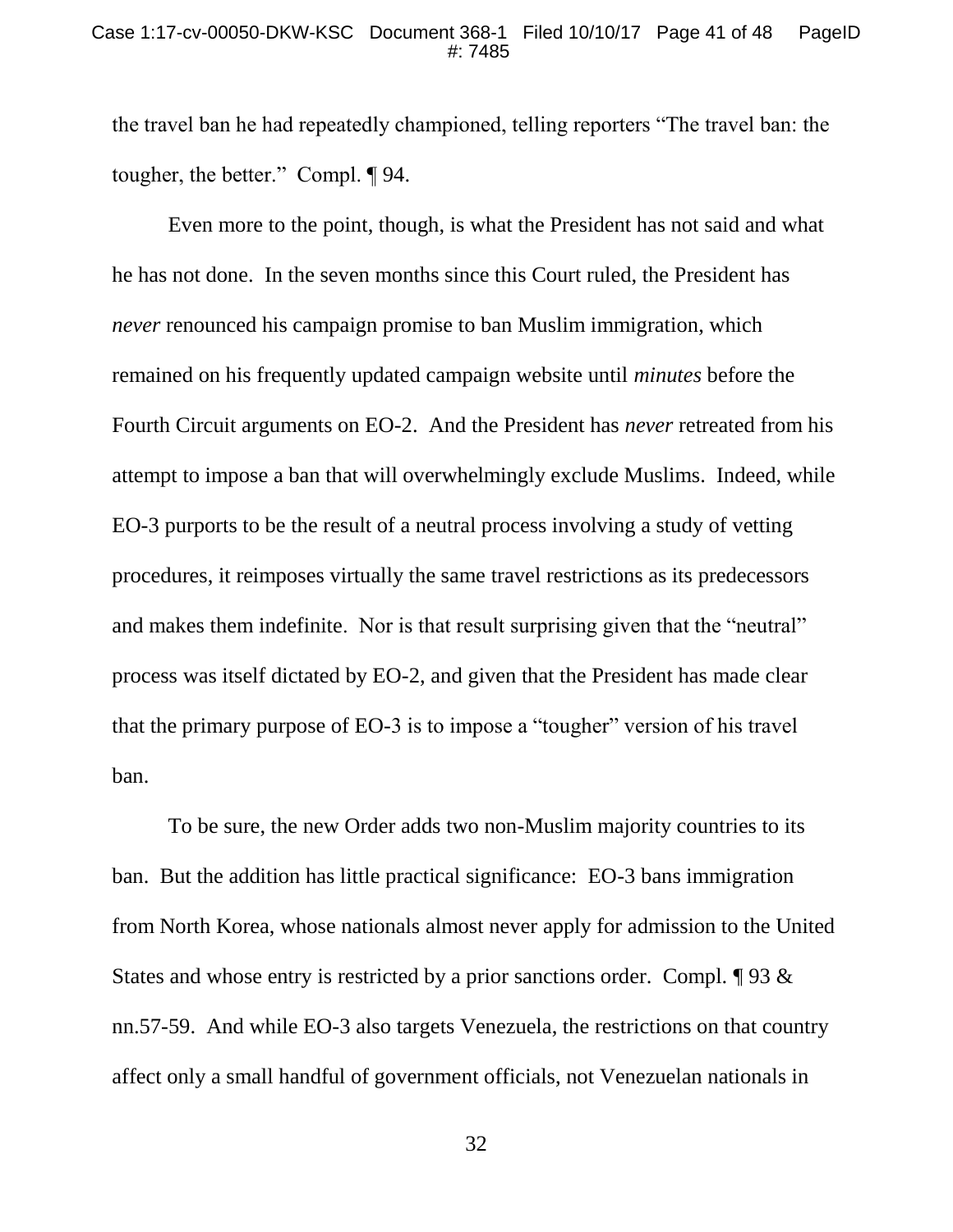general. The upshot is that, just as with EO-1 and EO-2, Muslims constitute the overwhelming majority of those banned by EO-3. Compl. ¶ 92 & n.56.

Given this result, one might be forgiven for assuming that Venezuela and North Korea were added to the list primarily to improve the Government's "litigating position." *McCreary*, 545 U.S. at 871. Indeed, their addition resembles nothing so much as the self-consciously secular trappings that the government defendants in *McCreary* attempted to add to their display of the Ten Commandments to improve their chances of surviving an Establishment Clause challenge. The *McCreary* Court had no trouble looking past those trappings and finding a constitutional violation, particularly given that the plainly religiouslymotivated resolution underlying the prior display remained in place. *Id.* at 871- 872.Because the Government's efforts here are similarly transparent, and because the travel bans in EO-2 similarly remain in place and have now been made indefinite, this Court should follow the course set by *McCreary* and hold that EO-3 violates the Establishment Clause.<sup>11</sup>

 $11$  For much the same reason, EO-3 unconstitutionally discriminates on the basis of race, religion, and nationality, in violation of the equal protection component of the Due Process Clause. *See Washington*, 847 F.3d at 1167. Furthermore, by stigmatizing and targeting individuals because of their faith, and impairing their ability to practice their religion freely, EO-3 violates the Free Exercise Clause. *See Lukumi*, 508 U.S. at 523-524.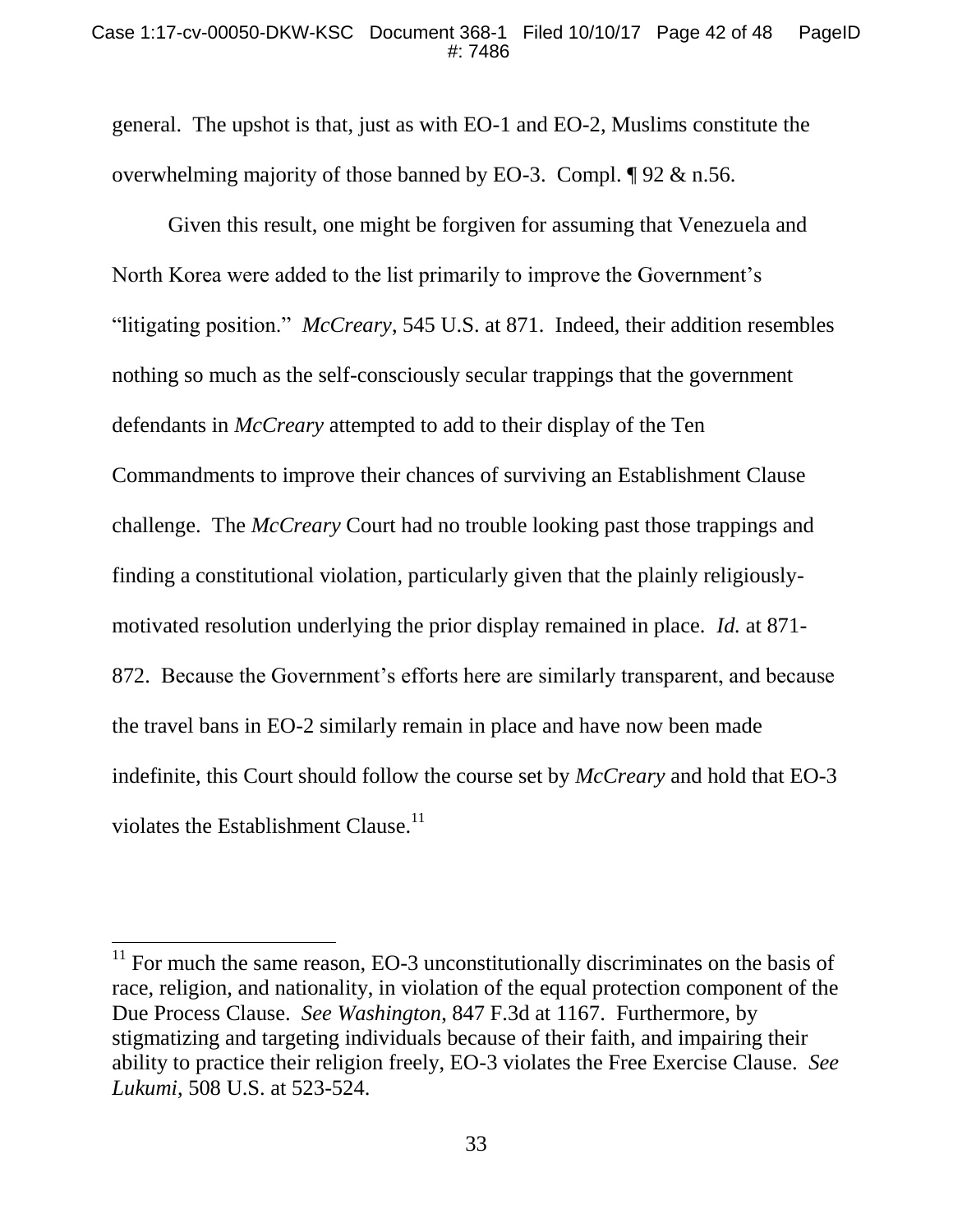## **B. The Remaining TRO Factors Are Met.**

Plaintiffs will suffer grave and irreparable harms as a result of EO-3. *See supra* pp. 6-10. Among other things, EO-3 will "hurt the State's university employees and students" and "separate[] families." *Washington*, 847 F.3d at 1169. As the Ninth Circuit has concluded before, those harms are more than sufficient to sustain an injunction. *See id.*; *Hawaii*, 859 F.3d at 783. Indeed, they are textbook examples of irreparable harms because they "cannot be adequately remedied through damages." *Am. Trucking Ass'ns, Inc.* v*. City of L.A.*, 559 F.3d 1046, 1059 (9th Cir. 2009) (internal quotation marks omitted).

The balance of equities and the public interest also support Plaintiffs' request for relief. Plaintiffs and the public have "a vested interest in the 'free flow of travel, in avoiding separation of families, and in freedom from discrimination.'" *Hawaii*, 241 F. Supp. 3d at 1139 (quoting *Washington*, 847 F.3d at 1169-70). EO-3 tramples on those interests: It cuts against the Nation's and Hawaii's storied tradition of welcoming immigrants, separates families, and marginalizes religious minorities. It also contravenes congressional and constitutional commands. *See Melendres* v. *Arpaio*, 695 F.3d 990, 1002 (9th Cir. 2012) ("[I]t is always in the public interest to prevent the violation of a party's constitutional rights." (internal quotation marks omitted)).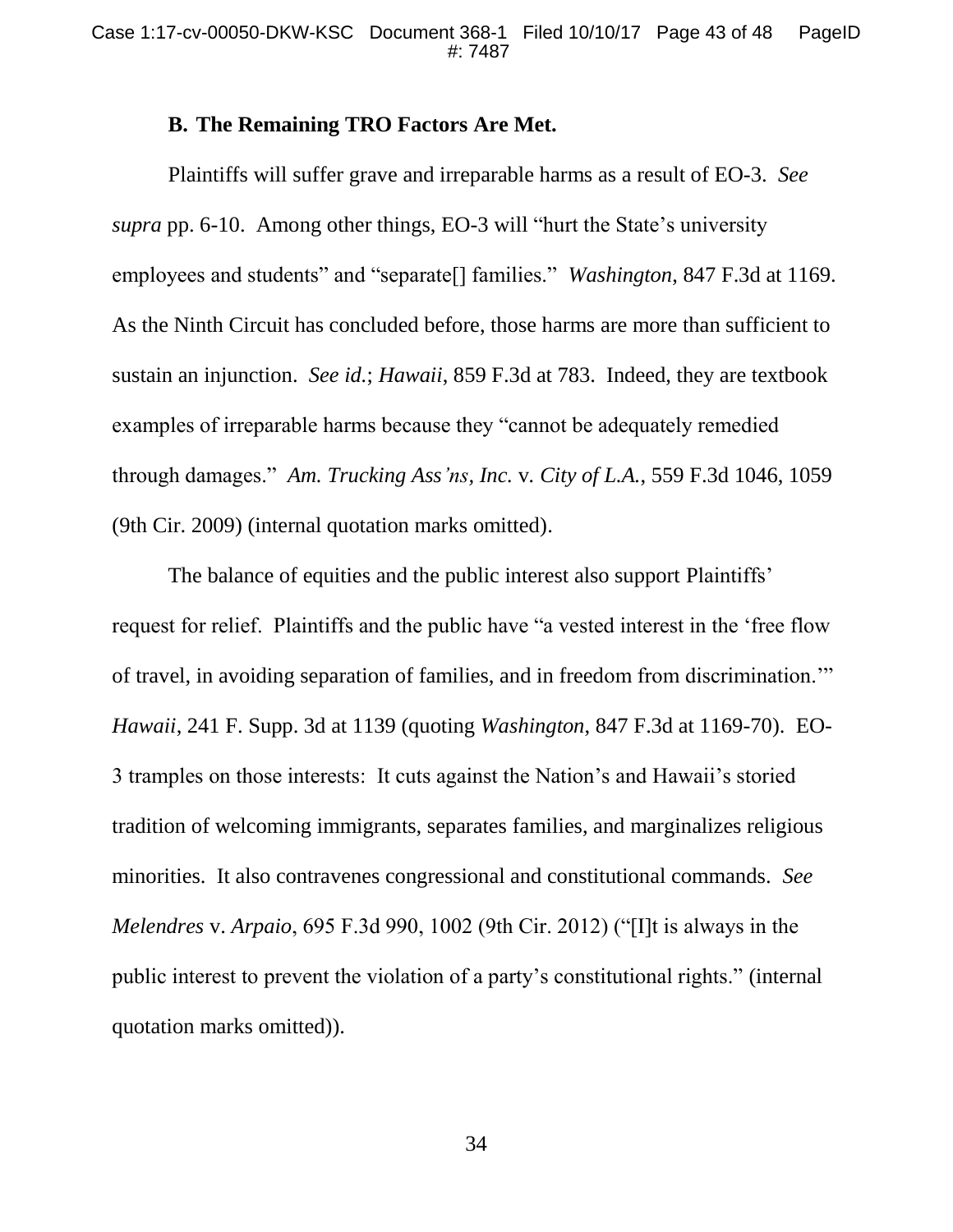#### Case 1:17-cv-00050-DKW-KSC Document 368-1 Filed 10/10/17 Page 44 of 48 PageID #: 7488

Against all of that, the Government points to an amorphous national security rationale. But the Government has not identified any exigency compelling EO-3's indefinite travel bans. *See supra* p. 28. Nor, as explained above, has it offered any reason why the vetting process designed by Congress, which permits the exclusion of aliens for whom the Government lacks adequate information, is insufficient to address all of its purported national security concerns. *See supra* pp. 19-20. An injunction would simply restore immigration procedures "to the position they were in" prior to the travel bans, preserving the status quo that has existed for decades and that prevails under this Court's existing injunction. *Hawaii*, 859 F.3d at 783.

# **C. The Court Should Issue A Nationwide Injunction.**

When an Executive Branch policy contravenes a statute, it is invalid in all its applications and must be struck down on its face. *See, e.g.*, *Util. Air Regulatory Grp.* v. *EPA*, 134 S. Ct. 2427, 2449 (2014); *Sierra Club* v. *Bosworth*, 510 F.3d 1016, 1023-24 (9th Cir. 2007) (Ninth Circuit has "on many occasions" invalidated administrative actions on their face). So, too, with an Establishment Clause violation: When a government policy has the impermissible purpose of denigrating a religion, all applications of that policy are tainted, and the policy must be enjoined in full. *See Santa Fe Indep. Sch. Dist.* v. *Doe*, 530 U.S. 290, 314- 317 (2000).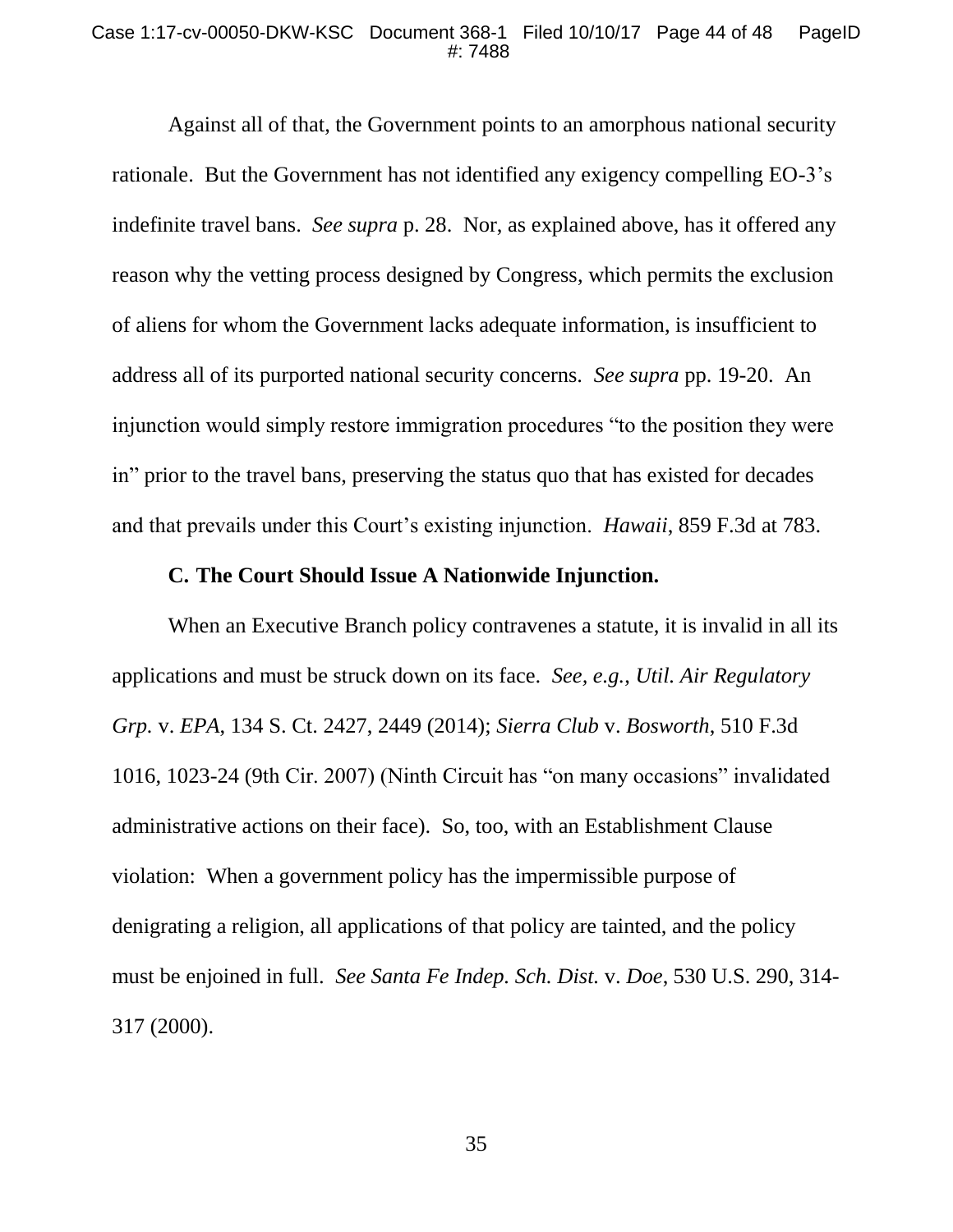#### Case 1:17-cv-00050-DKW-KSC Document 368-1 Filed 10/10/17 Page 45 of 48 PageID #: 7489

As the Ninth Circuit has held, it would be improper to "limit the geographic scope of the TRO." *Washington*, 847 F.3d at 1166. A "fragmented immigration policy" would contravene "the constitutional and statutory requirement for uniform immigration law and policy." *Id.* at 1166-67; *see* U.S. Const. art. I, § 8, cl. 4 (requiring a "uniform Rule of Naturalization"). In addition, in light of "the nation's multiple ports of entry and interconnected transit system," limiting the injunction to Hawaii would not prevent harm to the State or its citizens. *Washington*, 847 F.3d at 1167.

Nor is there any other practicable way to limit the scope of the TRO. *See id.* at  $1166$ .<sup>12</sup> Hawaii cannot identify in advance precisely which individuals may wish to travel to the State or enroll in its universities. Nor can the Association identify every individual who wishes to travel to Hawaii and visit the mosque or join its membership. And sparing only the individual Plaintiffs from EO-3 would produce precisely the fragmented immigration policy the Ninth Circuit cautioned against. Only a nationwide injunction can adequately remedy the irreparable harms stemming from EO-3.

 $12$  The Supreme Court issued a partial stay of the injunction on EO-2, but a stay may not be viewed as an adjudication on the merits. *Nken* v. *Holder*, 556 U.S. 418, 432 (2009) (a stay is not a "deci[sion] [on] the merits, in an expedited" form). And, in any event, the balance of the equities with respect to EO-3 is shifted even further in Plaintiffs' favor because EO-3's travel bans are indefinite.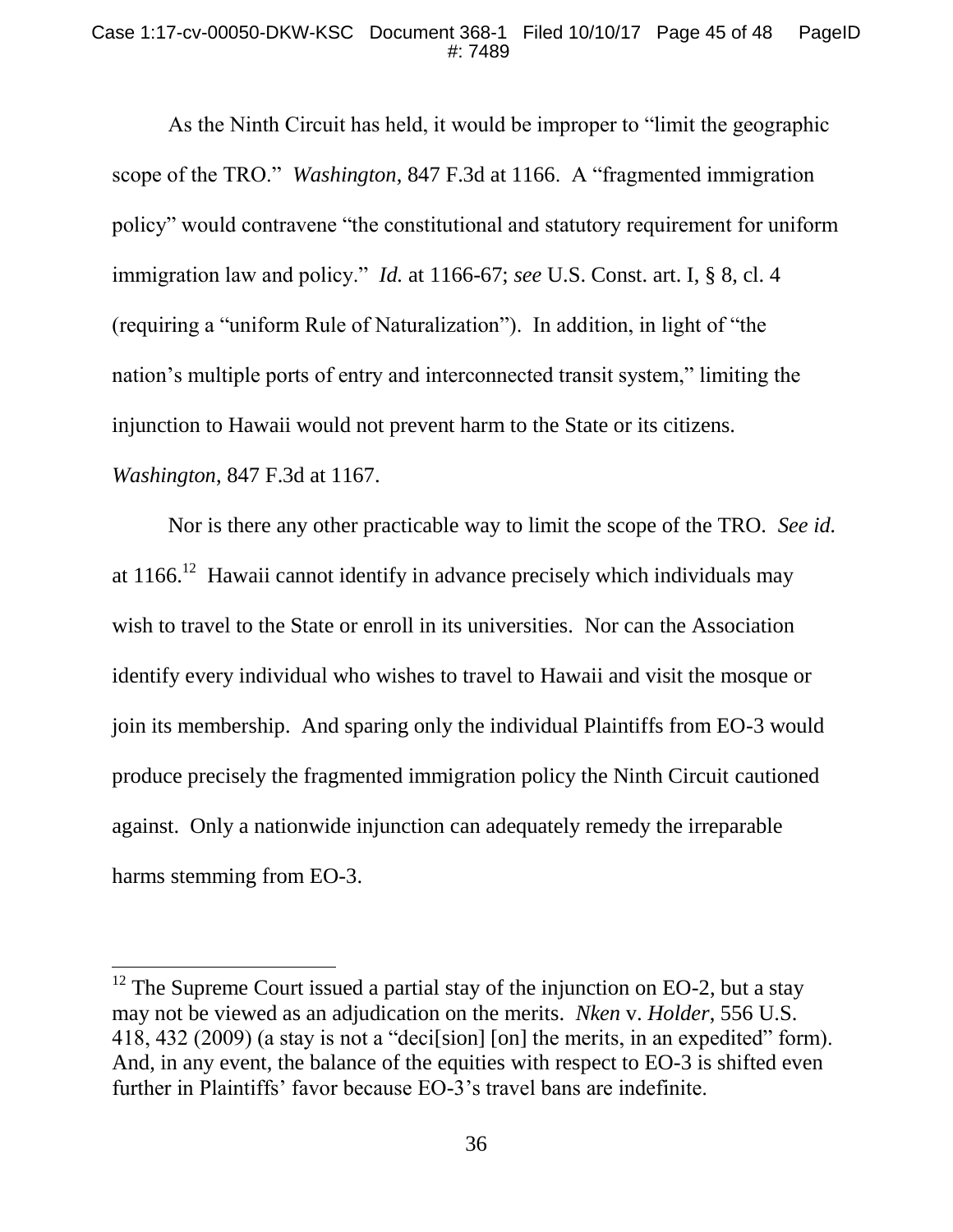## **CONCLUSION**

For the foregoing reasons, Plaintiffs request that the Court issue a temporary

restraining order blocking the enforcement of Sections 2(a)-(c), (e), (g), and (h) of

EO-3.

DATED: Washington, DC, October 10, 2017.

Respectfully submitted,

/s/ Neal K. Katyal

DOUGLAS S. CHIN (Bar No. 6465) Attorney General of the State of Hawaii CLYDE J. WADSWORTH (Bar No. 8495) Solicitor General of the State of Hawaii DEIRDRE MARIE-IHA (Bar No. 7923) DONNA H. KALAMA (Bar No. 6051) KIMBERLY T. GUIDRY (Bar No. 7813) ROBERT T. NAKATSUJI (Bar No. 6743) KALIKO'ONALANI D. FERNANDES (Bar No. 9964) KEVIN M. RICHARDSON (Bar No. 10224) Deputy Attorneys General DEPARTMENT OF THE ATTORNEY GENERAL, STATE OF HAWAII 425 Queen Street Honolulu, HI 96813 Telephone: (808) 586-1500 Fax: (808) 586-1239

*Attorneys for Plaintiff, State of Hawaii*

NEAL K. KATYAL\* COLLEEN ROH SINZDAK\* MITCHELL P. REICH\* ELIZABETH HAGERTY\* YURI S. FUCHS\*\* SUNDEEP IYER\*\*† REEDY C. SWANSON\*\*†† HOGAN LOVELLS US LLP 555 Thirteenth Street NW Washington, DC 20004 Telephone: (202) 637-5600 Fax: (202) 637-5910

THOMAS P. SCHMIDT\* HOGAN LOVELLS US LLP 875 Third Avenue New York, NY 10022 Telephone: (212) 918-3000 Fax: (212) 918-3100

SARA SOLOW\* ALEXANDER B. BOWERMAN\* HOGAN LOVELLS US LLP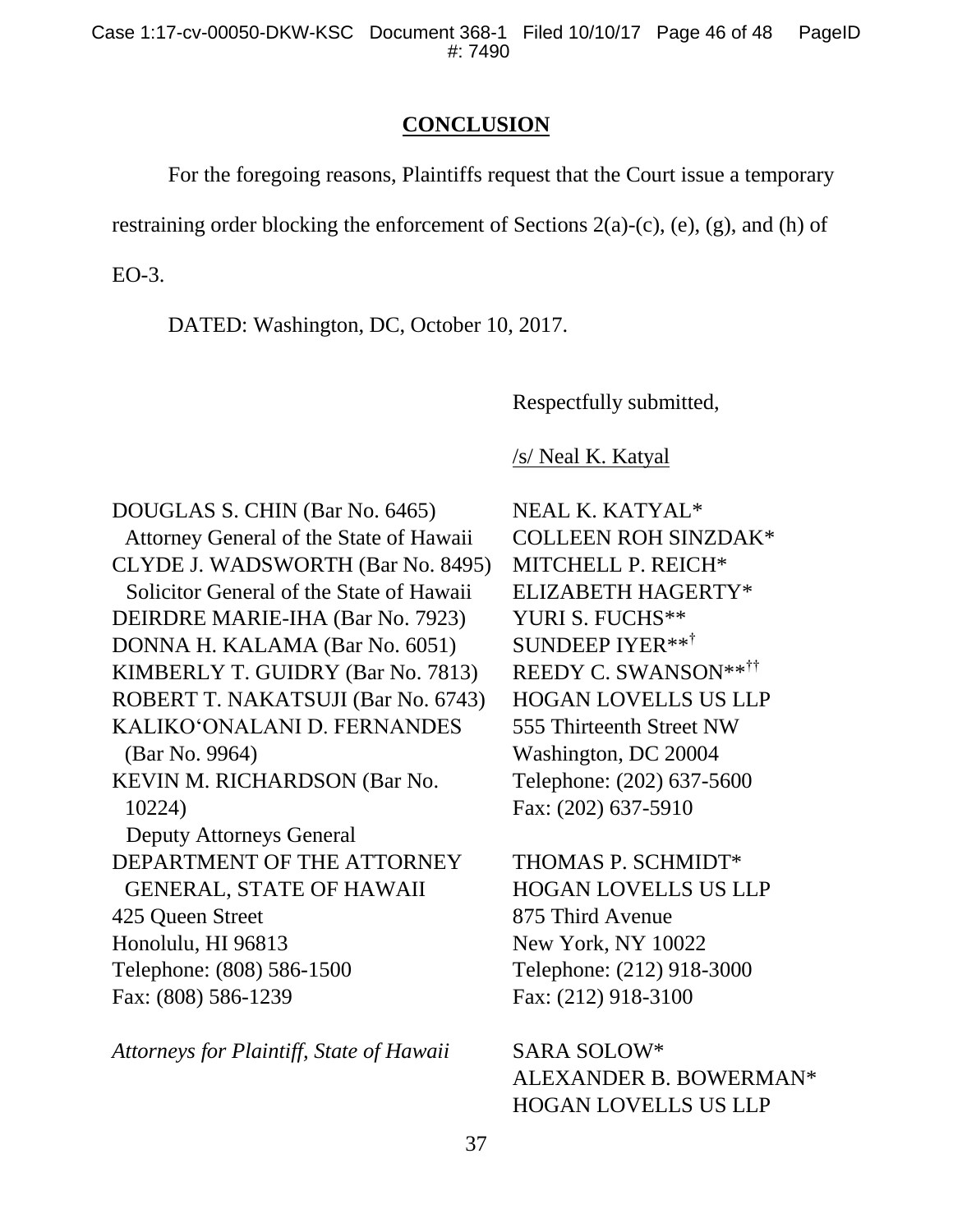1735 Market St., 23rd Floor Philadelphia, PA 19103 Telephone: (267) 675-4600 Fax: (267) 675-4601

*\*Admitted Pro Hac Vice* \*\**Pro Hac Vice Application Forthcoming* † *Admitted only in Maryland; supervised by firm members*  †† *Admitted only in Virginia; supervised by firm members*

*Attorneys for Plaintiffs, State of Hawaii and Ismail Elshikh, and Prospective Plaintiffs John Does 1 & 2 and the Muslim Association of Hawaii, Inc.*